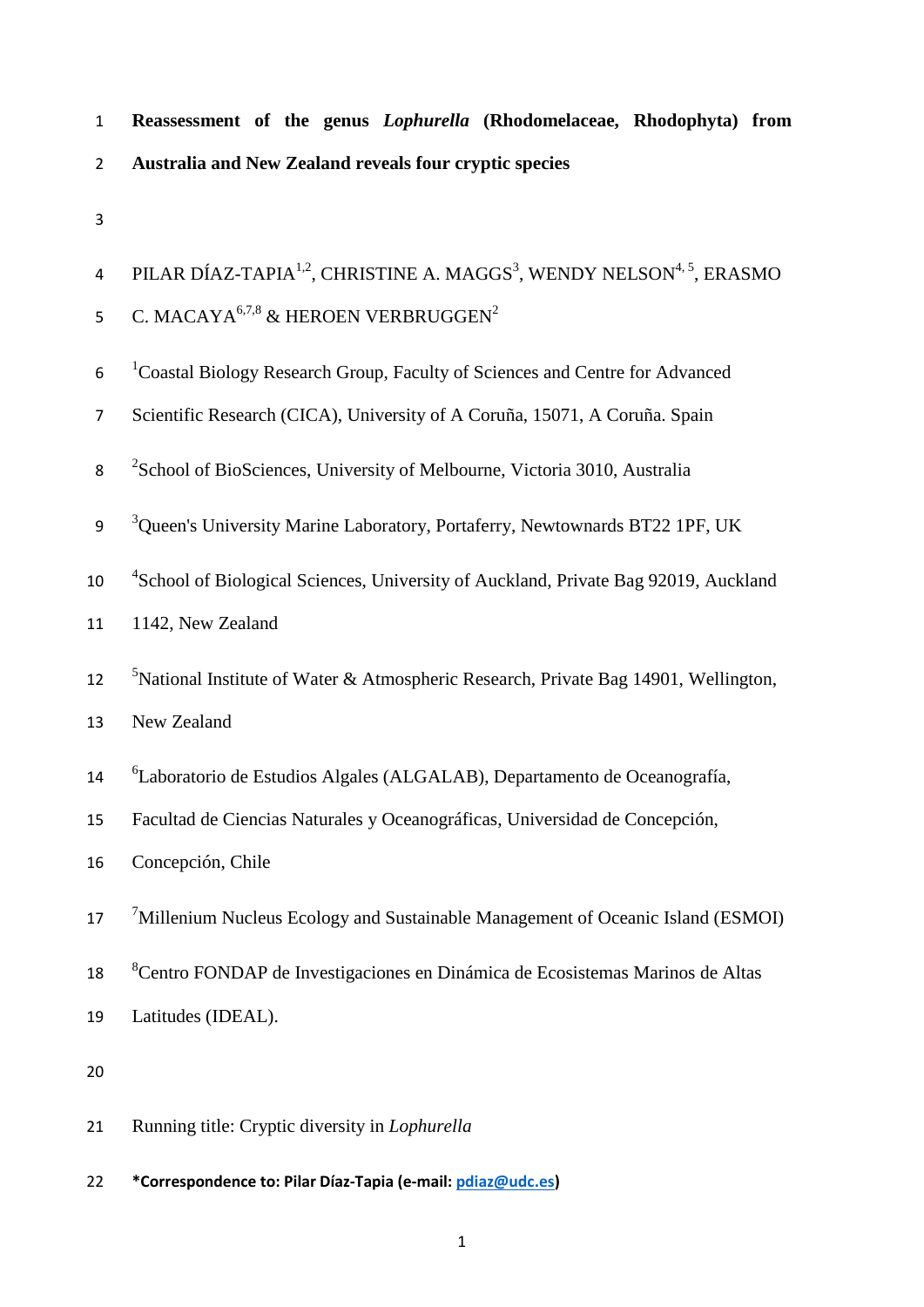| 25 | Cryptic diversity is common in the red algae and is often discovered when comparing           |
|----|-----------------------------------------------------------------------------------------------|
| 26 | specimens from distant locations or different morphotypes of species with high                |
| 27 | phenotypic plasticity. The genus <i>Lophurella</i> includes seven species from the cold-      |
| 28 | temperate coasts of the Southern Hemisphere. Lophurella- periclados is the only species       |
| 29 | reported from Australia where two morphotypes were identified in relation to levels of        |
| 30 | wave exposure. In New Zealand, three species of <i>Lophurella</i> have been reported $-$ the  |
| 31 | endemic L. caespitosa (type locality Parimahu, North I. New Zealand), L. hookeriana           |
| 32 | (type locality Cape Horn, South America) and L. periclados. We reassessed species             |
| 33 | diversity of <i>Lophurella</i> in Australia and New Zealand with the aim of determining (1)   |
| 34 | whether New Zealand and South American specimens of L. hookeriana actually                    |
| 35 | represent a single species, and $(2)$ if the morphotypes of <i>L. periclados</i> mask cryptic |
| 36 | diversity. We studied rbcL sequences and morphological features of 36 specimens               |
| 37 | identified as L. periclados, one specimen of L. caespitosa, and five samples of L.            |
| 38 | hookeriana, three from New Zealand and two from Cape Horn. Molecular analyses                 |
| 39 | revealed that L. hookeriana from New Zealand and South America are distinct species           |
| 40 | and the new species L. pauciramulosa is described from New Zealand. Lophurella-               |
| 41 | <i>periclados</i> is a complex involving four species and we propose three new species, L.    |
| 42 | mutabilis, L. nigra and L. tasmanica. Cryptic diversity in L. periclados did not align        |
| 43 | with the previously defined ecotypes and several species were often found at the same         |
| 44 | site. Lophurella- periclados, L. nigra and L. tasmanica can be distinguished by               |
| 45 | morphological characters. Conversely, <i>L. mutabilis</i> has high morphological plasticity,  |
| 46 | with characters that overlap with L. periclados and L. nigra, and can be only                 |
| 47 | distinguished by DNA sequences.                                                               |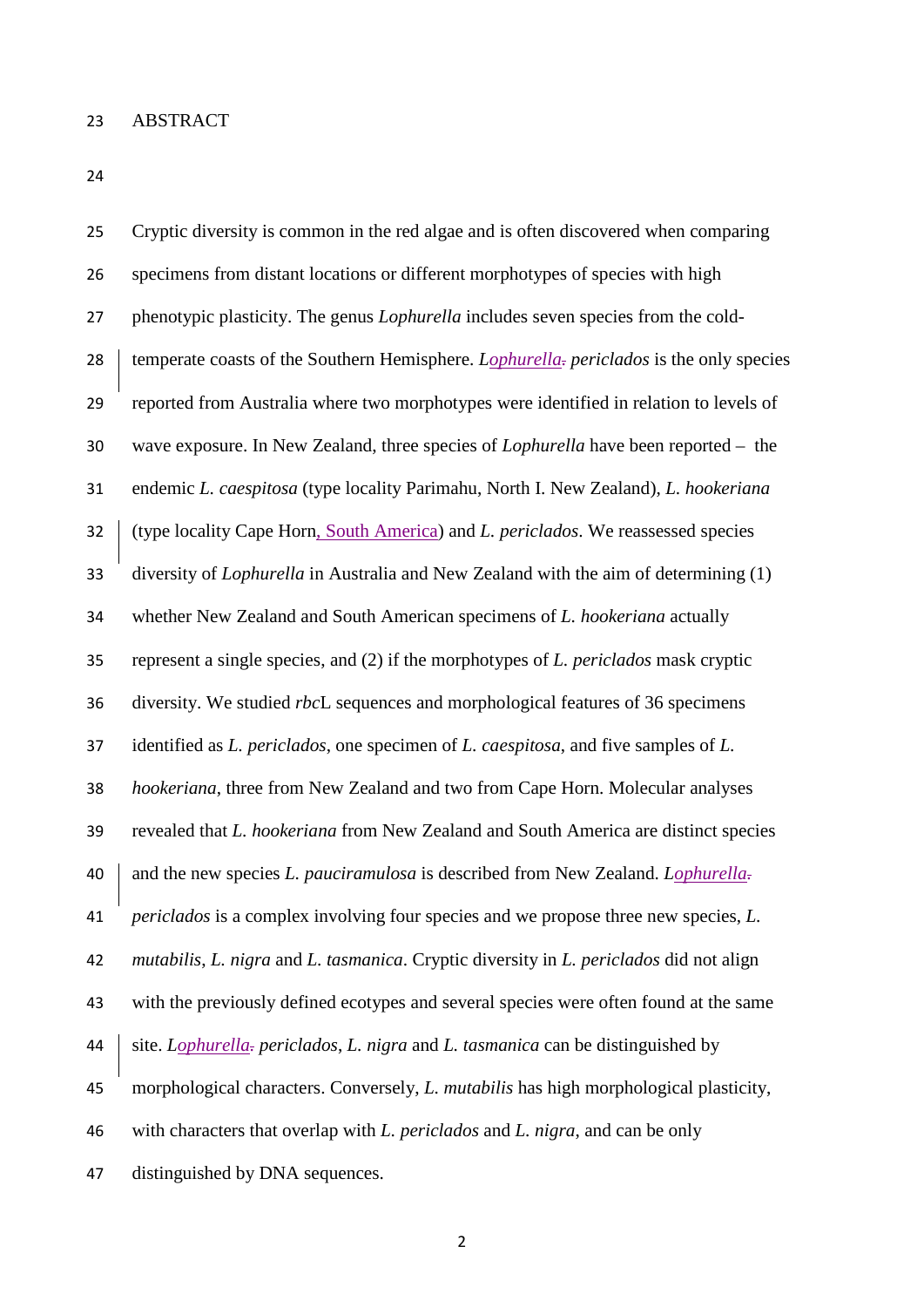- 
- **KEYWORDS:** cryptic diversity; distribution; molecular systematics; morphology;
- phenotypic plasticity; new species; phylogeny; Pterosiphonieae; *rbc*L; red algae.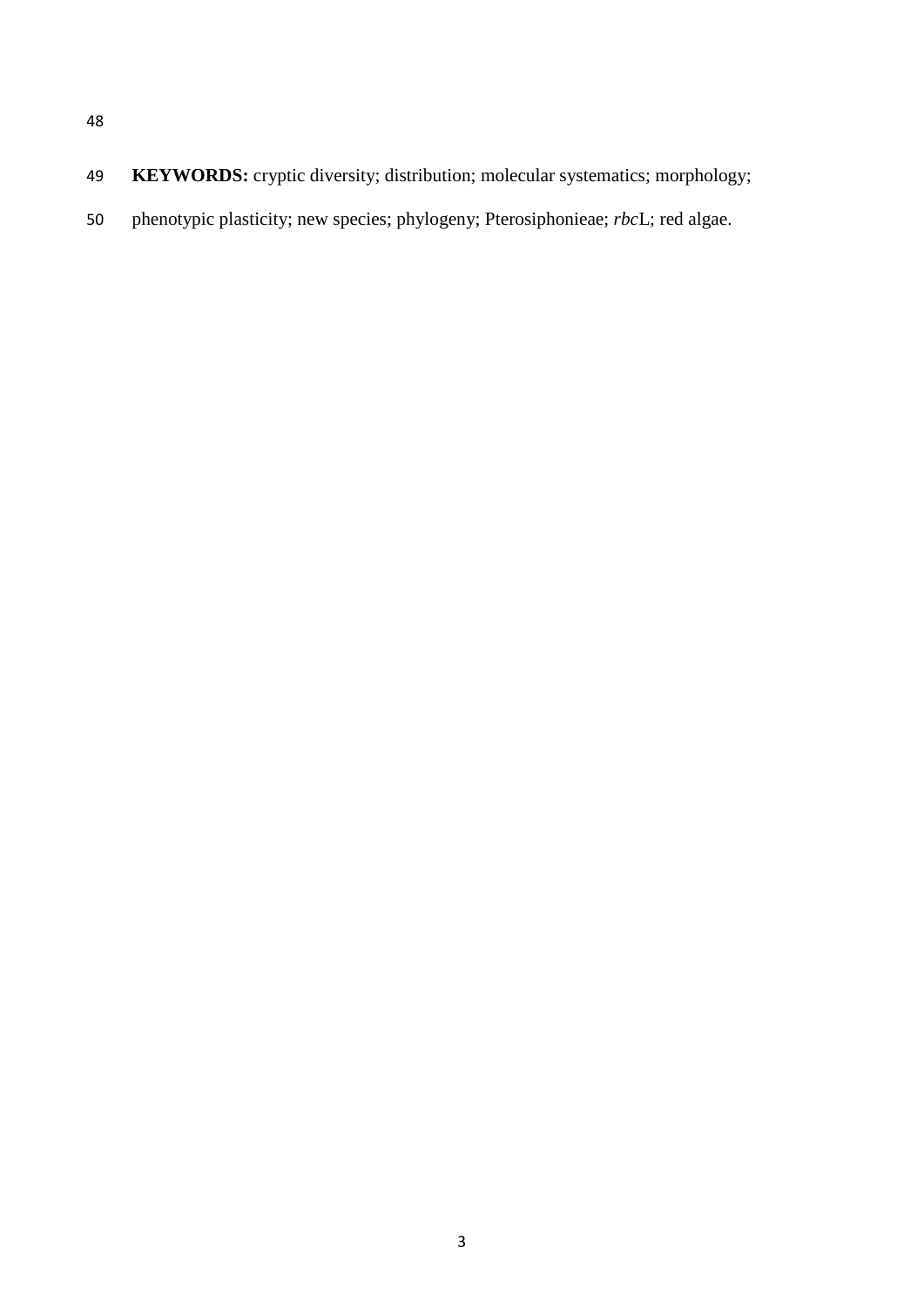#### **Introduction**

 The genus *Lophurella* F.Schmitz (in Schmitz & Falkenberg, 1897) includes seven recognized species (Guiry & Guiry, 2019). It differs from other genera in the Rhodomelaceae by the following combination of characters: thalli consist of prostrate and erect terete axes, with axes having 4 or 7 pericentral cells that are completely corticated from close to the apices, bearing radially arranged determinate branches (Falkenberg, 1901; Womersley, 2003). Based on these features, *Lophurella* was originally placed in the tribe Polysiphonieae (Falkenberg, 1901; Hommersand, 1963; Womersley, 2003). However, it was recently transferred to the Pterosiphonieae using molecular and morphological evidence (Díaz-Tapia *et al.*, 2017). The rhizoids of *Lophurella* have multicellular haptera and differ from the unicellular haptera characteristic of the Polysiphonieae and Streblocladieae (Díaz-Tapia *et al.*, 2017). *Lophurella* is restricted to the cold-temperate Southern Hemisphere, with species reported from Australia, New Zealand, South America and Tristan da Cunha (Guiry & Guiry, 2019). *Lophurella. periclados* (Sonder) F.Schmitz, the generitype, is common in the low intertidal in Southern Australia, Victoria and Tasmania and also found in New South Wales (Millar & Kraft, 1993; Womersley, 2003). It is the only member of the genus in Australia, its type locality (Port Phillip Bay, Victoria), and is easily distinguished from other members of the Rhodomelaceae (Womersley, 2003). It has also been reported in New Zealand where it differs from congeners by having scarcely branched main erect axes that bear abundant determinate branches (Adams, 1994; Womersley, 2003). *Lophurella. caespitosa* (Harvey) Falkenberg is endemic to New Zealand and is characterized by its emerald green colour and the shorter size (up to 5 cm) than its congeners in the region (Adams, 1994; Nelson, 2013). The third member of the genus recorded in New Zealand is *L. hookeriana* (J.Agardh) Falkenberg (type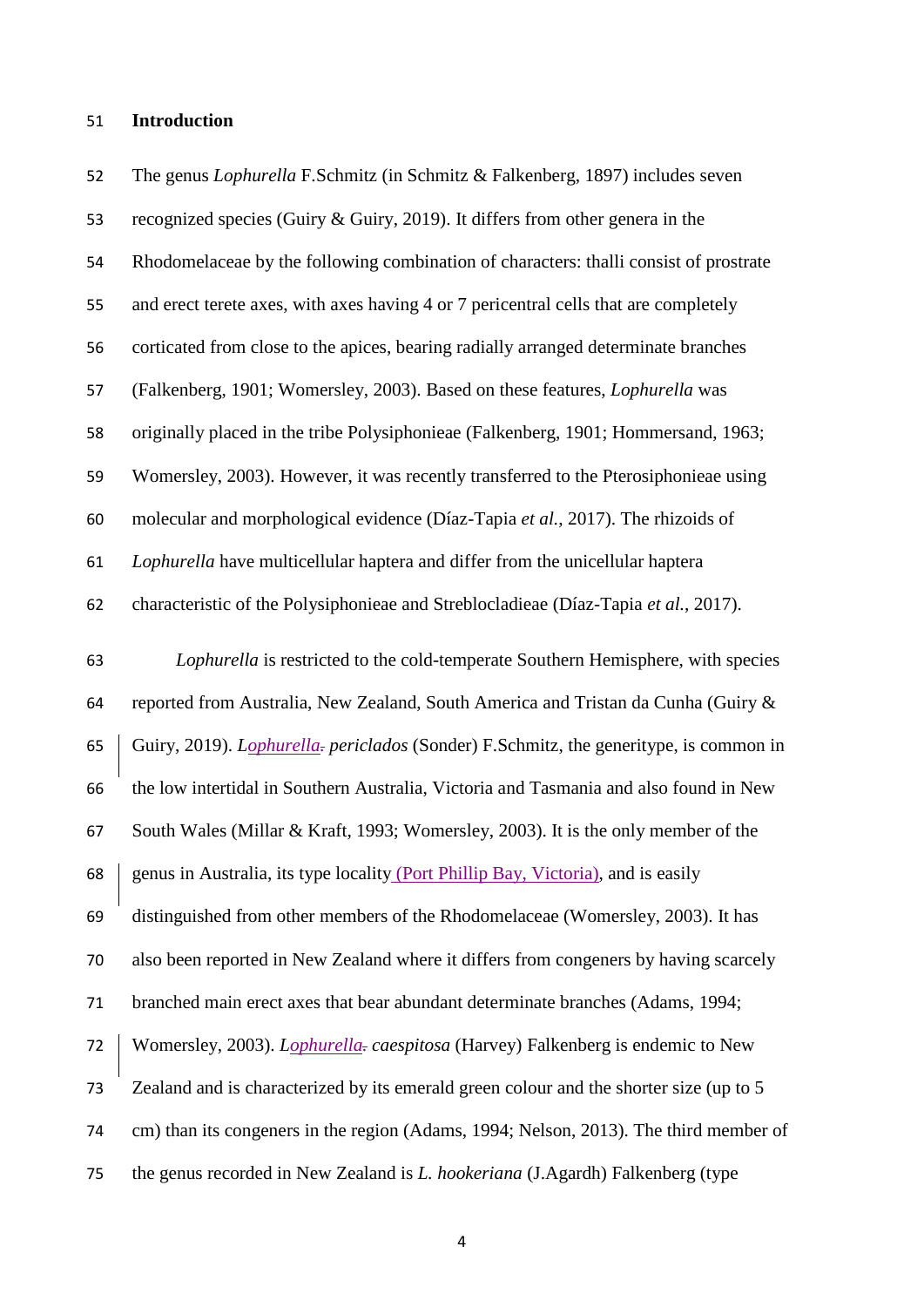locality Cape Horn, South America), characterized by long erect axes (up to 15 cm) that are more profusely branched and with fewer determinate branches than other species (Adams, 1994). Three species have been recorded only in South America: *L. patula* (J.D.Hooker & Harvey) De Toni, *L. gaimardii* (Gaudichaud *ex* C.Agardh) De Toni and *L. comosa* (J.D.Hooker & Harvey) Falkenberg. Finally, *L. christosphersenii* Baardseth is only known in Tristan da Cunha (Baardseth, 1941).

 Species delimitation based on morphological characters is often difficult in marine macroalgae that exhibit high morphological plasticity or converge on similar 84 morphologies (Verbruggen *et al.*, 2014). As a result, in the macroalgae including the family Rhodomelaceae, cryptic diversity is commonly discovered when molecular assisted taxonomy is used for species diversity assessments (e.g. Guillemín *et al.*, 2016; Savoie & Saunders, 2016, 2019; Saunders *et al.*, 2017; Díaz-Tapia *et al.*, 2018a). New cryptic species have been detected as the result of comparing sequence data for specimens of the presumed same species from distant locations (e.g. Bustamante *et al.*, 2014; Schneider *et al.*, 2017; Díaz-Tapia *et al.*, 2018a; Schneider *et al.*, 2018). This led us to hypothesize that the records of *L. hookeriana* from New Zealand and South America might actually correspond to different species. More surprisingly, cryptic diversity is also common within a geographical region (e.g. Guillemín *et al.*, 2016; Savoie & Saunders, 2016, 2019). Phenotypic plasticity is often recognized in red algal species with morphological variation in relation to environmental conditions. However, the use of sequence data has shown that this plasticity often masks cryptic species (Milstein & Saunders, 2012; Zanolla *et al.*, 2014; Barreto de Jesús *et al.*, 2019). We suspected that the morphotypes of *L. periclados* might correspond to different species, because *L. periclados* is known to exhibit morphological variability in Tasmania associated with different levels of wave exposure (Womersley, 2003). The aim of this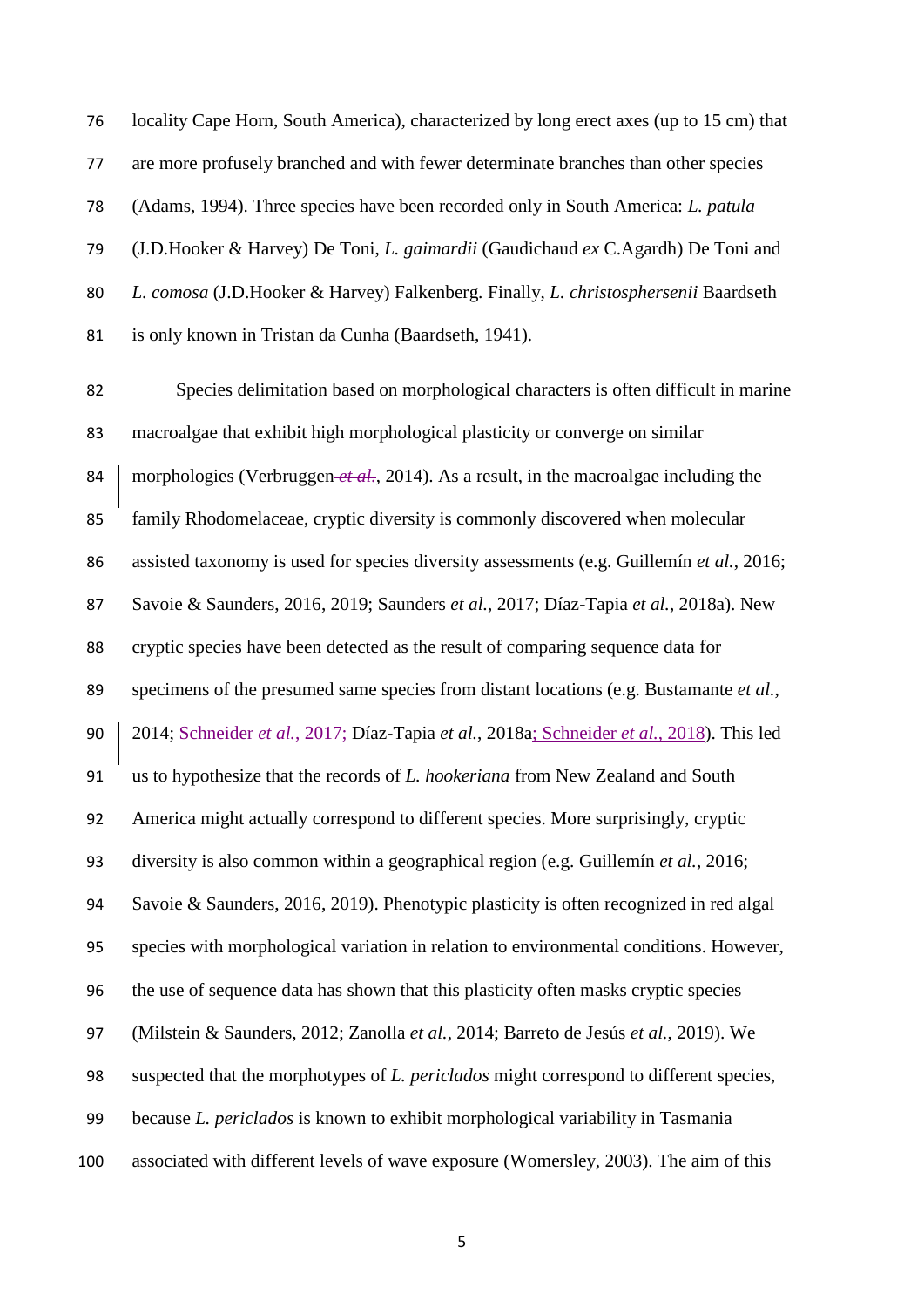work is to test these hypotheses, re-assessing species diversity of the genus *Lophurella*

in Australia and New Zealand using *rbc*L plastid gene sequences and detailed

morphological studies of the specimens.

# **Materials and methods**

Material of *Lophurella* spp. was collected during surveys of the family Rhodomelaceae

in Victoria and eastern Tasmania (Australia) and New Zealand (Table S1). Regions

adjacent to the known range of the genus in Australia, the York Peninsula (Southern

Australia) and the northern coast of Tasmania were explored without finding

*Lophurella*. We also obtained two samples of *L. hookeriana* from Cape Horn (Chile), its

type locality. Materials for DNA extraction were dried in silica gel desiccant. Plants for

morphological study were preserved in 4% formalin seawater at 4ºC and stored in the

dark. Some specimens were mounted in 20% Karo® Syrup (ACH Foods, Memphis, TN,

USA). Sections for microscopic observations were made by hand using a razor blade.

Voucher specimens were deposited in the University of Melbourne Herbarium (MELU),

the National Herbarium of Victoria (MEL) and Museum of New Zealand Te Papa

Tongarewa (WELT).

118 DNA was extracted from silica gel-dried material following Saunders &

McDevit (2012) or an adapted cetyltrimethylammonium bromide (CTAB) protocol

(Doyle & Doyle, 1987). PCR amplification of *rbc*L was carried out using primers

F57/rbcLrevNEW, F2/R1008, F2/R1464 and F2/R1452 (Saunders & Moore, 2013;

Díaz-Tapia *et al.*, 2018a). Reactions were performed in a total volume of 25 µl,

123 consisting of 5  $\mu$ 15× MyTaqTM reaction buffer, 0.7  $\mu$ 110  $\mu$ M of forward and reverse

124 primers,  $0.125 \mu$ l 1U  $\mu$ l<sup>-1</sup> My TaqTM DNA Polymerase (Bioline, London, UK), 17.475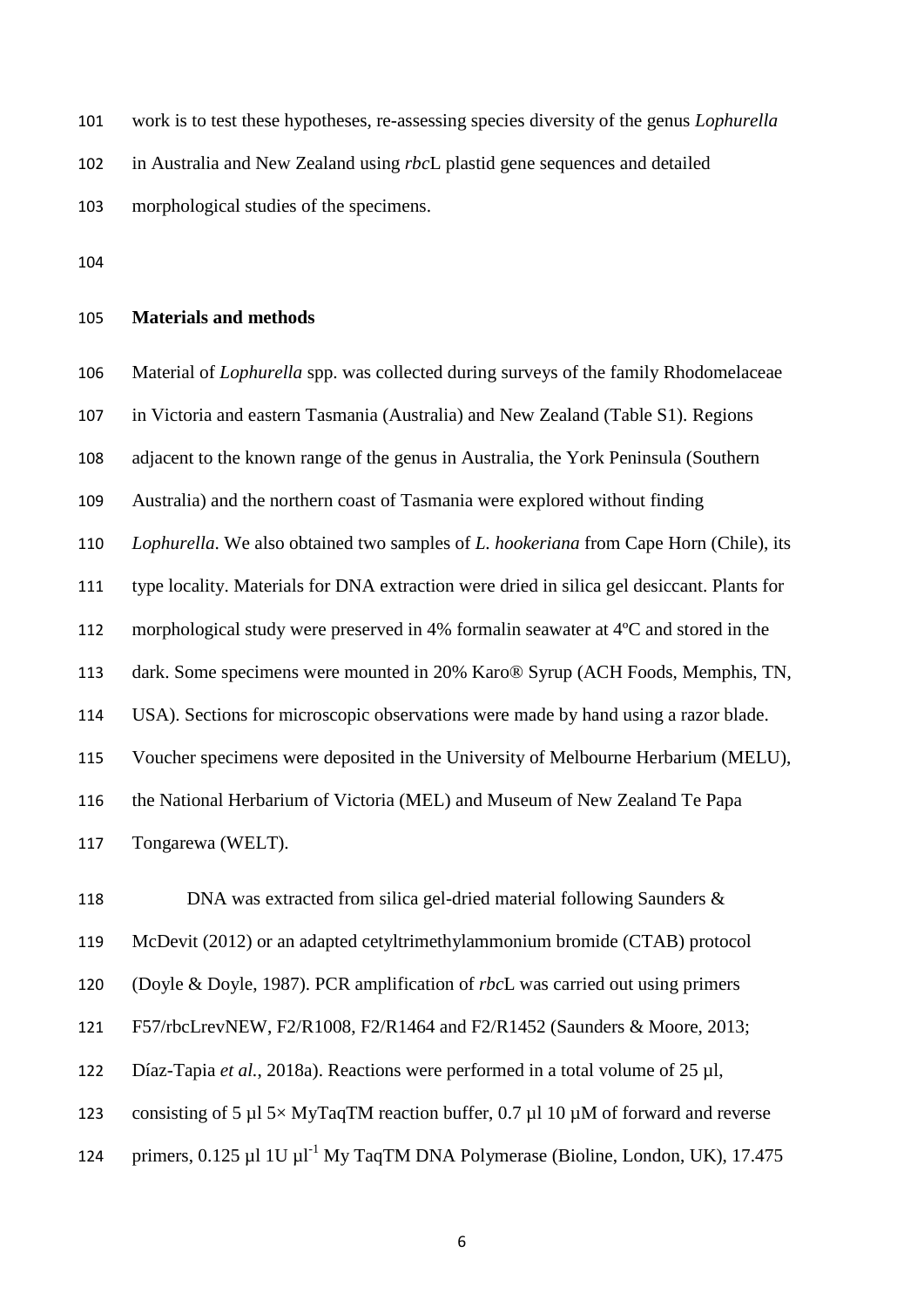µl MilliQ® water and 1 µl template DNA. The PCR profile consisted of initial denaturation (93ºC for 3 min), 35 cycles of denaturation (94ºC for 30 s), primer 127 annealing (45°C for 30 s), and extension (74°C for 90 s) and final extension (74°C for 5 min). The PCR products were purified and sequenced by Macrogen (Korea) or the sequencing service of the University of A Coruña.

 39 new *rbc*L sequences were analysed together with the four sequences available in GenBank (Table S1). One of the GenBank sequences (KT825866) was originally misidentified as *Womersleyella pacifica* Hollenberg. However blast searches revealed its close similarity to *Lophurella* and we included it in our dataset. Sequences were aligned using Muscle in Geneious 6.1.8 (Kearse *et al.*, 2012). The alignment was 1424 nucleotides long in total, and sequence lengths were 665-1464 bp.

 To obtain a species-level phylogeny of the genus a maximum likelihood (ML) phylogeny was inferred. This phylogeny includes a single sequence per haplotype, selected according to quality in terms of length (i.e. the longest sequence). The phylogenetic tree for *rbc*L was estimated with Maximum Likelihood (ML) using RAxML 8.1.X (Stamatakis, 2014). GTR-Gamma was used as the nucleotide model and branch support was estimated with 100 bootstrap replicates. Two species of *Echinothamnion* were selected as outgroup, as it is the closest sister genus based on phylogenetic analyses of the tribe Pterosiphonieae (Savoie & Saunders, 2016).

#### **Results**

# *Molecular identification and phylogeny*

 RAxML analyses of the 43 sequences of *Lophurella* specimens resolved seven lineages that we consider to represent species, three previously recognized and four new species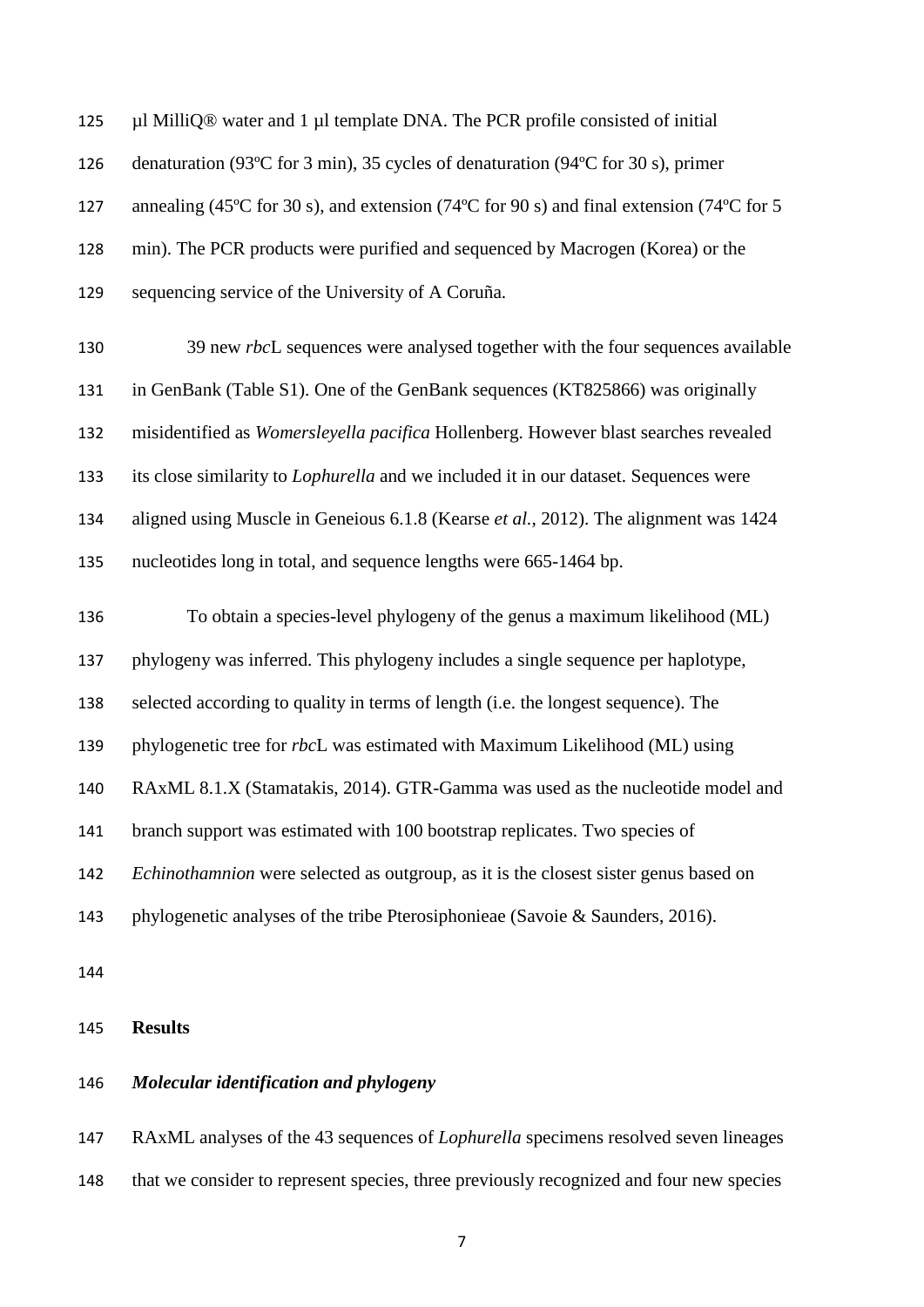(Fig. 1). Sequence divergence within each lineage was 0-0.9% (0-12 bp), and among lineages 1.0-3.4% (15-44 bp) (Table S2). The previously recognized species *L. caespitosa* sampled in New Zealand (its type locality) and *L. hookeriana* from Cape Horn (Chile), also its type locality, were clearly separated from other species by 1.9- 3.4% sequence divergence. Two sequences of *L. hookeriana* from Chile differed by 0.6 % from a sequence from the Falkland Islands. Our molecular data showed that all three specimens that we collected and identified as *L. hookeriana* in New Zealand differed 156 from the topotype specimens by 1.9-2.3% sequence divergence. Accordingly, and we propose the segregation of *L. pauciramulosa* sp. nov. from New Zealand.

 The specimens that we originally identified as *L. periclados* were resolved in four clades (Fig. 1). All eight specimens collected in Port Phillip Bay, Victoria, the type locality of *L. periclados*, and nearby areas formed a highly supported clade with two haplotypes that diverged by 0.8% (11 bp). Accordingly, we concluded that our collections of topotype material correspond to *L. periclados* (Fig. 2). In addition to *L. periclados*, the only species of the genus previously recorded in Australia, three other species were identified in Australia, one also being present in New Zealand (Fig. 2), and we propose the erection of three new species. *Lophurella. tasmanica* sp. nov. was closely related, with high support, to *L. periclados* and sequence divergence between them was 1-1.1% (13-15 bp). The clade corresponding to *L. nigra* sp. nov. included six sequences, five identical and one that diverged by 0.1% (1 bp). The clade corresponding to *L. mutabilis* sp. nov. consisted of 18 sequences and six haplotypes. The five Australian haplotypes (H1-5) diverged by 0-0.4% (up to 3 bp) and the New Zealand haplotype (H6) diverged by up to 0.9% (12 bp) from Australian haplotypes.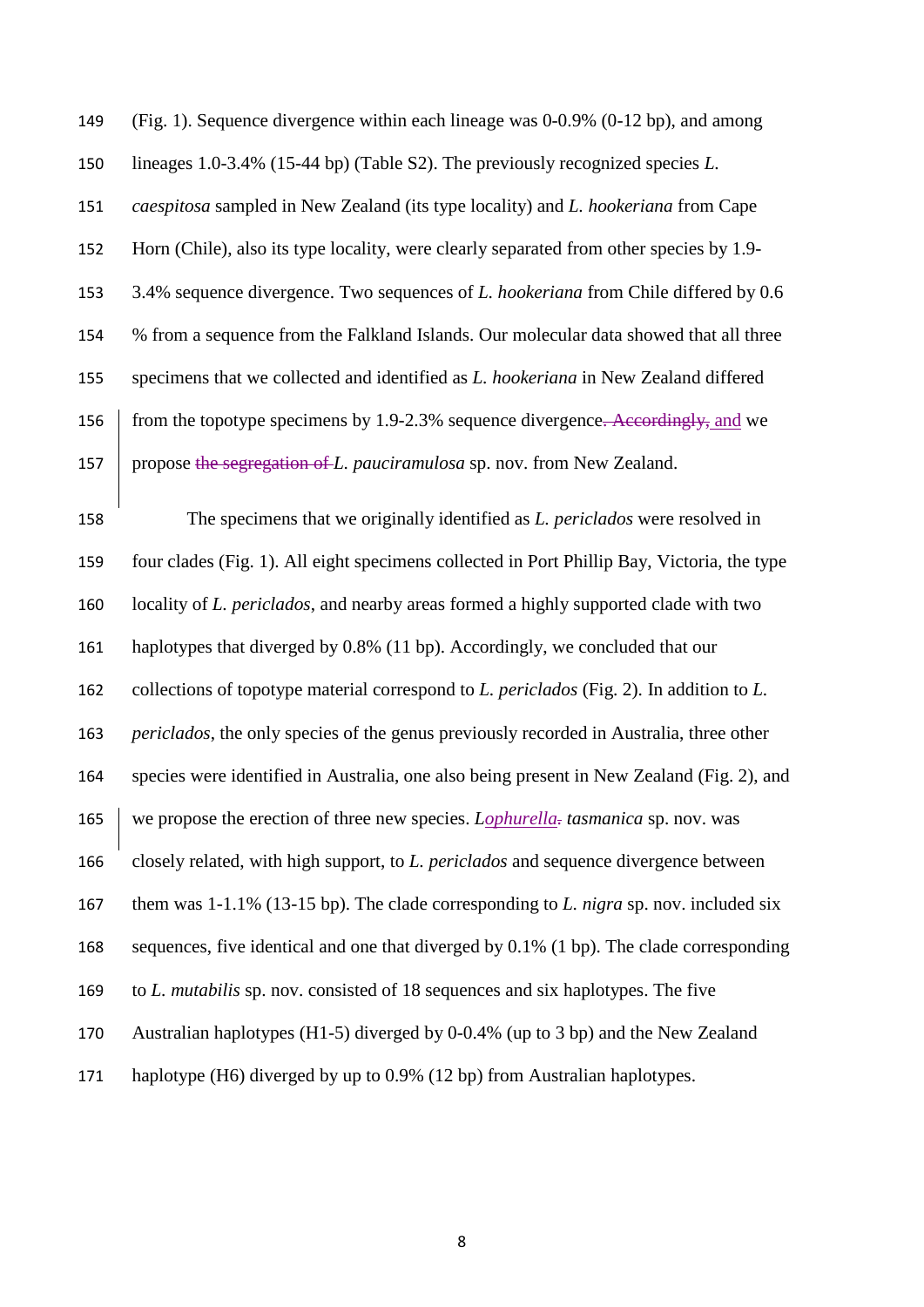Relationships among the species that we identified in the genus *Lophurella* were not resolved in our phylogenetic analysis (except for grouping the sister species *L. periclados* and *L. tasmanica*).

# *Morphological observations*

 Of the 40 specimens of *Lophurella* spp. collected during our sampling surveys of the family Rhodomelaceae in Victoria, Tasmania (Australia) and New Zealand, 36 were morphologically identifiable as *L. periclados,* three as *L. hookeriana* and one as *L. caespitosa* (which is distinctive in colour, thallus length and branching pattern). A description of the characters shared among *L. periclados* and the four new species recognized in this study is provided below. Table 1 provides the details of these characters including their measurements in each species. We also include a diagnosis of each new species, as well as a summary of the morphological characters that differ among the species here studied (Table 2). The description of *L. periclados* is based on our collections. The only available detailed description of *L. periclados* was provided by Womersley (2003) but considering the distribution of the selected specimens used by Womersley and our results, his description was most probably based on a mixture of species.

# *Morphology of Lophurella spp. from Australasia (except L. caespitosa)*

# *Vegetative morphology*

 Thallus formed of prostrate and erect axes (Fig. 3), habit varying among species. Axes consisting of a small axial cell and four pericentral cells, heavily corticated from close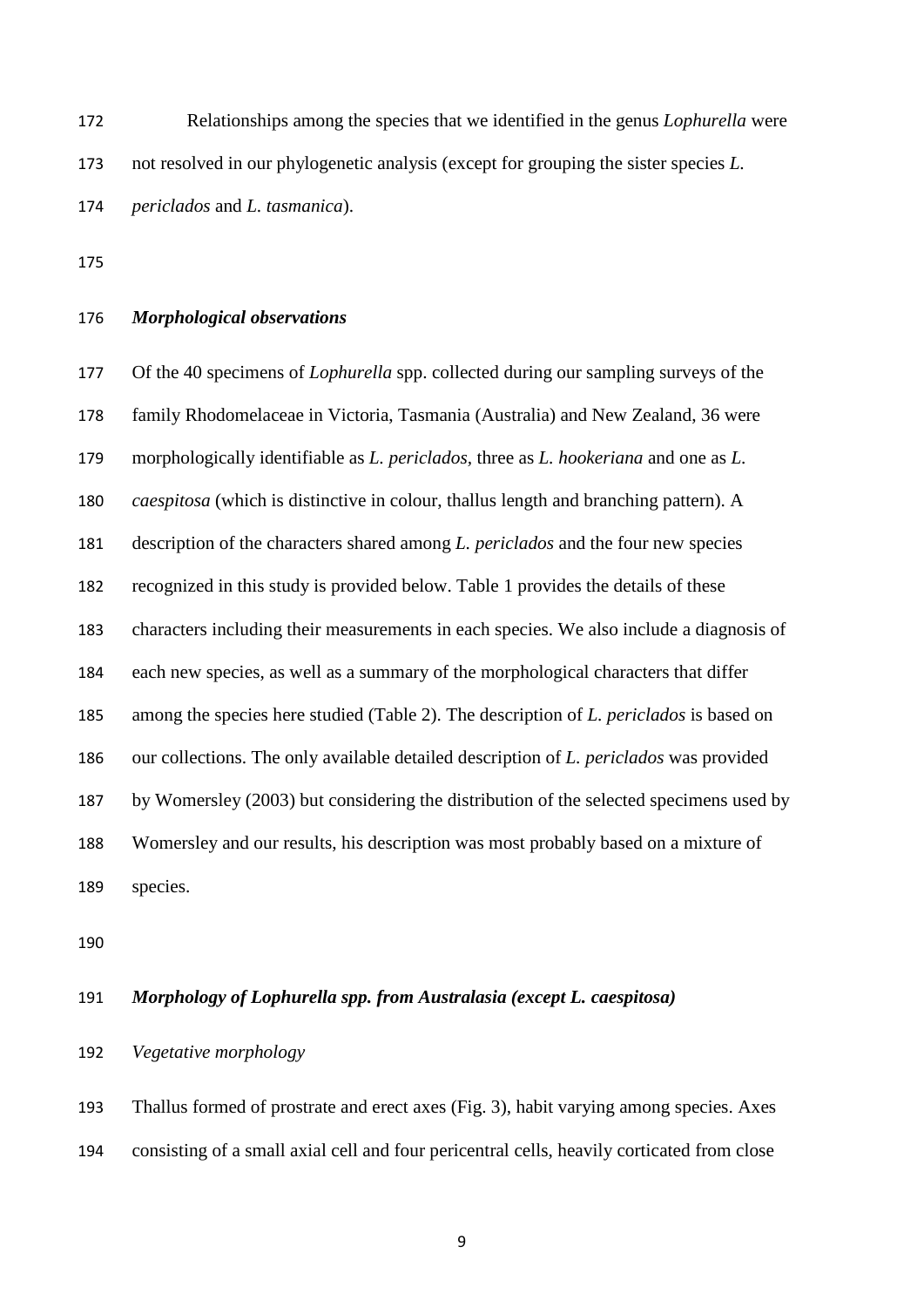to the apices. In cross-section, pericentral cells of young branches covered by a layer of cortical cells (Figs 4-5). In old parts of thalli, pericentral cells surrounded by one to four layers of little-pigmented pseudoparenchymatous cells and a layer of deeply pigmented cortical cells (Figs 6-7). Cortical cells in surface view rounded to elongate-polygonal. Plastids elliptical to irregular (Fig. 8).

 Prostrate axes (Fig. 9) growing from a dome-shaped apical cell, increasing in diameter in older parts. Axes lacking trichoblasts, forming a branch initial on every segment or at intervals of several segments, spirally arranged, from which endogenous branches arise, also on every segment or at intervals of several segments. Lateral and ventral branches producing further prostrate axes or remaining as short laterals; dorsal branches producing erect axes. Several rhizoids usually formed on every segment, cut off from cortical cells, consisting of a unicellular filament terminating in a multicellular discoid pad (Fig. 10). Haptera initially formed by cells cut off from the basal part of the rhizoidal filament, subsequently branching dichotomously for up to two orders (Fig. 11).

 Erect axes growing from a dome-shaped apical cell (Fig. 12), increasing in diameter in mid and basal parts. Branching pattern, abundance and arrangement of determinate branches and trichoblasts varying among species. Trichoblasts, when present, initially short and pigmented, later enlarging and becoming unpigmented, 214 dichotomously branched up to five orders, with uninucleate cells (Figs.  $13-14$ ). They were deciduous and left conspicuous scar cells when shed.

*Reproductive morphology*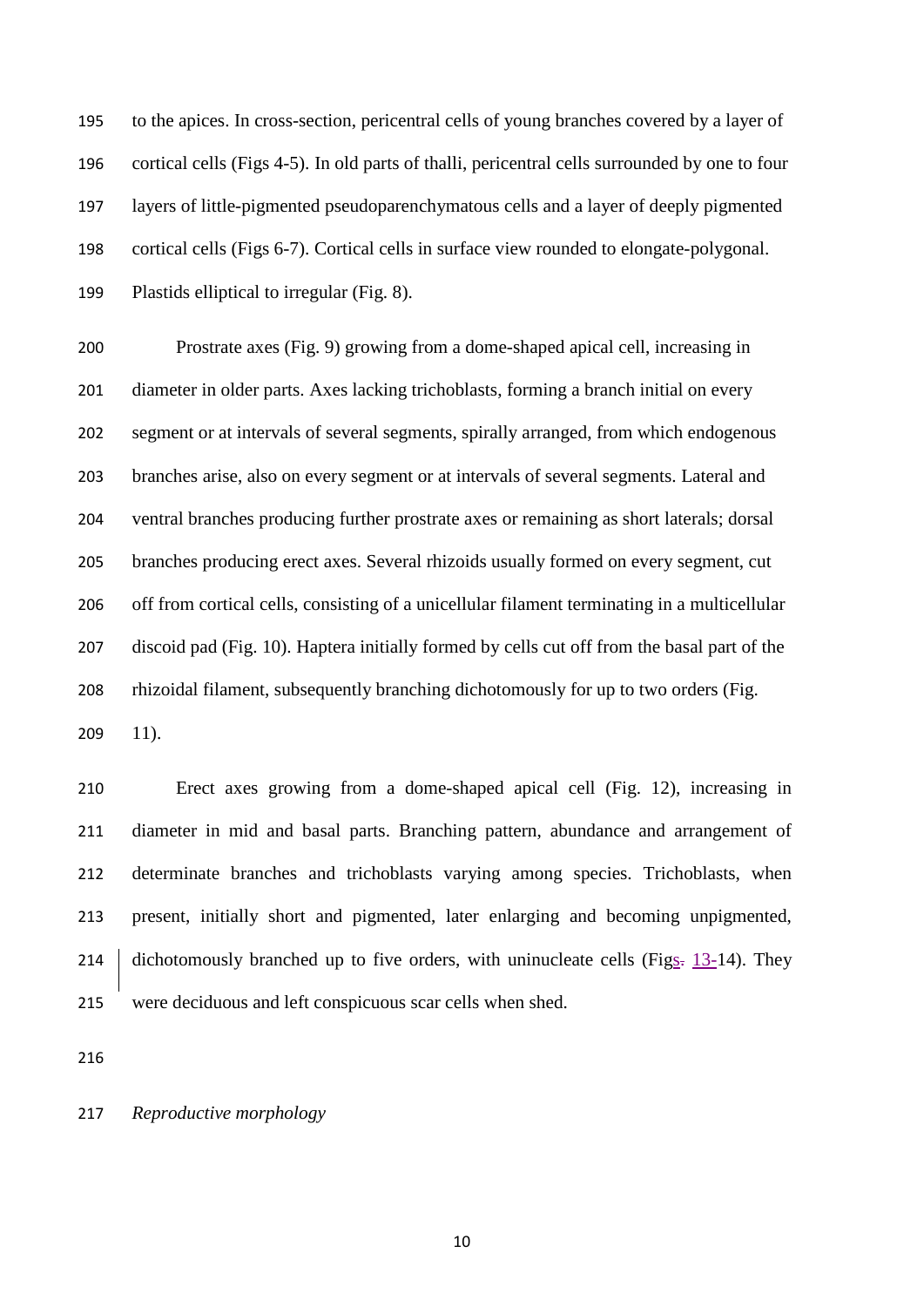Gametophytes dioecious. Spermatangial branches formed on determinate lateral branches, replacing trichoblasts, in dense clusters arranged spirally on every segment (Fig. 15). Spermatangial branches cylindrical, often incurved, with one or two apical sterile cells when mature (Fig. 16). Procarps formed on modified trichoblasts, consisting of a supporting cell bearing a four-celled carpogonial branch, a basal sterile cell and two lateral sterile cells (Fig. 17). Cystocarps formed on determinate branches in mid-parts of the thallus, ovoid and with an apical ostiole (Fig. 18). Carposporangia clavate.

 Tetrasporangia formed in mid-parts of the thallus on determinate branches that were more profusely branched than vegetative laterals. One tetrasporangium formed per segment, arranged in densely compacted long spiral series (Fig. 19). Tetrasporangia subspherical, with two presporangial and one postsporangial cover cells that remained ecorticate (Fig. 20).

# *Lophurella periclados* **(Sonder) F.Schmitz in Schmitz & Falkenberg, 1897: 441 (Figs 21-27; Figs S1-4, S6-10 and S33-52)**

- BASIONYM: *Rhodomela periclados* Sonder, 1855.
- SYNONYMS: *Rhodomela simpliciuscula* Harvey *nom. nudum.*
- LECTOTYPE: MEL 612898 (Womersley, 2003; Fig. S1).
- ISOLECTOTYPES: MEL 612897, 612899, 612900 (Womersley, 2003; Figs S2-4).
- TYPE LOCALITY: Port Phillip Bay, Victoria, Australia.

*Description*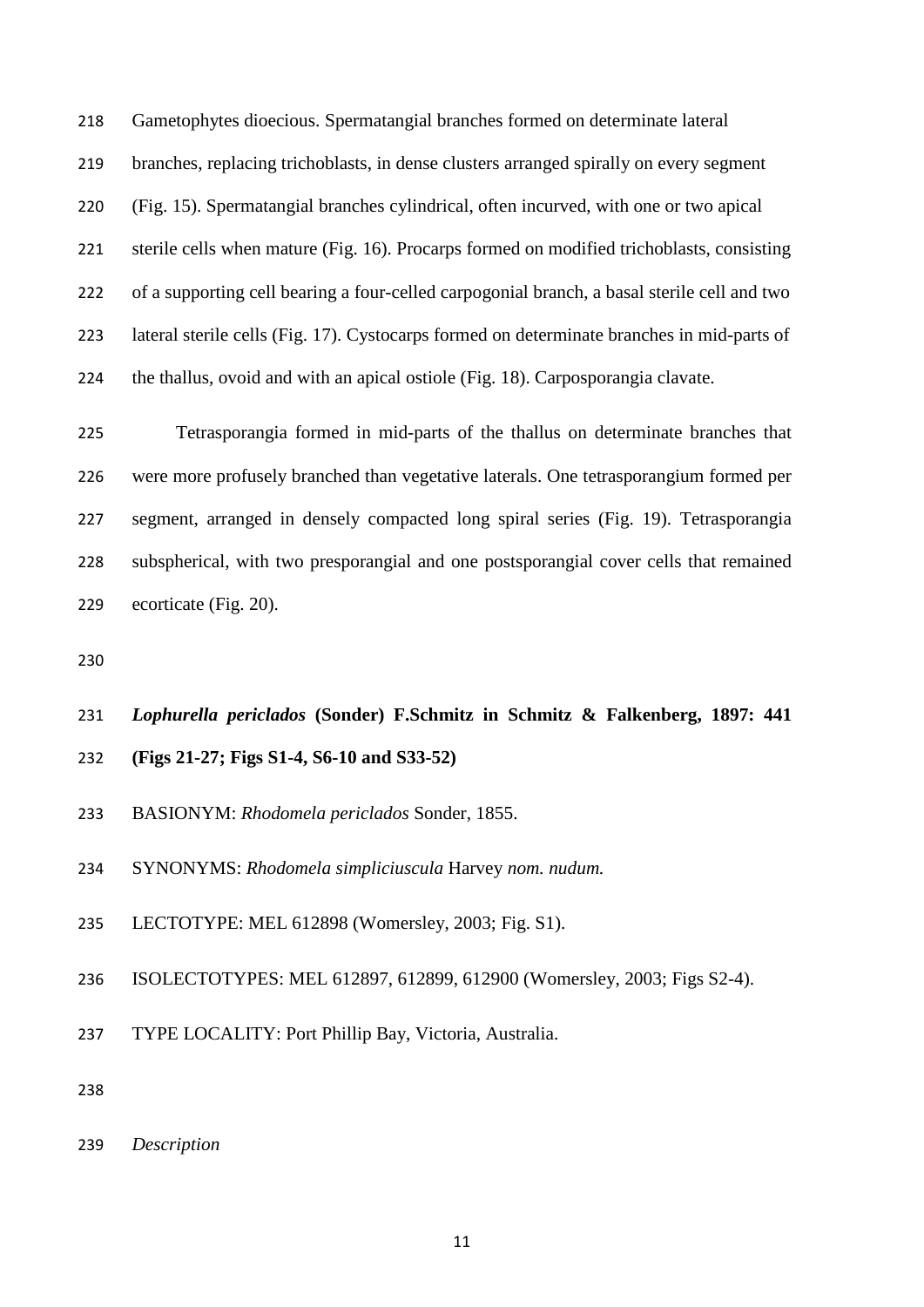Thallus dorsiventral, consisting of a prostrate system that bears rhizoids ventrally, erect axes dorsally and produces further prostrate axes laterally (Figs 21-23). Erect axes up to 10 cm in length, with main axis unbranched or pseudodichotomously branched up to four orders (Figs 21-23). Axes densely clothed with short determinate branches spirally arranged throughout the length of the main axes, sometimes denuded in basal parts (Figs 21-23). Thalli dark red to black in colour, with a rigid to flaccid texture.

 At apices of erect axes, branch initials produced on every segment in a spiral sequence; endogenous determinate lateral branches also developing on every segment (Fig. 24). Determinate branches incurved when young (Fig. 24), soon becoming straight 249 and acquiring a spiny appearance (Fig. 25), 300-500  $\mu$ m in diameter basally. First-order determinate laterals producing branch initials on every segment; only some initials developing further, producing second and third-orders of endogenous determinate laterals (Fig. 26). Second- and third-order determinate laterals remaining short, often unilaterally arranged (Fig. 26). Basal parts of the erect axes lacking determinate laterals in some specimens, usually unbranched when present. Determinate laterals either overtopping apical cell of the main axis or the apical cell protruding beyond the branches. Trichoblasts absent on main axes and first-order determinate laterals (Figs 24 and 26), borne on second- and third-order determinate laterals, on every segment (Figs 26-27).

 *Distribution, habitat and morphological variability of our collections and type material Lophurella periclados* was commonly found in Port Phillip Bay and on nearby open coasts and is the only member of the genus that we identified in this region (Fig. 2). It was also collected at Mallacoota, the easternmost reefs in Victoria. It formed turfs in the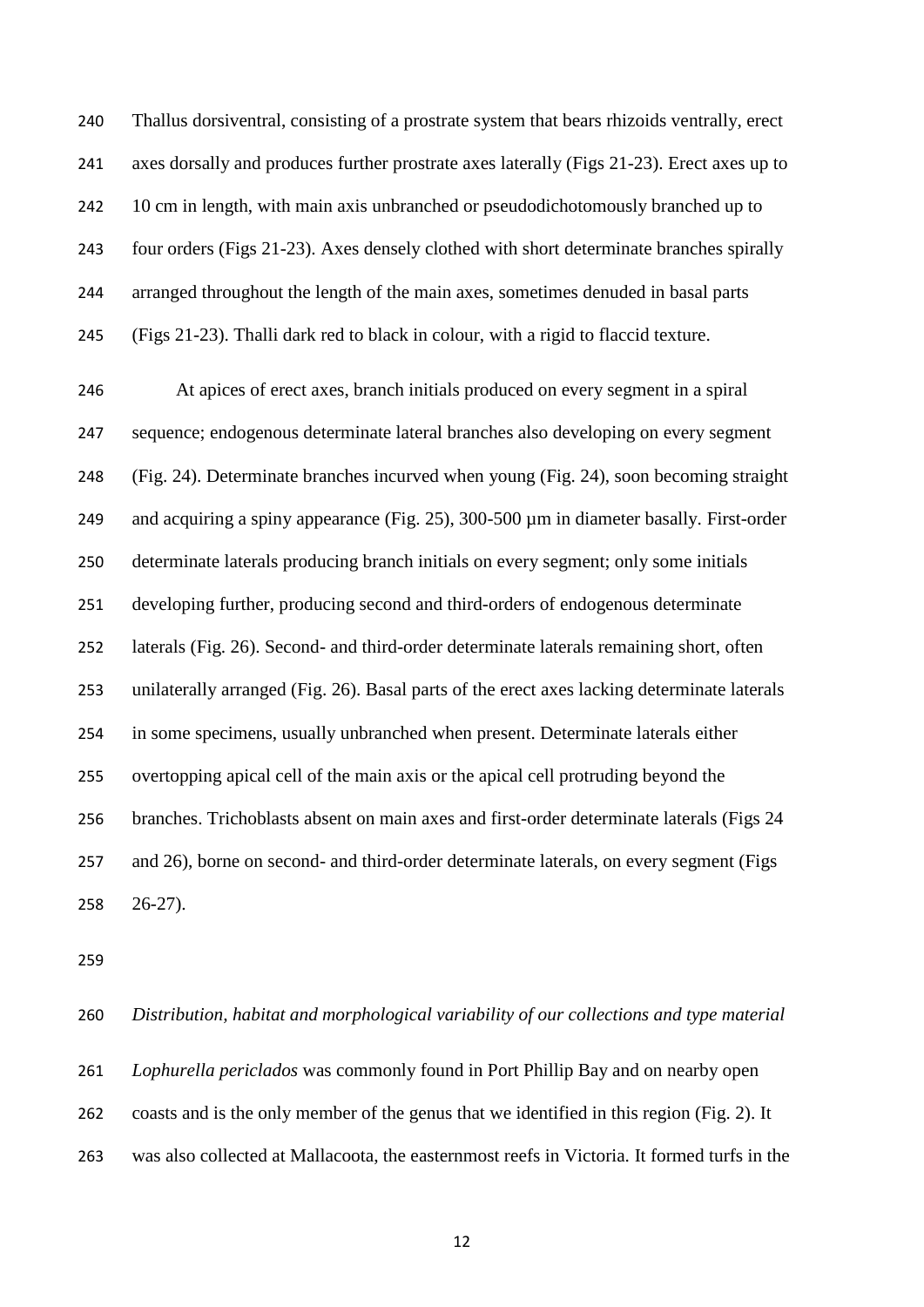intertidal zone of wave-exposed reefs, where specimens were robust, with a rigid texture, short (up to 5 cm in length) and scarcely branched (Figs S6-9). These specimens correspond to haplotype 2 (H2 in Fig. 1). A sequence from Robe (Southern Australia) that we downloaded from GenBank was identical to H2. The second haplotype (H1 in Fig. 1) corresponded to specimens collected in the drift or in a marina at Queenscliff, more sheltered locations inside Port Phillip Bay (Victoria). These specimens were more flaccid, more profusely branched and longer (up to 10 cm in length) (Fig. S10). The morphological variability observed in our specimens is similar to the conspicuous variability in habit of the type material. The type collection of *L. periclados* is housed at MEL and includes four specimens. Two specimens were short (6 cm) and scarcely branched (Figs S3-4), while the remaining two were longer (10 cm) and more profusely branched (Figs S1-2). Among them, Womersley (2003) designated MEL612898 as the lectotype (Fig. S1). The specimens of *L. periclados* that we collected are in agreement with the type. *Lophurella periclados* was absent in our collections from Tasmania and New Zealand.

# *Lophurella mutabilis* **Díaz-Tapia,** *sp. nov.* **(Figs 28-35, S11-23 and S53-69)**

 Diagnosis: Thalli dorsiventral, with a prostrate system that bears rhizoids ventrally, erect axes dorsally and produces further prostrate axes laterally. Erect axes with main axes unbranched or pseudodichotomously to irregularly branched, clothed with determinate branches, usually on every segment and spirally arranged but occasionally sparse. Axes with four pericentral cells. Erect axes growing by divisions of apical cell 286 that protrudes above the lateral determinate branches, branch initials forming at apices on every segment or several segments apart. Some or all branch initials developing into 288 determinate branches, 210-400 µm in diameter basally, straight and spine-like when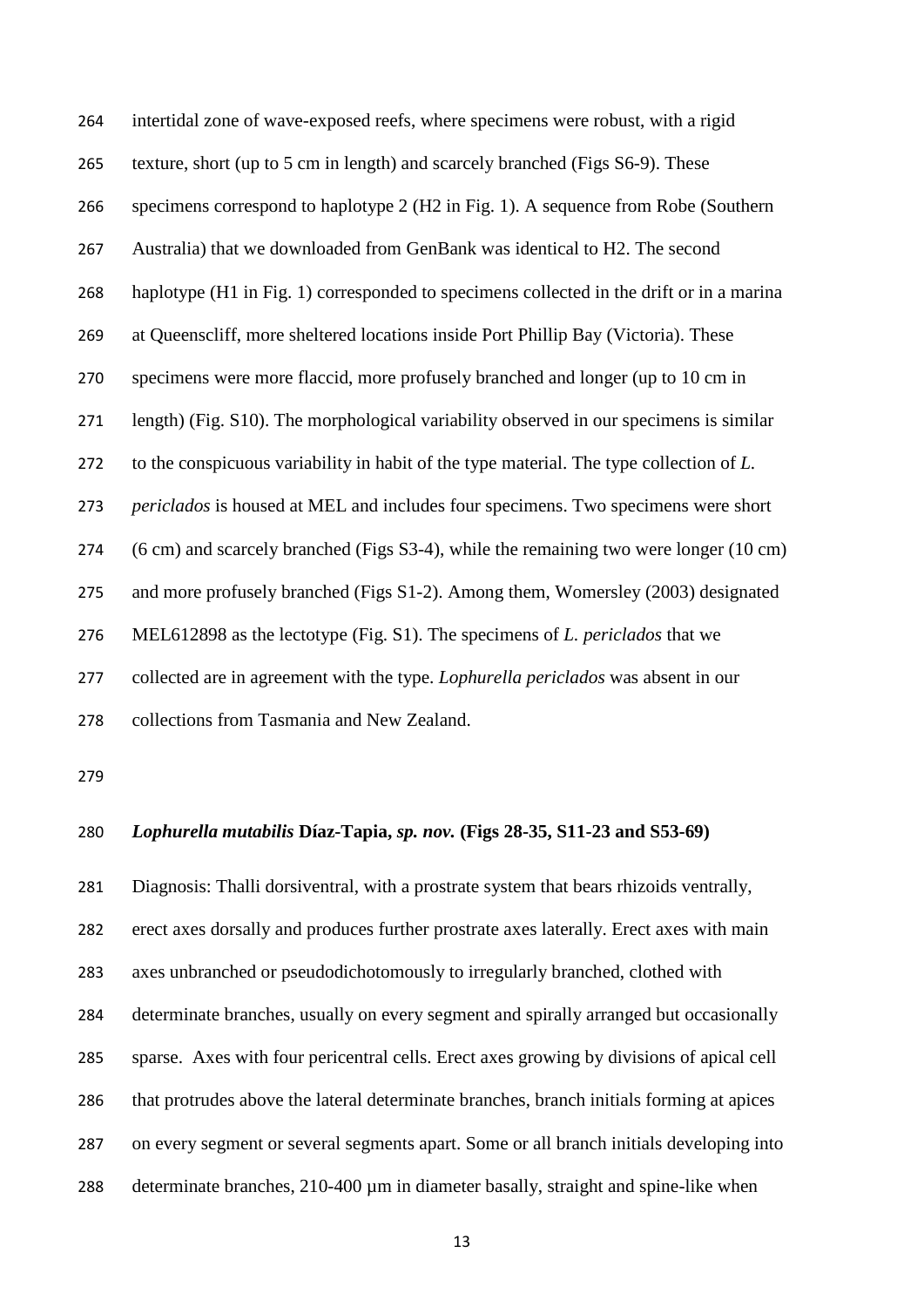mature. First-order determinate branches producing up to two further orders of branches

that remain short. Trichoblasts restricted to determinate branches.

HOLOTYPE: MELUA118884a.

TYPE LOCALITY: Blackmans Bay, Tasmania, Australia.

*Rbc*L SEQUENCE OF THE HOLOTYPE: MN149994.

 ETYMOLOGY: "*mutabilis*" refers to the high variability observed among specimens of this species in habit and other morphological characters.

*Description*

 Thalli dorsiventral, consisting of a prostrate system that bears rhizoids ventrally, erect axes dorsally and produces further prostrate axes laterally (Figs 28-29). Habit variable, ranging from small (5 mm in length) pseudodichotomously branched specimens with sparse determinate branches (Fig. 28) to large specimens (up to 15 cm in length); main axes branching irregularly alternately or pseudodichotomously, profusely, to up to four orders, with axes clothed by abundant determinate laterals arranged spirally or unilaterally (Figs 29-31). Light to dark red or black in colour, with a rigid to flaccid texture.

 Erect axes producing branch initials on every segment in a spiral sequence or, more rarely, several segments apart, all or only some developing into lateral determinate branches (Fig. 32). Determinate branches usually abundant and spirally arranged, clothing the main axes, 210-400 µm in diameter in basal parts and upwardly incurved when young, later becoming straight, spine-like (Figs 33-34). Determinate laterals producing one or two orders of short determinate branches, arranged spirally or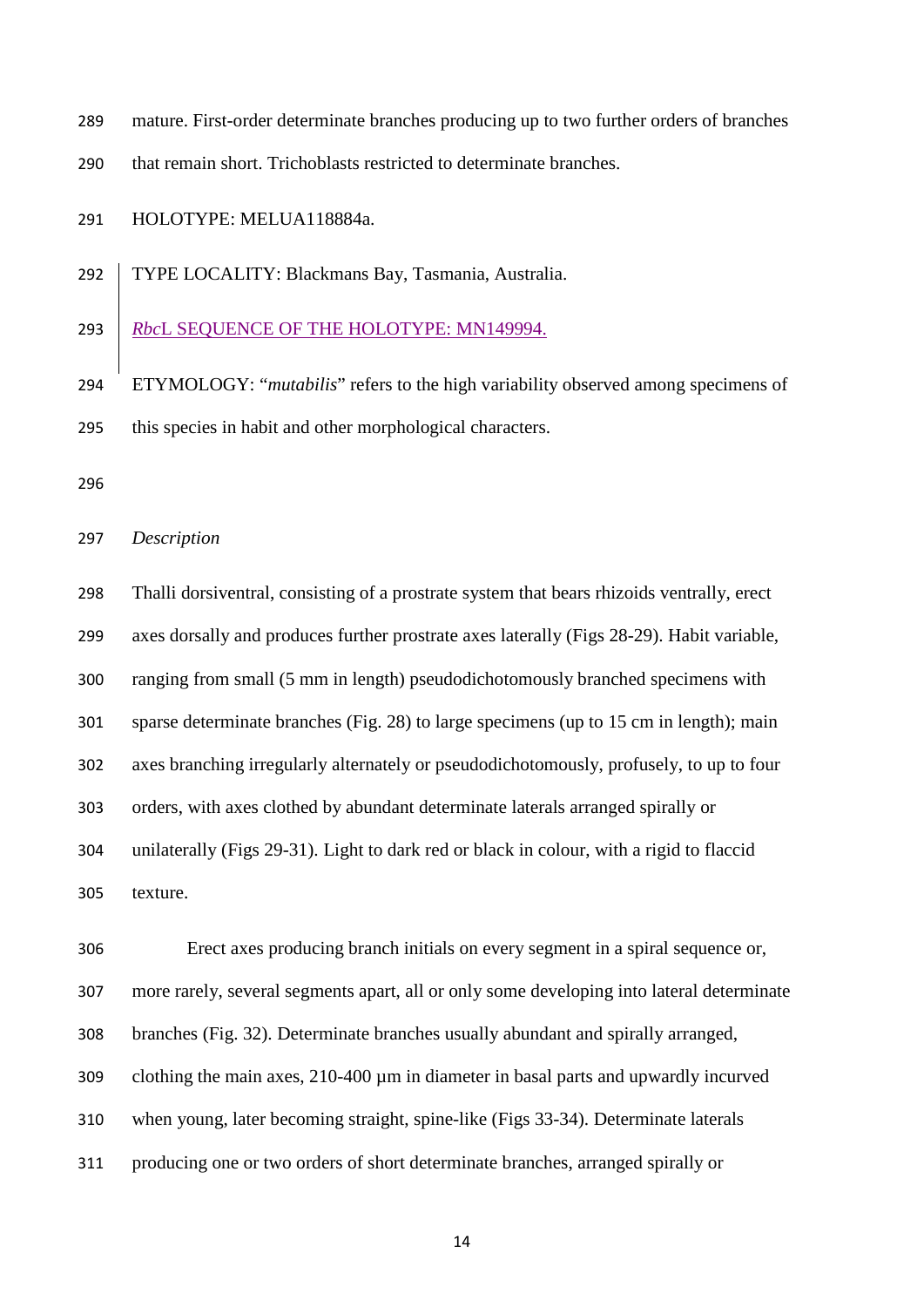| 312 | unilaterally. Trichoblasts usually present at the apices of first- and higher order |
|-----|-------------------------------------------------------------------------------------|
| 313 | determinate branches, formed on every segment in a spiral arrangement (Fig. 35),    |
| 314 | absent from the apices of main axes and, in some specimens, also from first-order   |
| 315 | determinate branches (Fig. 32).                                                     |

# *Distribution, habitat, and morphological variability*

 *Lophurella mutabilis* was abundant in eastern Tasmania (Fig. 2), forming turfs in the low intertidal of moderately to strongly wave-exposed sites. *Lophurella. mutabilis* was highly variable in habit (Figs S11-23); specimens from sheltered locations (Tinderbox and Southport, Figs S15-18) were more profusely branched and more slender than specimens from exposed sites (Figs S11-13 and S19-23). However, this morphological variability was not reflected in the genetic variability in the *rbc*L gene, as haplotypes 2 324 and 4 were found at both types of sites (Fig. 2). *L<sub>rophurella mutabilis* was also collected</sub> at a site in western Victoria where a single small (5 mm in length, Fig. 28) male specimen was found epiphytic on *Cystophora* sp. Genetically, this specimen corresponded to H1 in Fig. 1. In New Zealand, *L. mutabilis* H6 (Fig. 1) was collected in the low intertidal of a site on Stewart Island.

#### *Lophurella nigra* **Díaz-Tapia,** *sp. nov.* **(Figs 36-41, S24-28 and S70-88)**

Diagnosis: Thalli dorsiventral, with a prostrate system that bears rhizoids ventrally,

erect axes dorsally and produces further prostrate axes laterally. Erect axes

pseudodichotomously or irregularly branched, bearing sparse determinate branches.

Axes with four pericentral cells. Branch initials formed on every segment at the apices

of the erect axes. Some branch initials developing into determinate branches, 250-400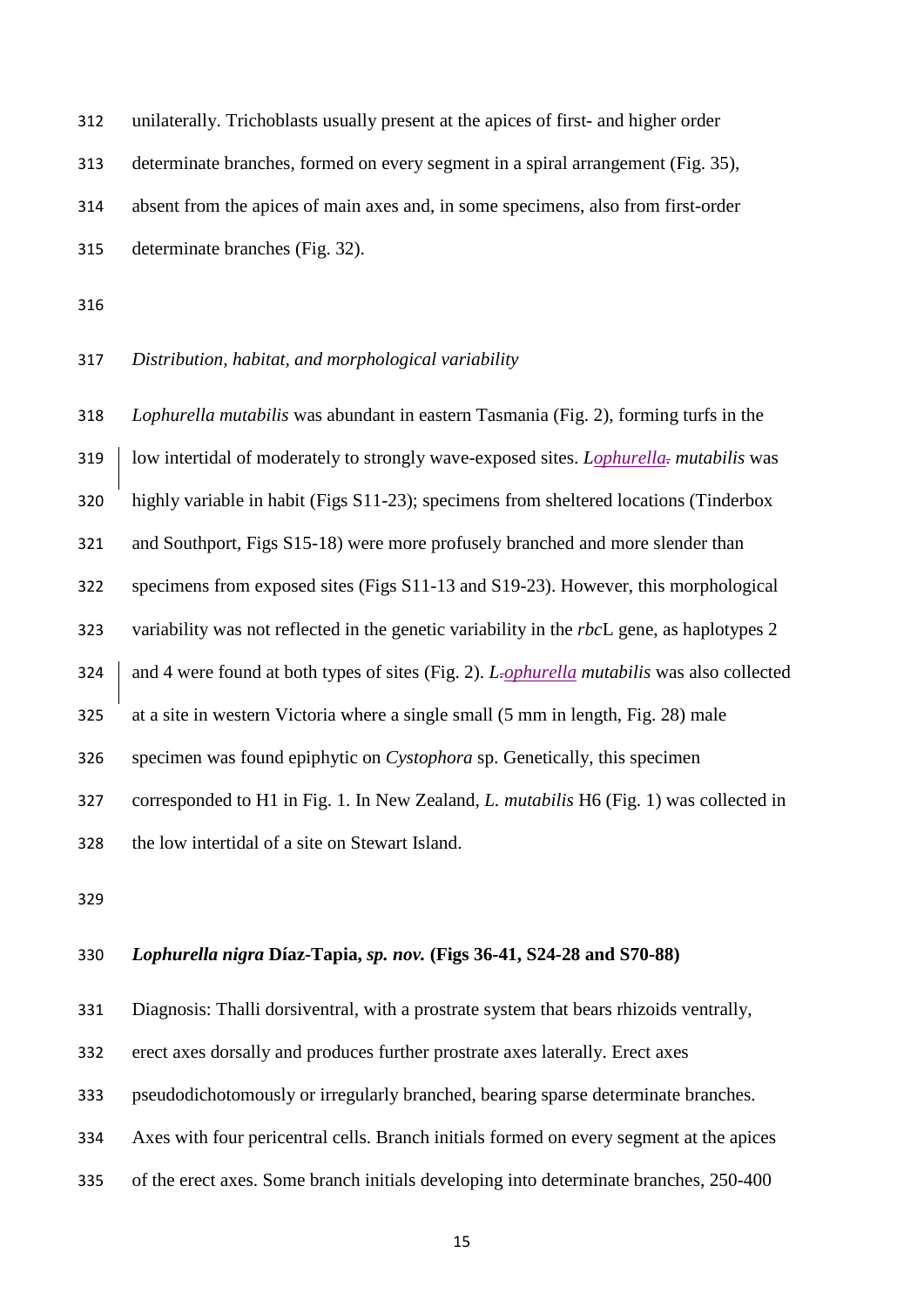µm in diameter basally, straight and spine-like when mature. Trichoblasts restricted to

second or higher orders of determinate branches.

HOLOTYPE: MEL2457114.

TYPE LOCALITY: Bastion Point, Mallacoota, Australia

#### *Rbc*L SEQUENCE OF THE HOLOTYPE: MN149998.

ETYMOLOGY: "*nigra*" refers to the black colour of the thallus.

#### *Description*

 Thalli dorsiventral, consisting of an extensive prostrate system that bears rhizoids ventrally, erect axes dorsally and produces further prostrate axes laterally (Figs 36-38). Erect axes up to 5 cm in length, irregularly branched up to three orders, either with one main axis and lateral determinate branches or pseudodichotomously branched, with several main axes, that bear sparse and irregularly or unilaterally arranged determinate laterals (Figs 36-39). Thalli dark red to black in colour, with a rigid texture. Erect axes producing branch initials on every segment, of which only some develop lateral endogenous branches. Determinate laterals unbranched or producing one or two orders of further determinate laterals, often unilaterally arranged (Fig. 39). 354 Determinate laterals 250-400 µm in diameter basally. Trichoblasts formed on second- and third-order determinate laterals, spirally arranged on every segment, but absent from main axes and first-order determinate laterals (Figs 40-41).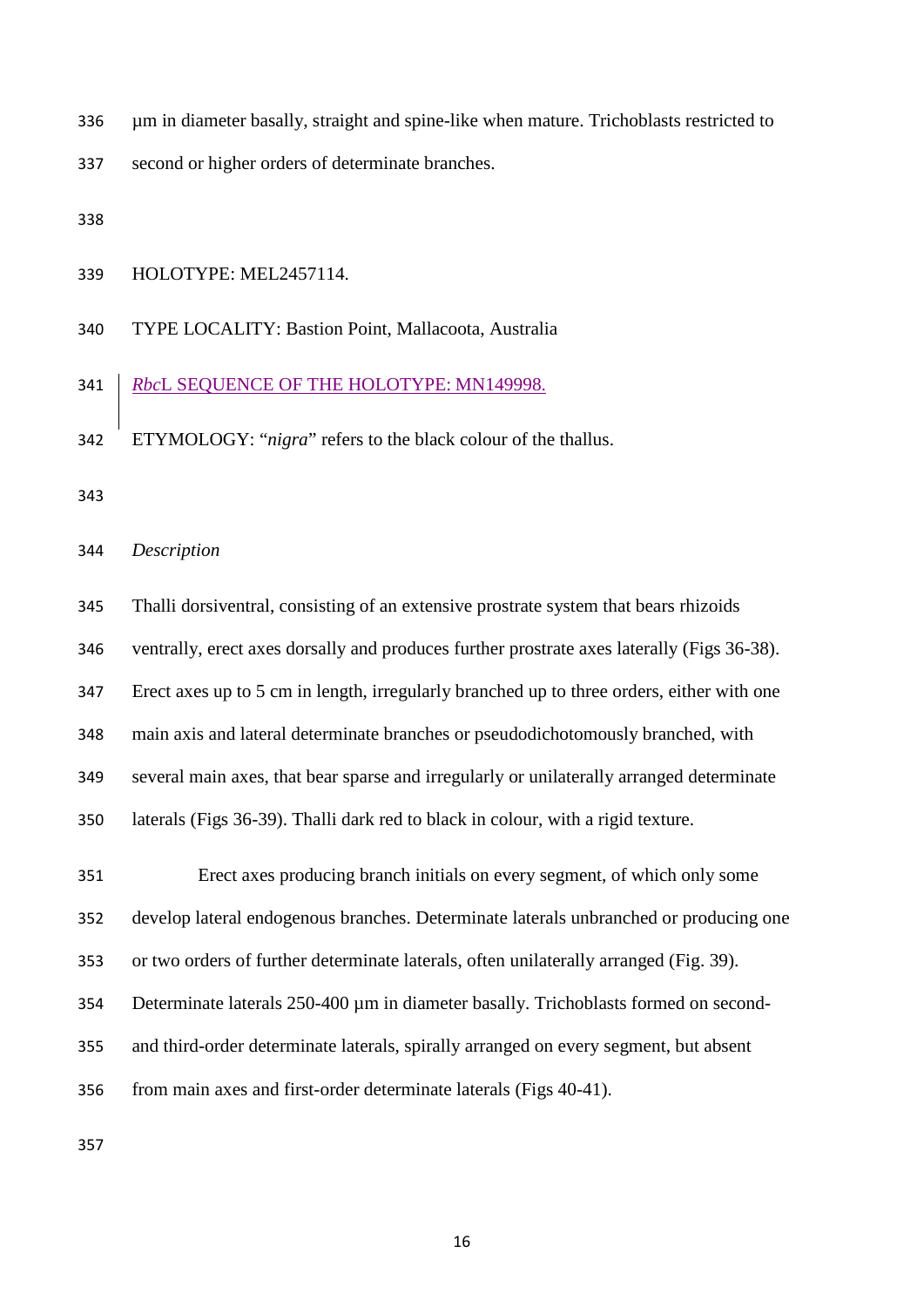#### *Distribution, habitat and morphological variability*

# *Lophurella nigra* was collected in eastern Victoria where it formed turfs in the low intertidal of wave-exposed sites. It was also collected in the same habitat in northeastern Tasmania, as well as in the subtidal (5 m depth). Victorian specimens were short (up to 7 mm) and robust, while Tasmanian ones were longer (up to 5 cm) and more slender. This variability in habitat and distribution did not correspond with the genetic variability found in the *rbc*L gene. The two haplotypes were detected at a single sampling site and most specimens, independent of habitat and distribution, corresponded to haplotype 2 (Fig. 1, Table S1). *Lophurella pauciramulosa* **Díaz-Tapia,** *sp. nov.* **(Figs 42-45, S29-31 and S89-101)** Diagnosis: Thalli predominantly erect, attached by a short prostrate system that bears rhizoids ventrally, erect axes dorsally and produces further prostrate axes laterally. Erect axes pseudodichotomously branched up to seven orders, bearing sparse determinate branches. Axes with four pericentral cells. Branch initials formed on every segment at 373 the apices of the erect axes. Some branch initials developing into determinate branches

374 Beterminate branches that are sparse, 250-300 µm in diameter basally. Trichoblasts absent.

#### 376 | HOLOTYPE: WELT A033737.XXX.

TYPE LOCALITY: Green Island, South Island, New Zealand.

# *Rbc*L SEQUENCE OF THE HOLOTYPE: MN150002.

ETYMOLOGY: "*pauciramulosa*" refers to the scarcity of determinate branches

compared with most other members of the genus.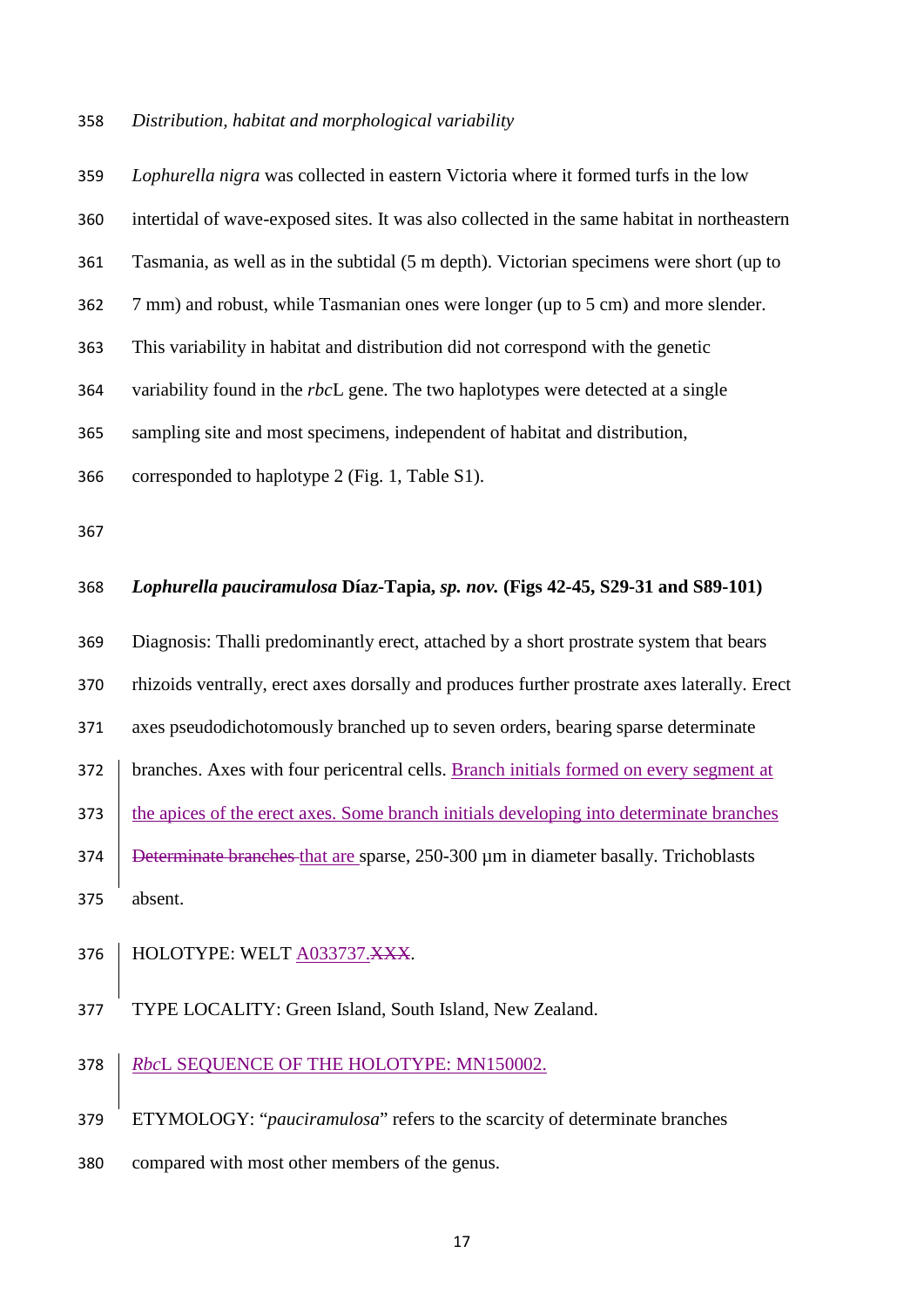#### *Description*

| 383 | Thalli predominantly erect (Fig. 42), attached to the substratum by a short prostrate       |
|-----|---------------------------------------------------------------------------------------------|
| 384 | system that bears rhizoids ventrally and produces further prostrate axes laterally. Erect   |
| 385 | axes up to 20 cm in length, branched pseudodichotomously up to seven orders,                |
| 386 | producing series of unilaterally arranged short determinate laterals at irregular intervals |
| 387 | (Fig. 43). Thalli dark dull purple red in colour, drying black, with a firm texture         |
| 388 | Erect axes producing determinate endogenous lateral branches at irregular intervals         |
| 389 | (Figs 44-45). Lateral branches 250-300 µm basally, unbranched or once-branched in           |
| 390 | vegetative thalli. Trichoblasts absent.                                                     |

# *Habitat and distribution*

 This species was collected in the subtidal (2-10 m depth) from the south east coast of South Island and Stewart Island, New Zealand. *Lophurella. pauciramulosa* is often infected by the parasites *Sporoglossum lophurellae* Kylin and *Colacopsis lophurellae* Kylin.

# *Lophurella tasmanica* **Díaz-Tapia,** *sp. nov.* **(Figs 46-50, S32 and S102-119)**

Diagnosis: Thalli dorsiventral, with a prostrate system that bears rhizoids ventrally,

erect axes dorsally and produces further prostrate axes laterally. Erect axes with

unbranched main axes clothed with spirally arranged determinate branches formed on

- every segment. Axes with four pericentral cells. Erect axes growing by the division of
- an apical cell that is overtopped by lateral determinate branches. Branch initials formed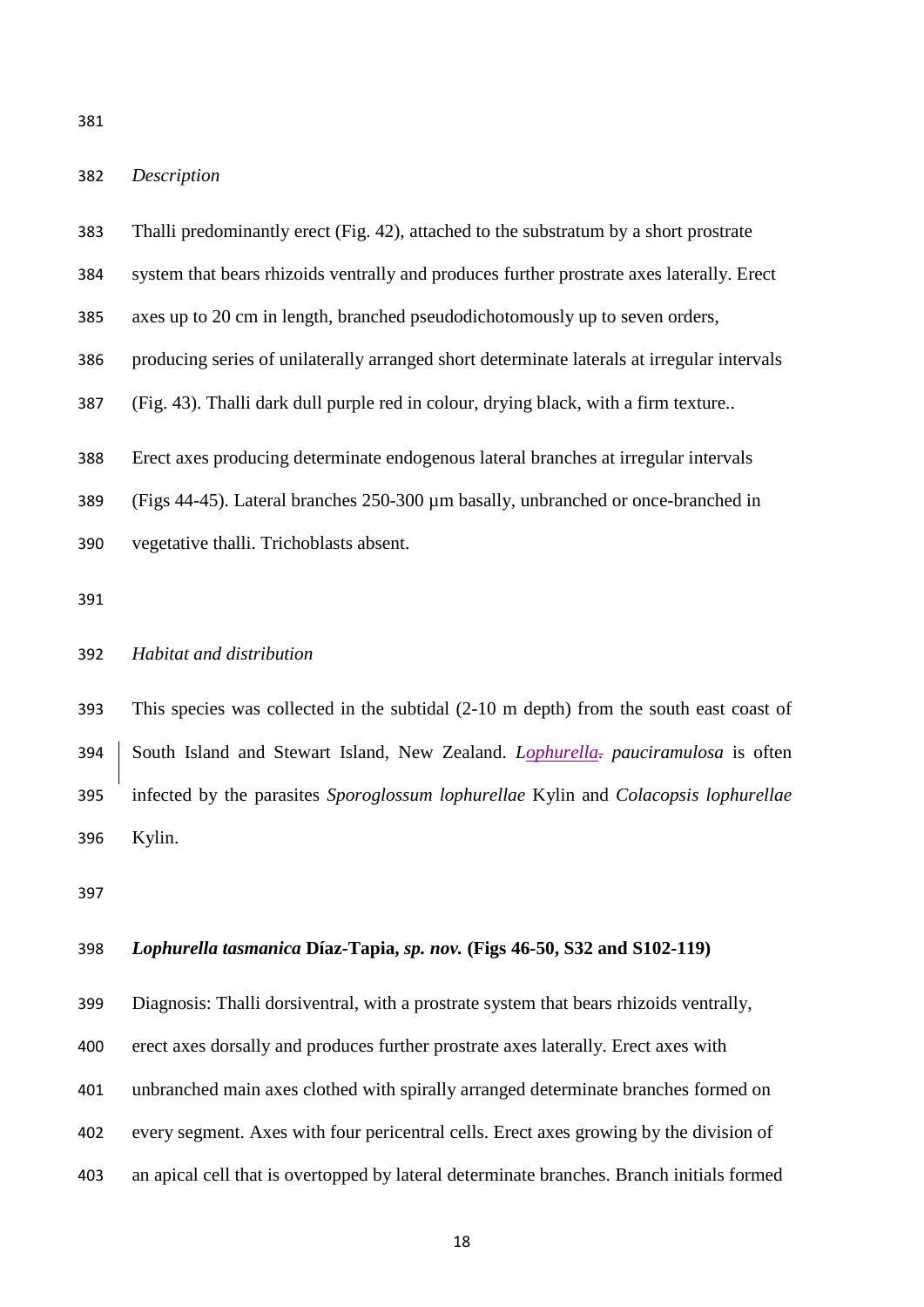| 404  | at apices of erect axes, on every segment. All branch initials developing into       |
|------|--------------------------------------------------------------------------------------|
| 405  | determinate branches, 150-230 µm in diameter basally, upwardly incurved when         |
| 406  | mature. First-order determinate branches producing up to two further orders of       |
| 407  | determinate branches. Determinate second-order branches reaching a length similar to |
| 408  | the parental determinate branch. Trichoblasts restricted to second- and third-order  |
| 409  | determinate branches.                                                                |
| 11 O |                                                                                      |

- 
- HOLOTYPE: MELUA118885a.
- TYPE LOCALITY: Port Arthur, Tasmania, Australia.

# *Rbc*L SEQUENCE OF THE HOLOTYPE: MN150004.

- ETYMOLOGY: "*tasmanica*" refers to the type locality of the species.
- 

#### *Description*

Thallus dorsiventral, consisting of a prostrate system that bears rhizoids ventrally, erect

axes dorsally and produces further prostrate axes laterally (Fig. 46). Erect axes up to 5

cm in length with unbranched main axes clothed by spirally arranged determinate

laterals. Thalli dark red in colour, with a rigid texture.

Erect axes producing determinate lateral branches on every segment, spirally arranged

and upwardly incurved, overtopping the apical cell of the main axes (Figs 47-49).

Lateral branches 150-230 µm diameter in basal parts, producing spirally a second-order

of determinate branches when young, such branches remaining restricted to basal parts

of laterals (Fig. 50). Second-order branches upwardly incurved and reaching a similar

length to the parental first-order determinate branch (Fig. 50). A third-order of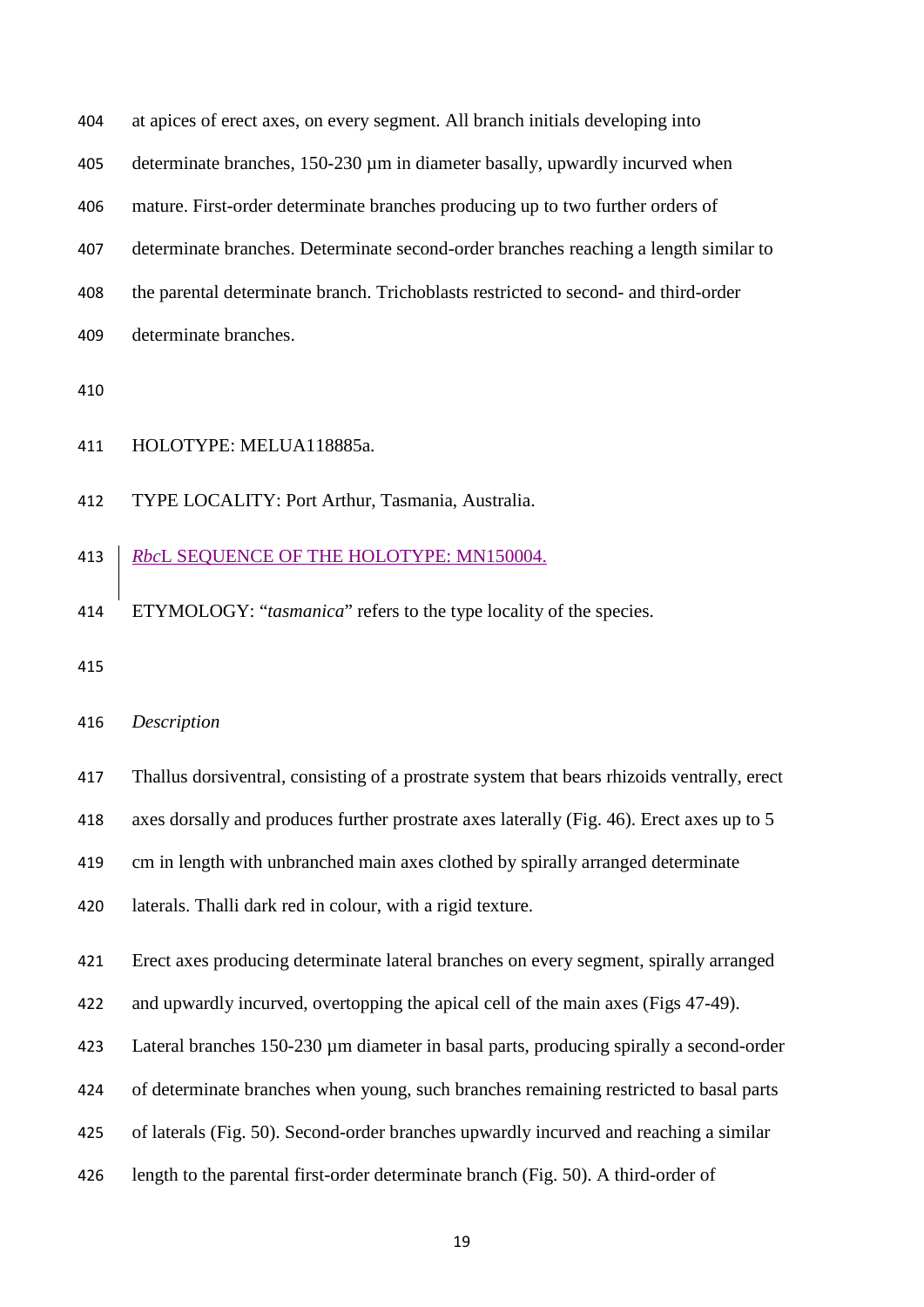determinate laterals remained as short branches (Fig. 50). Determinate laterals in basal parts of the thalli less profusely branched, probably denuded. Trichoblasts formed on second- and third-order determinate branches in a spiral arrangement on every segment but absent from the apex of the main axes and the first-order determinate branches (Fig. 50).

*Habitat and distribution*

 Only known from the type locality, in southeastern Tasmania (Fig. 2), where it was collected in the low intertidal of a moderately wave-exposed site.

#### **Discussion**

 We found that 36 specimens initially identified as *Lophurella periclados* from Australia and New Zealand represented a complex of four cryptic or semi-cryptic species for which we propose three new species, *L. mutabilis*, *L. nigra* and *L. tasmanica*. Moreover, we found that *L. hookeriana* from New Zealand differs from specimens from the type locality in Chile, requiring the description of the new species *L. pauciramulosa* from New Zealand.

 The new species are distinguished by their sequence divergence in the *rbc*L gene relative to the previously recognized species in the genus. Sequence divergence was ≥ 1.8% among species, except between *Lophurella tasmanica* and *L. periclados*, which were 1.0-1.1% divergent. Although sequence divergence for this pair of species is less than for the other species here described, they can be morphologically distinguished (see discussion below) and we recognize them as separate species. This contrasts with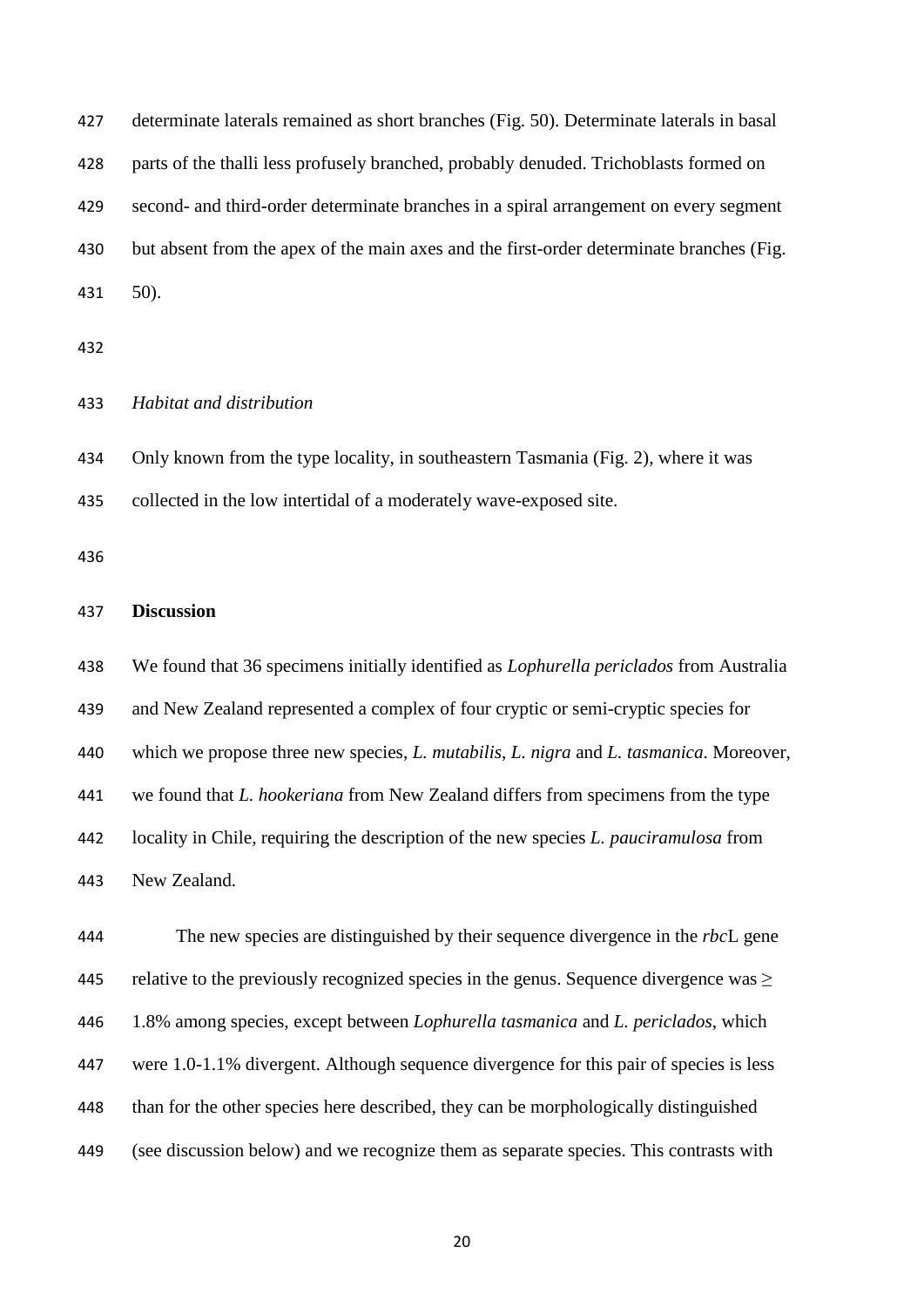the recognition of a single species for the six haplotypes we found in *L. mutabilis* and the two haplotypes of *L. periclados*. One of the haplotypes of *L. mutabilis* (H6 in Fig. 1), the New Zealand specimen, was relatively (0.7-0.9 %) divergent from Australian specimens. Likewise, the divergence between the two haplotypes of *L. periclados* (0.8%) was relatively high and they might be considered as separate species. However, in the absence of relevant morphological characters for distinguishing these highly divergent haplotypes, we do not recognize them as distinct species at present. Future 457 work with larger sampling sizes across the distribution range of these lineages as well as 458 additional molecular markers might reveal either that they should be segregated or that they are single lineages with high genetic variability in the *rbc*L gene. Species boundaries based on sequence data are often based on comparable divergence values among sister species assuming that interspecific divergence is higher than intraspecific variability (Leliaert *et al.* 2014). However, the establishment of boundaries based on sequence divergence is not always straightforward and different species, even if closely related, may have experienced different evolutionary histories resulting in different levels of intraspecific variability (Díaz-Tapia *et al.*, 2018a; Phillips *et al.*, 2019). In our *Lophurella* spp. dataset, there was no large difference between intra- and interspecific variability in the *rbc*L gene, and therefore we also took morphological characters into account when delineating the species.

 All the species described here accord with the concept of the tribe Pterosiphonieae, as they have rhizoids cut off from pericentral cells with multicellular haptera (Díaz-Tapia *et al.*, 2017). Likewise they fit the definition of the genus *Lophurella* (Womersley, 2003): the thallus consists of prostrate and erect axes, axes have four pericentral cells and are heavily corticated from close to the apices, spermatangial branches replace trichoblasts and have apical sterile cells, cystocarps are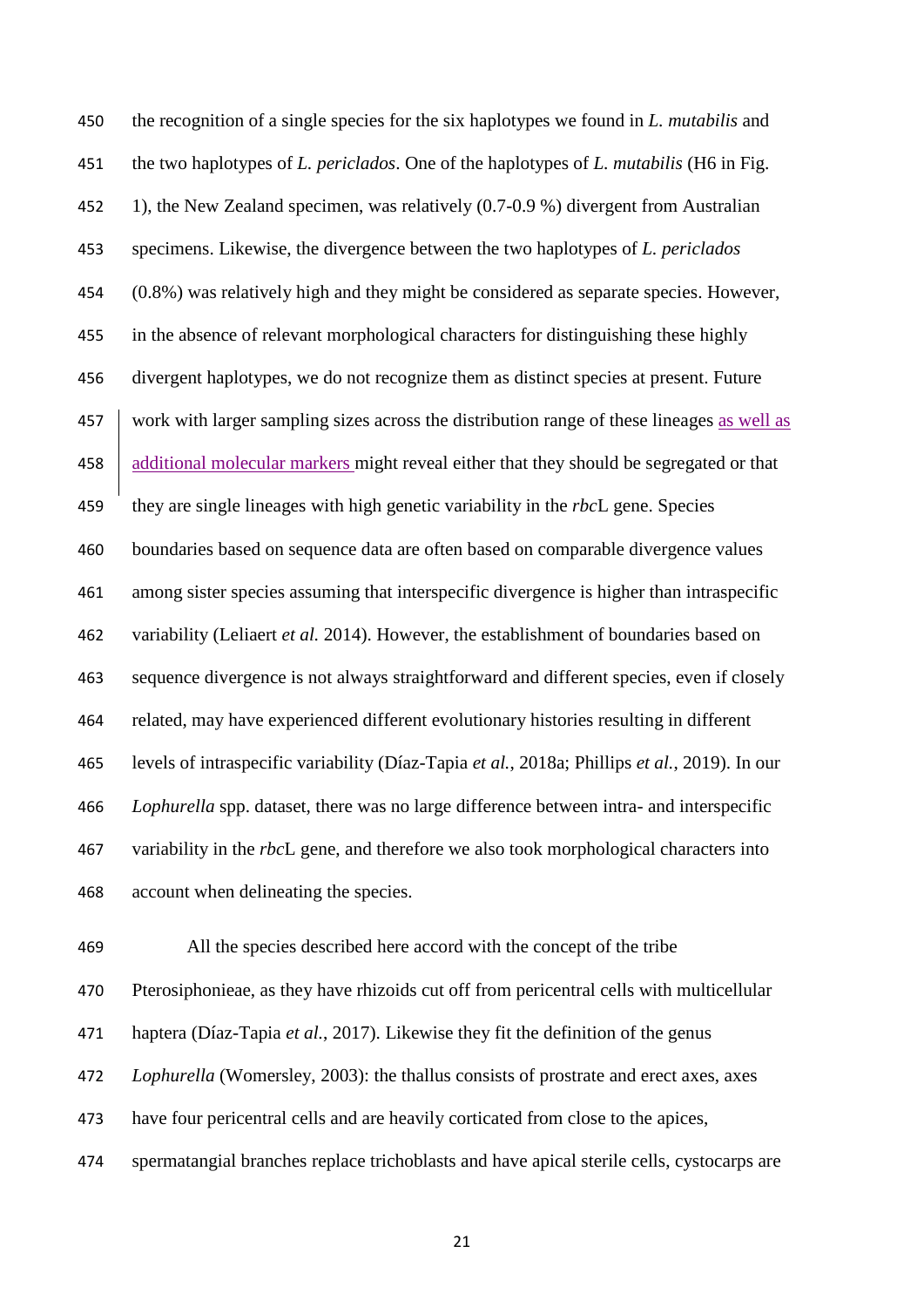475 globose and, tetrasporangia form spiral series. Moreover, all the studied species had tetrasporangia with two presporangial and a postsporangial cover cell. Trichoblasts were abundantly found in most species here studied (except *L. pauciramulosa*) and their arrangement was unusual when compared with other Rhodomelaceae. Trichoblasts in 479 this family are usually produced at the apexes of main axes and branches (Maggs  $\&$  Hommersand, 1993; Womersley, 2003; Díaz-Tapia *et al.*, 2013). However, in *Lophurella*, trichoblasts were absent from the main axes and restricted to second or higher order determinate branches. Womersley (2003) noted this particular character in his description of the genus.

 Most of the relevant qualitative morphological characters were shared among the species studied here. Nevertheless, some details of morphological features can contribute to species identification. Table 2 summarizes the main characters that we found useful for distinguishing the species of *Lophurella* in Australia and New Zealand. They include vegetative morphology, habitat, and the presence or absence of parasites (*Colacopsis lophurellae* and *Sporoglossum lophurellae*). The reproductive structures when known were virtually uniform among species and were not informative for species delimitation, as is often the case in the Rhodomelaceae (Díaz-Tapia & Bárbara, 2011; García-Redondo *et al.*, 2016). Morphologically, *L. caespitosa*, *L. pauciramulosa*  and *L. tasmanica* can be distinguished from other congeners from Australia and New Zealand. The most conspicuous characters of *L. caespitosa* are its green emerald colour, the absence of trichoblasts and the branching pattern of erect axes that are denuded below, with abundant branches in upper parts bearing tufts of short determinate laterals 497 at the apices (Adams, 1994; Nelson, 2013; PD pers. obs.). The other species, by contrast, are dark red to black in colour, have trichoblasts (except *L. pauciramulosa*) and the erect axes have a different branching pattern (Table 2). *Lophurella. tasmanica* is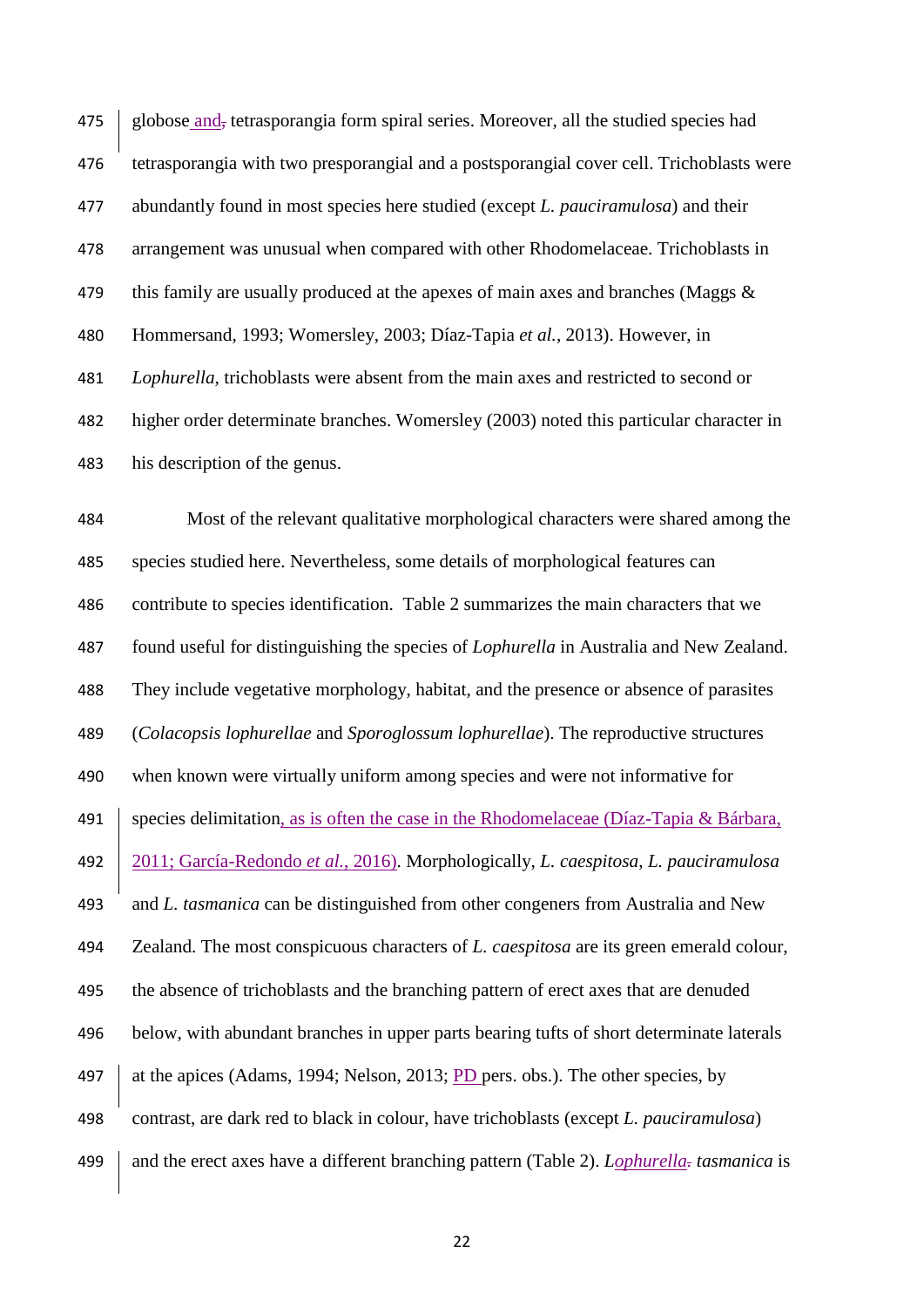| 500 | morphologically similar to L. periclados and some specimens of L. mutabilis which                     |
|-----|-------------------------------------------------------------------------------------------------------|
| 501 | have the main axes clothed with short determinate branches. Lophurella-tasmanica                      |
| 502 | differs from this pair of species mainly because its determinate laterals are thinner, more           |
| 503 | profusely branched, with longer second-order determinate branches, and determinate                    |
| 504 | laterals are incurved at maturity. As a result, the main axes are densely covered by                  |
| 505 | determinate laterals that lack the spiny appearance of L. mutabilis and L. periclados.                |
| 506 | Lophurella- pauciramulosa is mainly distinguished from the other species studied here                 |
| 507 | by having long (up to 20 cm) and predominantly erect thalli, scarce production of                     |
| 508 | determinate branches, complete absence of trichoblasts, as well as the subtidal habitat               |
| 509 | and the common presence of parasites (C. lophurellae and S. lophurellae). Lophurella-                 |
| 510 | pauciramulosa is morphologically distinct from Australian and New Zealand congeners                   |
| 511 | and it can be also distinguished from but we did not find relevant morphological                      |
| 512 | characters for its separation from L. hookeriana, which has trichoblasts on determinate               |
| 513 | branchesbased on the available information for this species (Boraso de Zaixso, 2013;                  |
| 514 | EM pers. obs. Agardh, 1863; Kylin & Skottsberg, 1919).                                                |
| 515 | The other three species here recognized, <i>Lophurella periclados</i> , <i>L. nigra</i> and <i>L.</i> |
| 516 | <i>mutabilis</i> , are examples of cryptic species as they cannot be distinguished by                 |
| 517 | morphological characters and DNA sequences are required for their identification.                     |
| 518 | Lophurella- periclados and L. nigra are distinct, but L. mutabilis is so variable                     |
| 519 | morphologically that some specimens overlap with the morphological characters of both                 |
| 520 | species. Lophurella- periclados has spirally arranged determinate laterals formed on                  |
| 521 | every segment while L. nigra bears sparse determinate laterals in an irregular pattern.               |
| 522 | We observed specimens of L. mutabilis with both of these habits and other                             |
| 523 | morphological details are also shared with the other two species. Therefore, the high                 |
| 524 | morphological plasticity of L. mutabilis prevents reliable morphological identification               |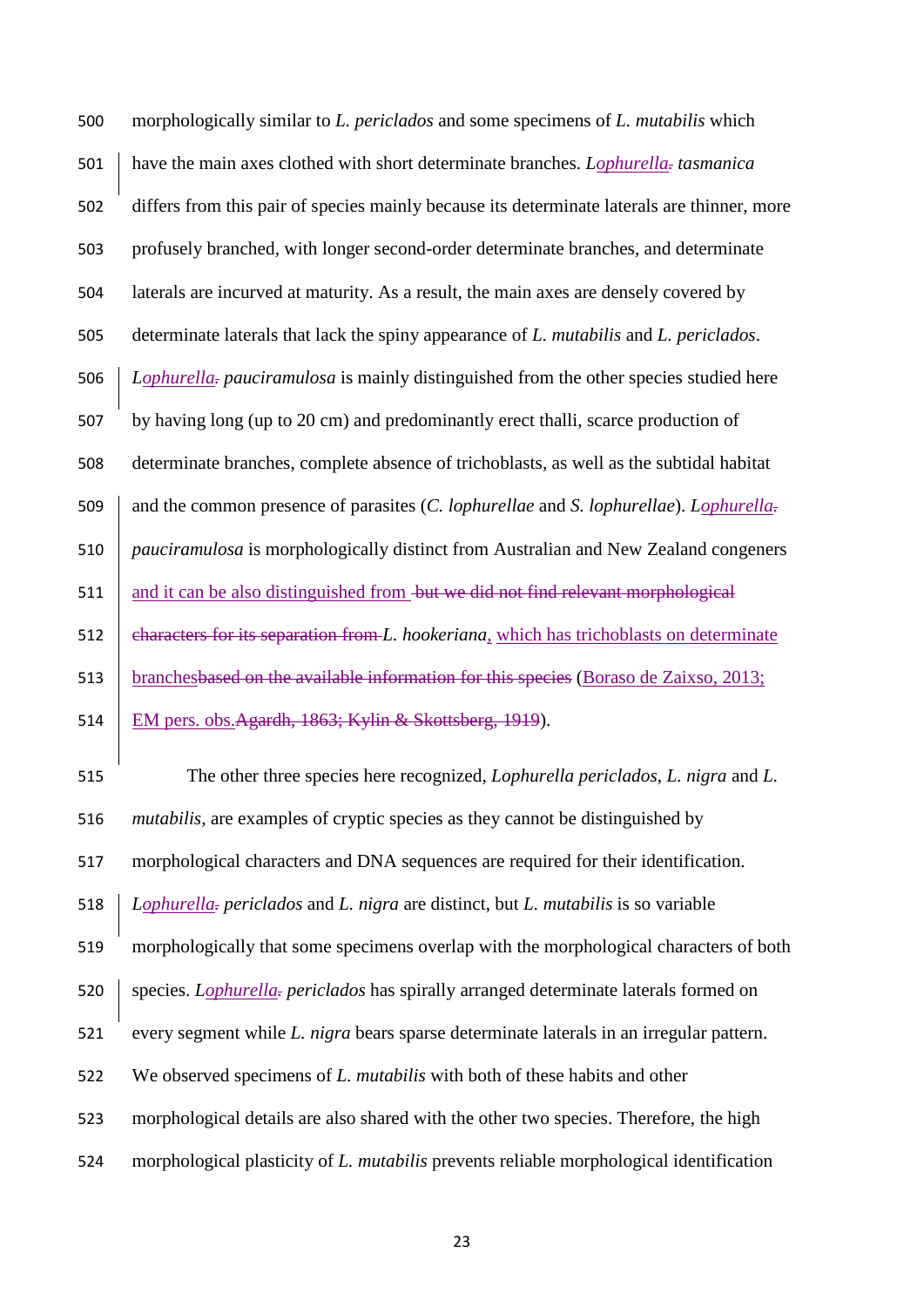of these three species. This scenario is not uncommon in the red algae and similar problematic morphological delineations have been discussed in other groups (Milstein & Saunders, 2012; Carro *et al.*, 2014; Verbruggen, 2014). However, more commonly, phenotypic plasticity explains the high levels of cryptic diversity detected in the red algae but detailed morphological studies of the species delineated based on DNA data reveal morphological differences among them (Walker *et al.*, 2009; Zanolla *et al.*, 2014, Barreto de Jesus *et al.,* 2018). Interestingly, the morphological variability described by Womersley (2003) for *L. periclados* that he related to different levels of wave exposure was observed within *L. periclados* and *L. mutabilis*. Specimens from sheltered sites are more slender and elongate than those from wave-exposed coasts. Therefore, the cryptic diversity that we detected did not correspond to the morphotypes noted by Womersley (2003).

 In addition to the species of *Lophurella* here described and included in our molecular analyses, another four species are currently recognized. *Lophurella comosa*, from South America, is clearly distinguished from the rest of the genus by having seven pericentral cells (Hooker & Harvey, 1845; Harvey, 1847) whereas all other species have four. *Lophurella patula* and *L. gaimardii*, both also from South America, resemble *L. pauciramulosa* in exceeding 10 cm in length and having sparse determinate branches (Hooker & Harvey, 1845; De Toni, 1905). They differ from the other three species here described, that have shorter erect axes (up to 10 cm, except *L. mutabilis*) and/or the erect axes are clothed with short determinate branches. *Lophurella. patula* has main 546 axes with alternate branches (Hooker & Harvey, 1845; Kylin & Skottsberg, 1919), differing from *L. pauciramulosa* that is pseudodichotomously branched. *Lophurella. gaimardii* has only been reported from the type locality, the Falkland Islands, and according to the original description (Agardh, 1822, as *Rhodomela*), this species has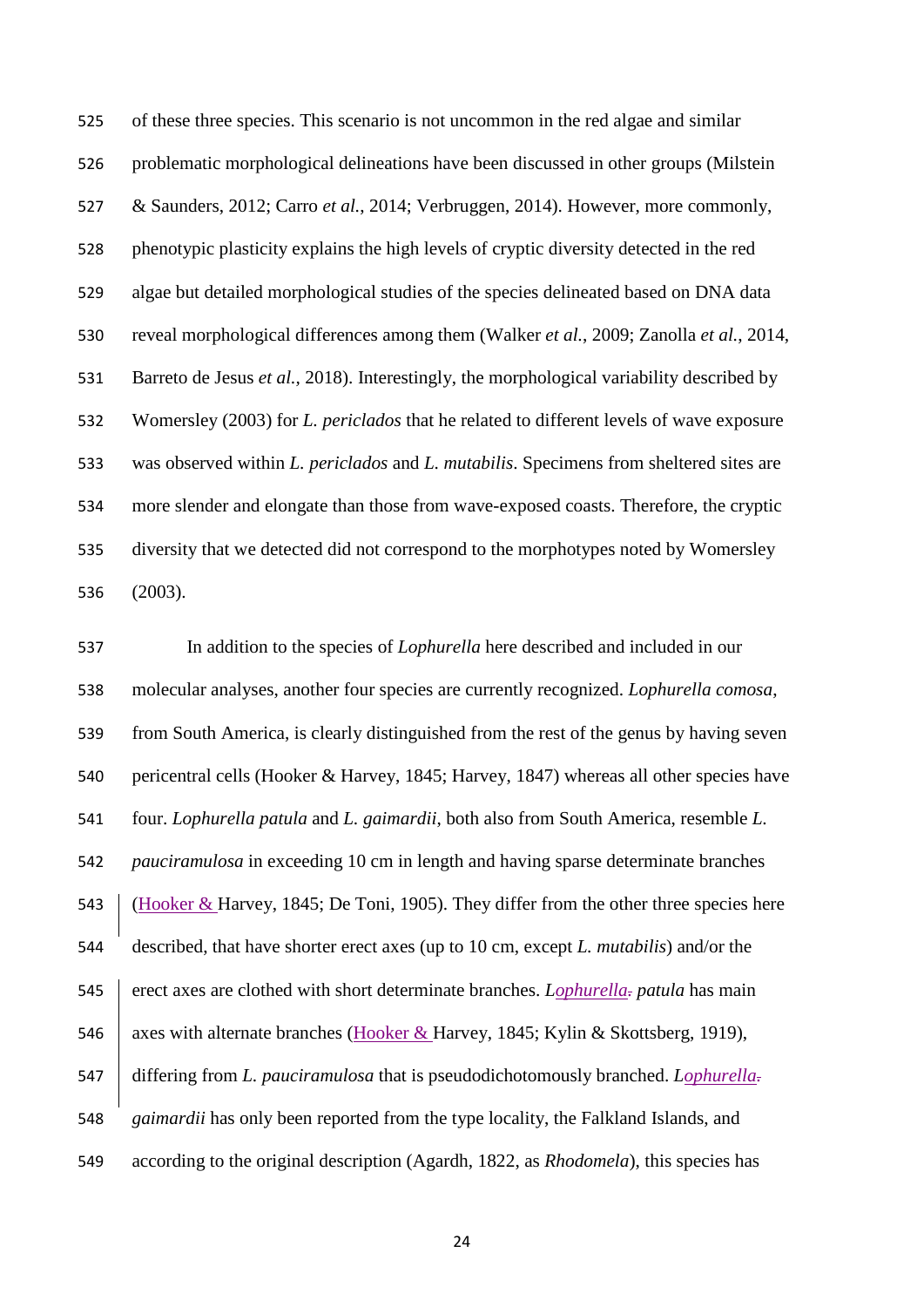trichoblasts ("*ad apicem ramentorum racemosa, pellucida*") which appear to be shown in the illustration in Bory de Saint-Vicent (1826). Therefore, *L. gaimardii* differs in this respect from *L. pauciramulosa*, which lacks trichoblasts. Finally, *Lophurella christophersenii*, from Tristan da Cunha, differs from other species because lateral determinate branches are shed from the older parts of the thallus, resulting in a long stem bearing determinate branches only in the upper parts (Baardseth, 1941). Moreover, it has spermatangial branches on the first dichotomy of trichoblasts (Baardseth, 1941), while spermatangial branches completely replace trichoblasts in other congeners when known. Indeed, this character is uniform in all the genera included at present in the tribe Pterosiphonieae (Womersley, 2003; Díaz-Tapia & Bárbara, 2011; García-Redondo *et al.*, 2016; Díaz-Tapia *et al.*, 2017). This leads us to question the placement of *L. christophersenii* in the genus *Lophurella* and the tribe Pterosiphonieae, which we suggest should be re-evaluated using molecular data.

 Species of *Lophurella* have restricted distributions and our study showed that their range is even narrower than that indicated in previous diversity assessments based 565 on morphological identifications. *Lophurella-hookeriana* was the only species with a transoceanic recorded distribution (Adams, 1994; Guiry & Guiry, 2019), but our data show that the New Zealand and South American populations represent different species. *L. hookeriana* and *L. pauciramulosa* are endemic to South America and New Zealand, respectively. *Lophurella. periclados* was previously reported from southeastern Australia, Tasmania and New Zealand, but our study showed that it is a complex of four species with different but overlapping distribution patterns (Fig. 2). *Lophurella. periclados* and *L. tasmanica* were only found in mainland Australia and eastern Tasmania, respectively, while *L. nigra* was found in both regions. *Lophurella. periclados* has been also recorded in New South Wales (Millar & Kraft, 1993) and the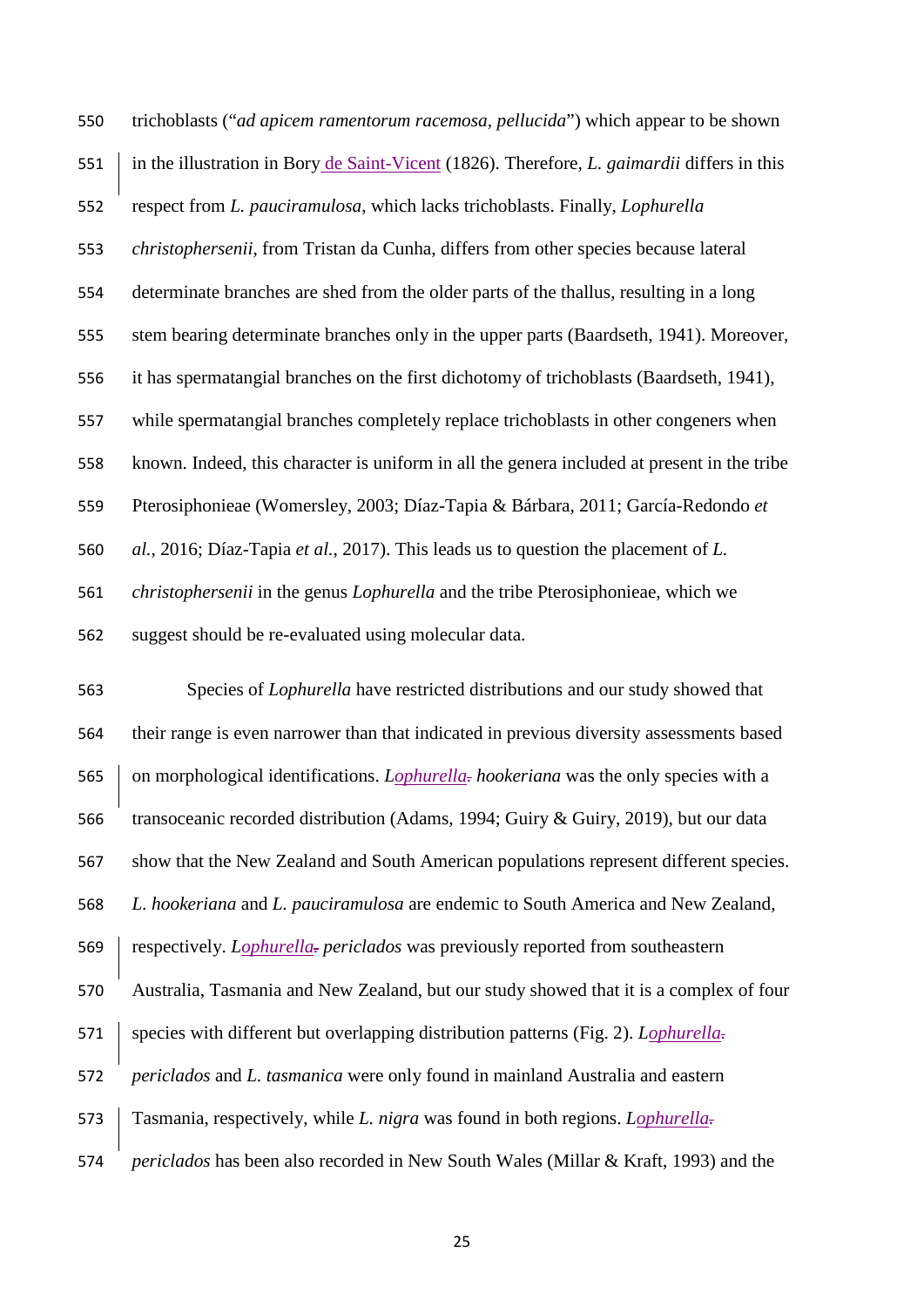identity of these specimens needs to be reassessed using molecular data. *Lophurella. mutabilis* has the widest distribution, including southeastern Australia, Tasmania and New Zealand. Given the level of cryptic speciation discovered in the genus in Australia further research in New Zealand is required, including determining the distributional ranges of *PL. pauciramulosa* and *PL. mutabilis*. It is likely that there is further diversity within what has been known as *L. hookeriana* in New Zealand: this species has been reported from the northern North Island through to the New Zealand subantarctic, and material within herbarium collections displays considerable morphological variability (WN pers. obs.). The records of *Lophurella periclados* in New Zealand also have to be re-examined: this species has been reported from Cook Strait south to Stewart Island as well as from the Chatham Islands, and it is not clear that all of the specimens can be correctly referred to *L. mutabilis*.

 Interestingly, *Lophurella* was absent from all six sites explored in northern Tasmania. This contrasts with the finding of abundant populations of *Lophurella* spp. in seven of the eight sites sampled in eastern Tasmania. Other red algae and intertidal organisms have similar distribution patterns (Womersley, 2003; Waters, 2008; Díaz- Tapia *et al.*, 2018b). The absence of *Lophurella* in northern Tasmania, as well as the origin of its diversity and the present distribution of the species that we found in southeastern Australia and Tasmania might be related to the combination of palaeogeographical events and contemporary currents in this region. During the Pleistocene, a land bridge was formed between Tasmania and mainland Australia creating an east-west dispersal barrier for marine organisms and facilitating the dispersal of coastal benthic organisms between the mainland and the island (Lewis *et al.*, 2013; Mueller *et al.*, 2018). Subsequently the Bass Strait inundated, but dominant currents in the region contribute to perpetuating the east-west barrier (Waters, 2008;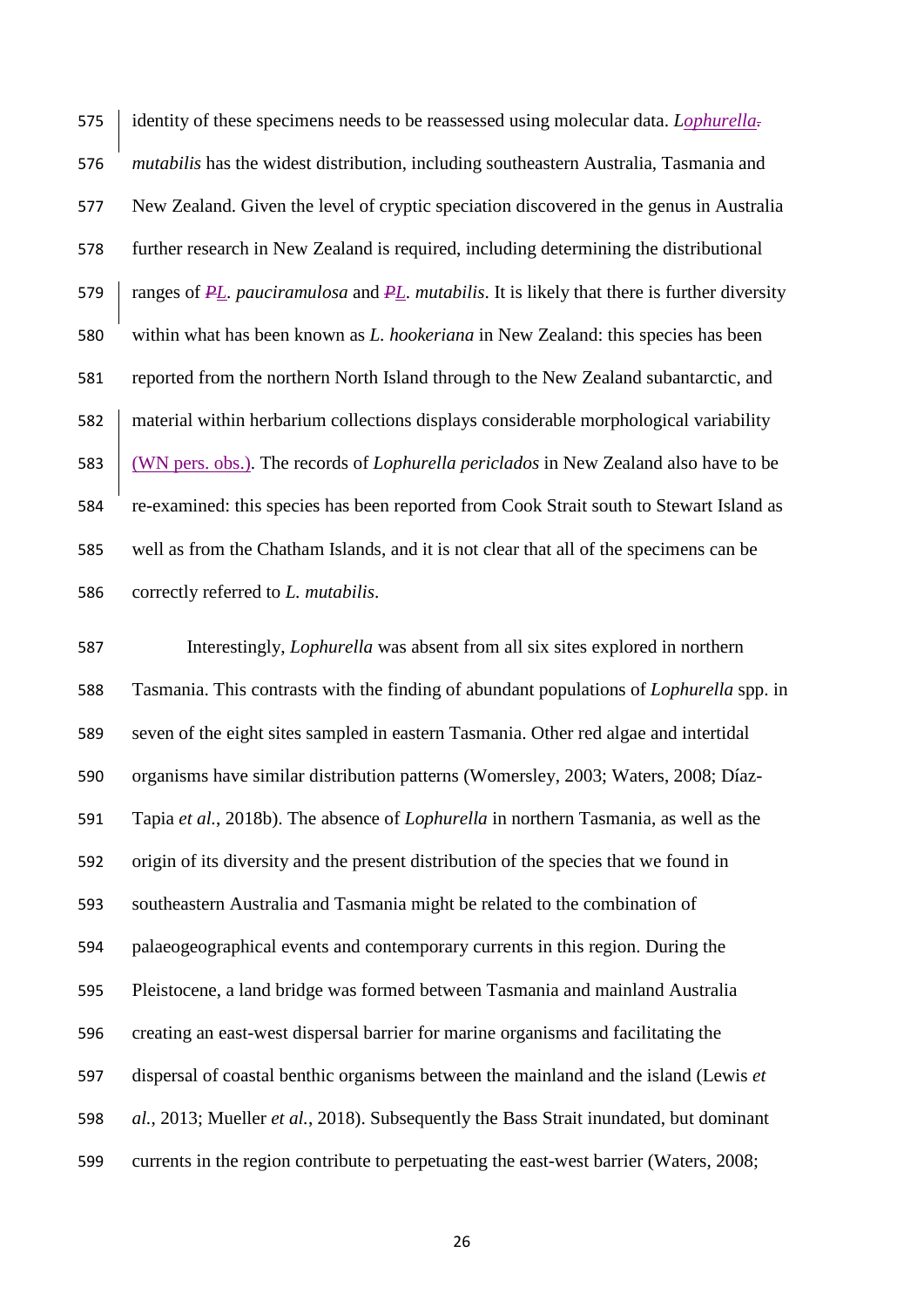Mueller *et al.*, 2018). These factors are thought to promote vicariant speciation or genetic differentiation among populations of marine organisms in this region (e.g. Waters, 2008; Mueller *et al.*, 2018) and similar processes might explain the diversity and distribution of *Lophurella* spp. In a wider geographical context, the current distribution of *Lophurella* spp. suggests the occurrence of dispersal events between Australia, New Zealand and South America for the ancestors of the extant species. They were probably mediated by transoceanic dispersal through the Antarctic Circumpolar Current as this current has contributed to the dispersal of other red algae (Boo *et al.*, 2014; Guillemín *et al.*, 2014; Muangmai *et al.*, 2014). Further studies with a wider taxon sampling of South American species and better resolved phylogenies might contribute to understanding the origins and the evolutionary history of the genus *Lophurella*. Two parasites described on *L. hookeriana* from South America have both also been reported in New Zealand. Relationships between parasites and their hosts are often highly specific, and most parasites only grow on one or two host species (Zuccarello & West, 1994; Preuss *et al.*, 2017; Preuss & Zuccarello, 2018). Future work should aim to determine whether parasites from different regions also correspond to different species with different hosts.

# **Acknowledgements**

#### We thank Joana Costa, Kyatt Dixon, Guadalupe Bribiesca-Contreras and the Parks

Victoria and Bush Blitz teams for assistance in the field. We thank MELU herbarium,

as well as Angharad Johnson and personnel of the National Herbarium of Victoria

(MEL) for providing high quality pictures of the type material of *Lophurella periclados*,

- and the staff of the herbarium of the Museum of New Zealand Te Papa Tongarewa
- (WELT). PDT acknowledges support by the postdoctoral program "Axudas de apoio á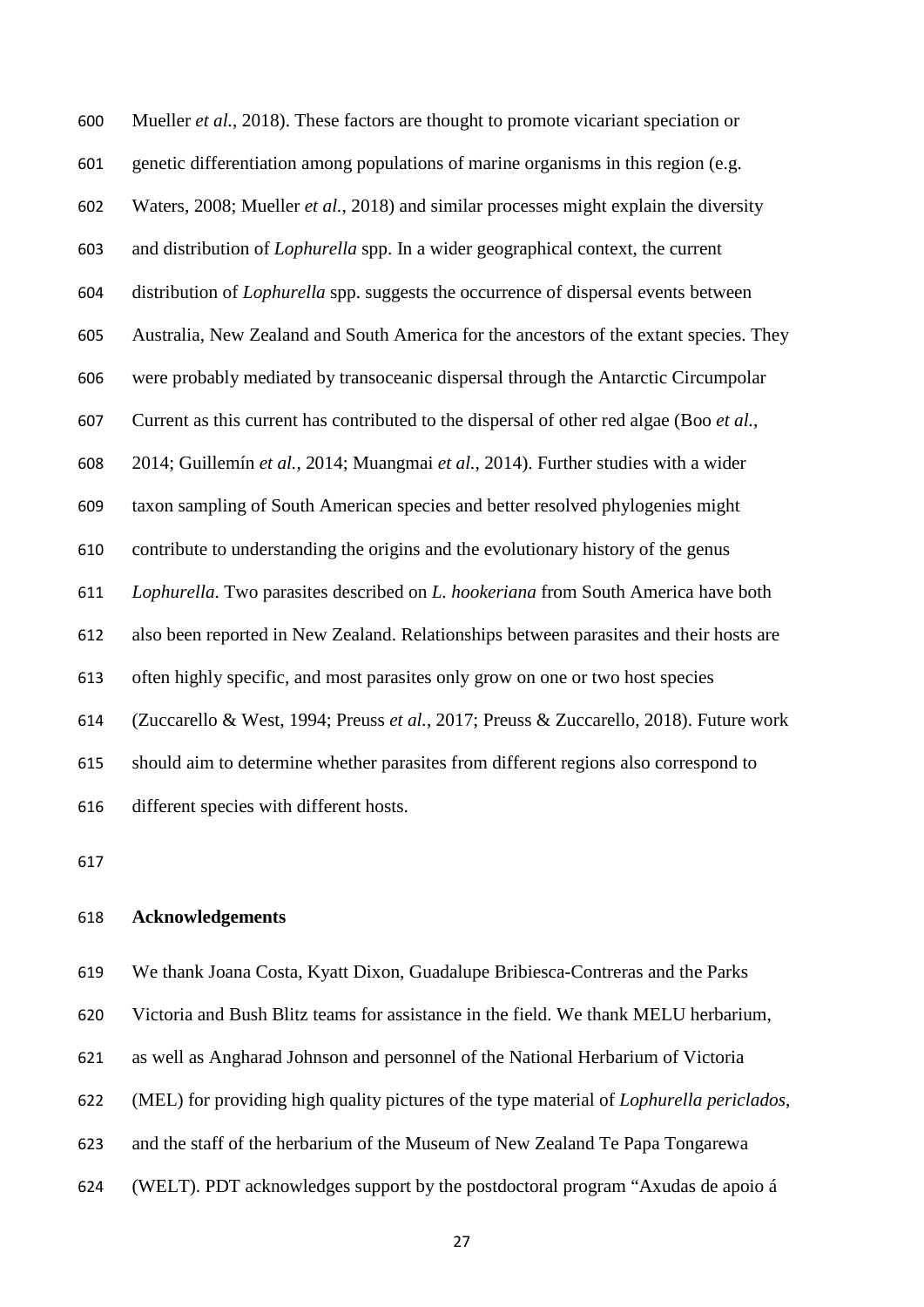etapa de formación posdoutoral" (Consellería de Cultura, Educación e Ordenación Universitaria, Xunta de Galicia). Funding for the field and molecular work was provided by the Australian Biological Resources Study, including participation in a Bush Blitz expedition, a Bush Blitz Strategic Taxonomy Grant (TTC216-03) and a National Taxonomy Research Grant (RFL213-08). Sampling in Tasmania was made possible through funding from the Holsworth Wildlife Research Endowment. Collections from south east Otago and Stewart Island were made during collaboration with the Marine Sciences Department, University of Otago (Dr Chris Hepburn), and supports was also provided by NIWA SSIF funding (WAN). ECM acknowledges support by FONDAP (grant #15150003), Centro de Investigación en Dinámica de Ecosistemas Marinos de Altas Latitudes (IDEAL).

#### **Author contributions**

P. Díaz-Tapia: original concept, morphological and molecular analyses, drafting and

editing manuscript; C.A. Maggs: original concept, drafting and editing manuscript; W.

Nelson: providing specimens, morphological analyses, editing manuscript; E.C. Macaya:

providing specimens; H. Verbruggen: original concept, drafting and editing manuscript.

#### **References**

- Adams, N.M. (1994). *Seaweeds of New Zealand. An Illustrated Guide*. Canterbury
- University Press, Christchurch.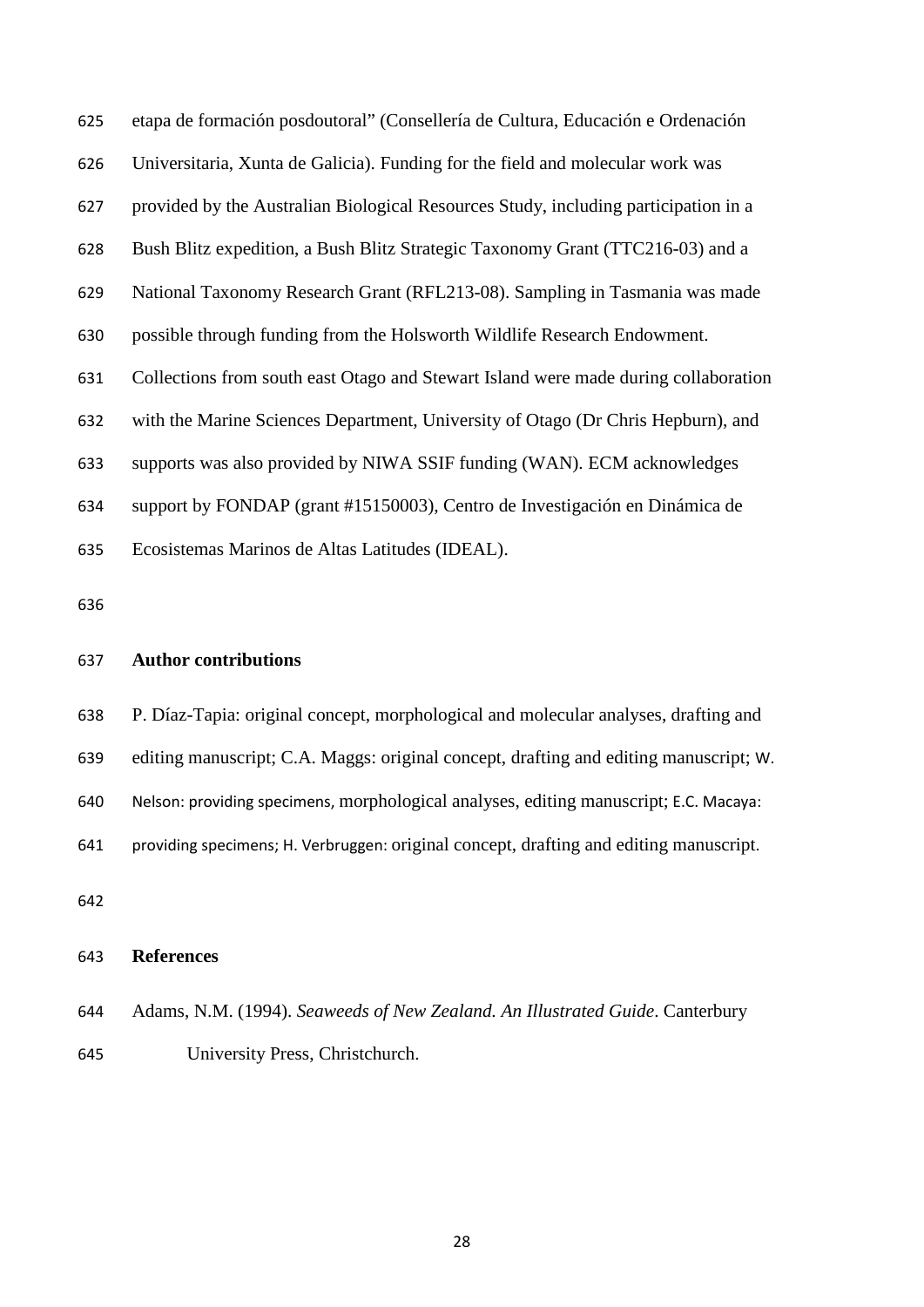| 646 | Agardh, C.A. (1822). Species algarum rite cognitae, cum synonymis, differentiis       |
|-----|---------------------------------------------------------------------------------------|
| 647 | specificis et descriptionibus succinctis. Volumen primum pars posterior. Ex           |
| 648 | officina Berlingiana, Lundae.                                                         |
| 649 | Agardh, J.G. (1863). Species genera et ordines algarum, seu descriptiones succinctae  |
| 650 | specierum, generum et ordinum, quibus algarum regnum constituitur. Volumen            |
| 651 | secundum: algas florideas complectens. Part 2, fasc. 3. C.W.K. Gleerup,               |
| 652 | Lundae.                                                                               |
| 653 | Baardseth, E. (1941). The marine algae of Tristan da Cunha. Results of the Norwegian  |
| 654 | Scientific Expedition to Tristan da Cunha 1937-1938, 9: 1-173.                        |
| 655 | Barreto de Jesus, P., Leite Costa, A., de Castro Nunes, J.M., Manghisi, A., Genovese, |
| 656 | G., Morabito, M. & Selbach Schnadelbach, A. (2019). Species delimitation              |
| 657 | methods reveal cryptic diversity in the Hypnea cornuta complex                        |
| 658 | (Cystocloniaceae, Rhodophyta). European Journal of Phycology, 54: 135-153.            |
| 659 | Boo, G.H., Mansilla, A., Nelson, W., Bellgrove, A. & Boo, S.M. (2014). Genetic        |
| 660 | connectivity between trans-oceanic populations of Capreolia implexa                   |
| 661 | (Gelidiales, Rhodophyta) in cool temperate waters of Australasia and Chile.           |
| 662 | Aquatic Botany, 119: 73-79.                                                           |
| 663 | Boraso de Zaixso, A.L. (2013). Elementos para el estudio de las macroalgas de         |
| 664 | Argentina. Universitaria de la Patagonia, Comodoro Rivadavia.                         |
| 665 | Bory de Saint-Vincent, J.B.G.M. (1826). Cryptogamie. In Voyage autour du monde,       |
| 666 | exécuté par ordre du Roi, sur la corvette de sa majesté, La Coquille, pendant les     |
| 667 | années 1822, 1823, 1824 et 1825 (Duperrey, L.I., editor), Atlas. Baudouin             |
| 668 | Frères, Paris.                                                                        |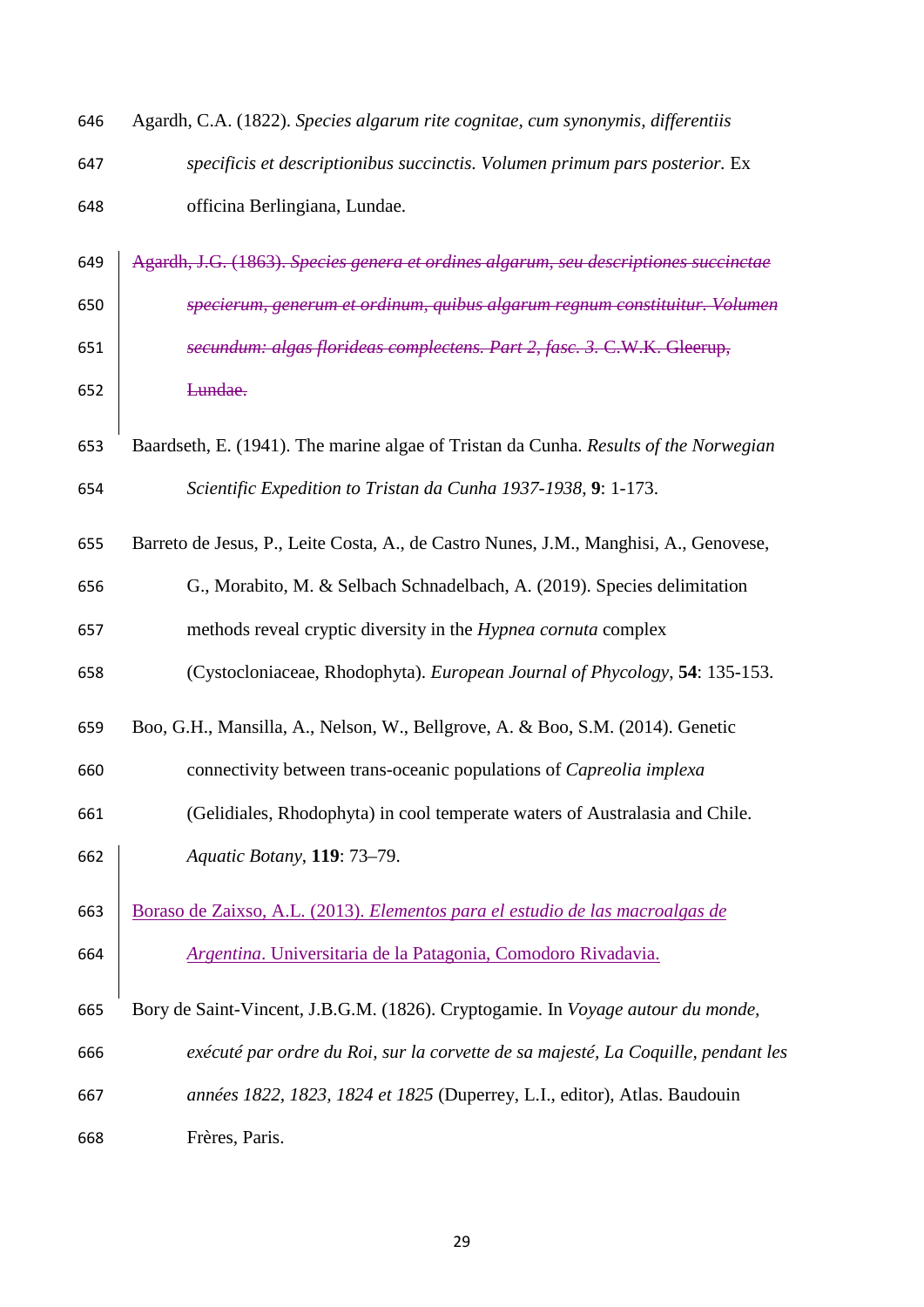| 669 | Bustamante, D.E., Won, B.Y. & Cho, T.O. (2014). Polysiphonia dokdoensis sp. nov.              |
|-----|-----------------------------------------------------------------------------------------------|
| 670 | (Rhodomelaceae, Ceramiales) based on a population previously known as                         |
| 671 | Polysiphonia atlantica sensu Kim & Lee from Korea. Botanica Marina, 57: 281-                  |
| 672 | 289.                                                                                          |
| 673 | Carro, B., López, L., Peña, V., Bárbara, I. & Barreiro, R. (2014). DNA barcoding              |
| 674 | allows the accurate assessment of European maerl diversity: a Proof-of-Concept                |
| 675 | study. Phytotaxa, 190: 176-189.                                                               |
| 676 | De Toni, G.B. (1905). Sylloge algarum omnium hucusque cognitarum. Vol. IV.                    |
| 677 | Florideae. Sectio IV. Privately published, Patavii.                                           |
| 678 | Díaz Tapia, P. & Bárbara, I. (2011). Sexual structures in <i>Ptilothamnion sphaericum</i> and |
| 679 | Pterosiphonia complanata (Ceramiales, Rhodophyta) from the Atlantic Iberian                   |
| 680 | Peninsula. Botanica Marina, 54: 35-46.                                                        |
| 681 | Díaz-Tapia, P., Bárbara, I. & Berecibar, E. (2013). Vegetative and reproductive               |
| 682 | morphology of Polysiphonia tripinnata (Rhodmelaceae, Rhodophyta): a new                       |
| 683 | record from the European Atlantic coast. Botanica Marina 56: 151-160.                         |
| 684 | Díaz-Tapia, P., Maggs, C.A., West, J.A. & Verbruggen, H. (2017). Analysis of                  |
| 685 | chloroplast genomes and a supermatrix inform reclassification of the                          |
| 686 | Rhodomelaceae (Rhodophyta). Journal of Phycology, 53: 920-937.                                |
| 687 | Díaz-Tapia, P., Maggs, C.A., Macaya, E.C. & Verbruggen, H. (2018a). Widely                    |
| 688 | distributed red algae often represent hidden introductions, complexes of cryptic              |
| 689 | species or species with strong phylogeographic structure. Journal of Phycology,               |
| 690 | 54: 829-839.                                                                                  |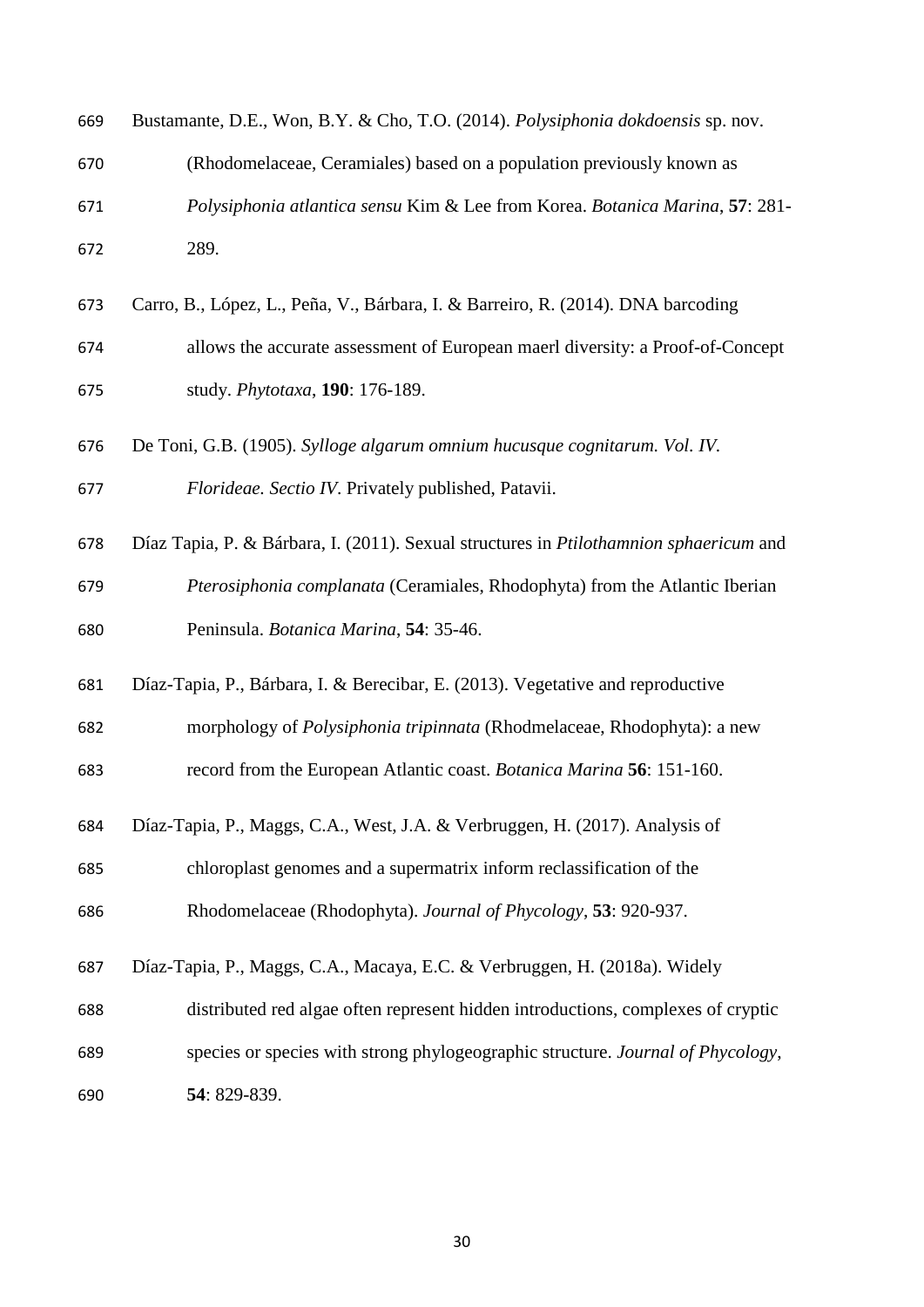| 691 | Díaz-Tapia, P., Pasella, M. & Verbruggen, H. (2018b). Molecular analyses resolve the   |
|-----|----------------------------------------------------------------------------------------|
| 692 | phylogenetic position of Polysiphonia adamsiae (Rhodomelaceae, Rhodophyta)             |
| 693 | and reveal a strong phylogeographic structure in Australia. Phycologia, 57: 593-       |
| 694 | 600.                                                                                   |
| 695 | Doyle, J.J. & Doyle, J.L. (1987). A rapid DNA isolation procedure for small quantities |
| 696 | of fresh leaf tissue. <i>Phytochemical Bulletin</i> , 19; 11-15.                       |
| 697 | Falkenberg, P. (1901). Die Rhodomelaceen des Golfes von Neapel und der                 |
| 698 | angrenzenden Meeres-Abschnitte. Fauna und Flora des Golfes von Neapel,                 |
| 699 | Monographie 26. Berlin.                                                                |
| 700 | García-Redondo, V., Bárbara, I. & Díaz-Tapia, P. (2016). First record of sexual        |
| 701 | structures in Pterosiphonia parasitica (Rhodomelaceae, Rhodophyta) from the            |
| 702 | Iberian Peninsula. Thalassas, 32: 87-90.                                               |
| 703 | Guillemín, M.-L., Valero, M., Faugeron, S., Nelson, W. & Destombe, C. (2014).          |
| 704 | Tracing the trans-Pacific evolutionary history of a domesticated seaweed               |
| 705 | (Gracilaria chilensis) with archaeological and genetic data. PLoS ONE, 9:              |
| 706 | e114039.                                                                               |
| 707 | Guillemín, M.-L., Contreras-Porcia, L., Ramírez, M.E., Macaya, E.C., Contador, C.B.,   |
| 708 | Woods, H., Wyatt, C. & Brodie, J. (2016). The bladed Bangiales (Rhodophyta)            |
| 709 | of the South Eastern Pacific: Molecular species delimitation reveals extensive         |
| 710 | diversity. Molecular Phylogenetics and Evolution, 94: 814-826.                         |
| 711 | Guiry, M.D. & Guiry, G.M. (2019). AlgaeBase. World-wide electronic publication,        |
| 712 | National University of Ireland, Galway. http://www.algaebase.org; searched on          |
| 713 | 18 November 2018.                                                                      |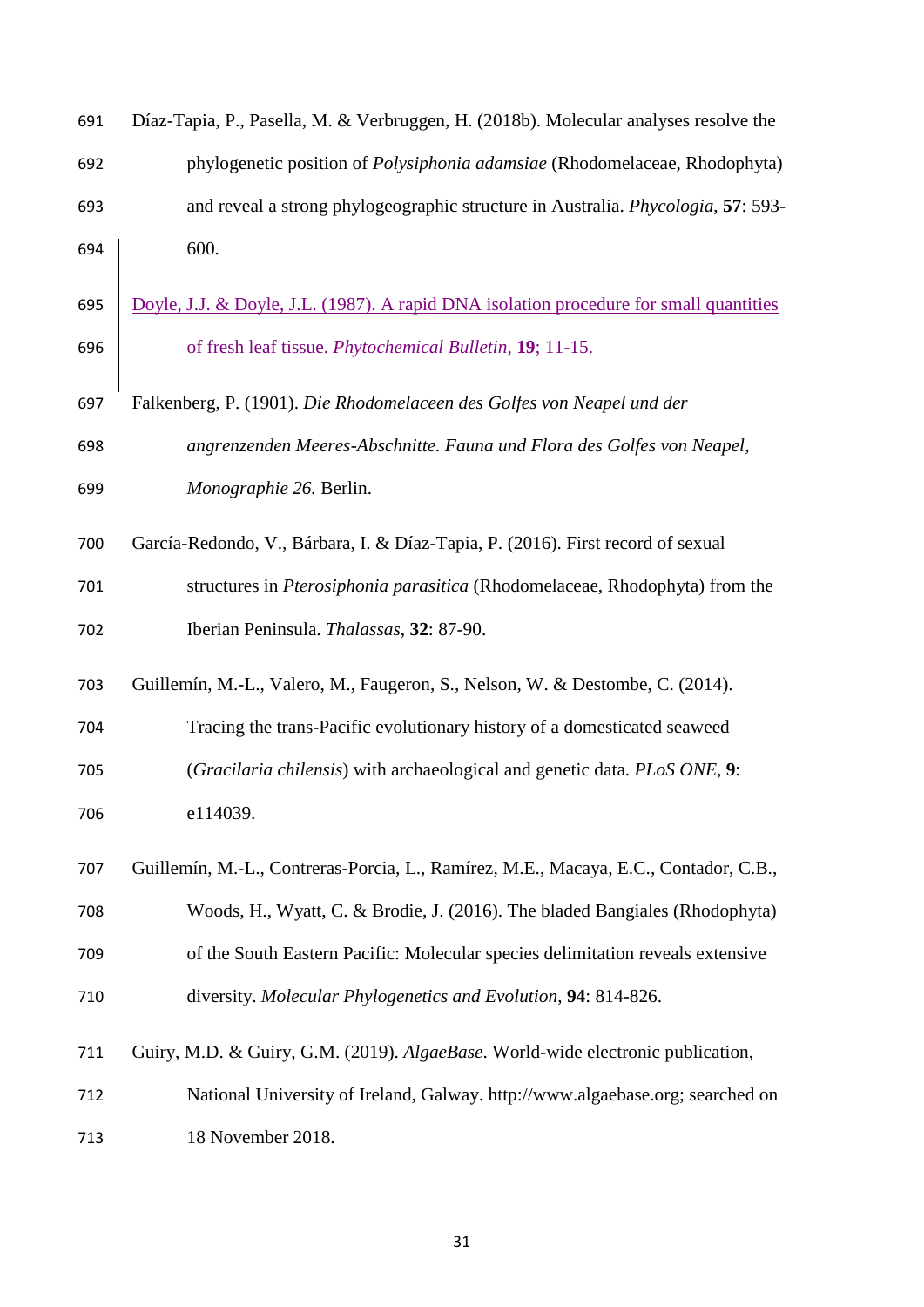| 714 | Hommersand, M.H. (1963). The morphology and classification of some Ceramiaceae         |
|-----|----------------------------------------------------------------------------------------|
| 715 | and Rhodomelaceae. University of California Publications in Botany, 35: 165-           |
| 716 | 366.                                                                                   |
| 717 | Harvey, W.H. (1847). Nereis australis, or algae of the southern ocean: being figures   |
| 718 | and descriptions of marine plants, collected on the shores of the Cape of Good         |
| 719 | Hope, the extra-tropical Australian colonies, Tasmania, New Zealand, and the           |
| 720 | Antarctic regions; deposited in the Herbarium of the Dublin University. Reeve          |
| 721 | Brothers, London.                                                                      |
| 722 | Hommersand, M.H. (1963). The morphology and classification of some Ceramiaceae         |
| 723 | and Rhodomelaceae. University of California Publications in Botany, 35: 165-           |
| 724 | 366.                                                                                   |
| 725 | Hooker, J.D. & Harvey, W.H. (1845). Algae antarcticae, being characters and            |
| 726 | descriptions of the hitherto unpublished species of algae, discovered in Lord          |
| 727 | Auckland's Group, Campbell's Island, Kerguelen's Land, Falkland Islands, Cape          |
| 728 | Horn and other southern circumpolar regions, during the voyage of H.M.                 |
| 729 | discovery ships "Erebus" and "Terror". London Journal of Botany, 4: 249-276,           |
| 730 | 293-298.                                                                               |
| 731 | Kearse, M., Moir, R., Wilson, A., Stones-Havas, S., Cheung, M., Sturrock, S., Buxton,  |
| 732 | S, Cooper, A., Markowitz, S., Duran, C., Thierer, T., Ashton, B., Meintjes, P. &       |
| 733 | Drummond, A. (2012). Geneious Basic: An integrated and extendable desktop              |
| 734 | software platform for the organization and analysis of sequence data.                  |
| 735 | <i>Bioinformatics</i> , 28: 1647-1649.                                                 |
| 736 | Kylin, H. & Skottsberg, C. (1919). Zur Kenntnis der subantarktischen und antarktischen |
| 737 | Meeresalgen. II. Rhodophyceen. In: Wissenschaftliche Ergebnisse der                    |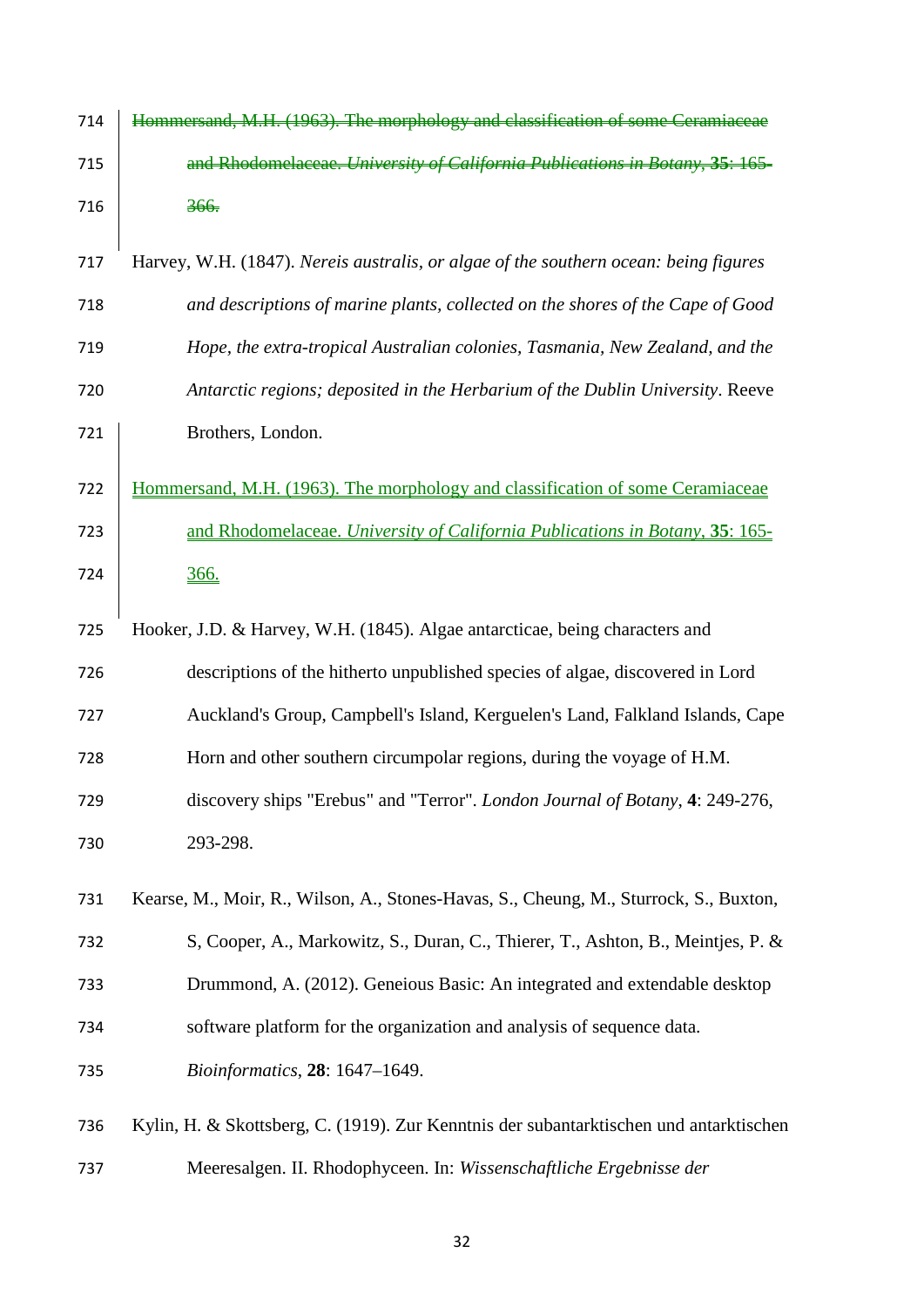| 738 | Schwedischen Südpolar-Expedition 1901-1903 (Nordenskjöld, O. editor), vol. 4:       |
|-----|-------------------------------------------------------------------------------------|
| 739 | 2, 1-88. Litographisches Institut des Generalstabs, Stockholm.                      |
| 740 | Leliaert F., Verbruggen H., Vanormelingen P., Steen F., López-Bautista J.M.,        |
| 741 | Zuccarello, G.C. & De Clerck, O. (2014). DNA-based species delimitation in          |
| 742 | algae. European Journal of Phycology, 49: 179-196.                                  |
| 743 | Lewis, S.E., Sloss, C.R., Murray<br>GM allace, C.V., Woodro                         |
| 744 | $(2013)$ . Post<br>aggiacial resaie wevel changes around                            |
| 745 | Quaternary Science Reviews, 74: 115-38.                                             |
| 746 | Maggs, C.A. & Hommersand, M.H. (1993). Seaweeds of the British Isles. Volume 1.     |
| 747 | Rhodophyta. Part 3A. Ceramiales. HMSO, London.                                      |
| 748 | Millar, A.J.K. & Kraft, G.T. (1993). Catalogue of marine and freshwater red algae   |
| 749 | (Rhodophyta) of New South Wales, including Lord Howe Island, South-western          |
| 750 | Pacific. Australian Systematic Botany, 6: 1-90.                                     |
| 751 | Milstein, D. & Saunders, G.W. (2012). DNA barcoding of Canadian Ahnfeltiales        |
| 752 | (Rhodophyta) reveals a new species - Ahnfeltia borealis sp. nov. Phycologia, 51:    |
| 753 | 247-259.                                                                            |
| 754 | Muangmai, N., West, J.A. & Zuccarello, G.C. (2014). Evolution of four Southern      |
| 755 | Hemisphere Bostrychia (Rhodomelaceae, Rhodophyta) species: phylogeny,               |
| 756 | species delimitation and divergence times. <i>Phycologia</i> , <b>53</b> : 593-601. |
| 757 | Mueller, R., Wright, J.T. & Bolch, C.J.S. (2018). Historical demography and         |
| 758 | colonization pathways of the widespread intertidal seaweed Hormosira banksii        |
| 759 | (Phaeophyceae) in southeastern Australia. Journal of Phycology, 54: 56-65.          |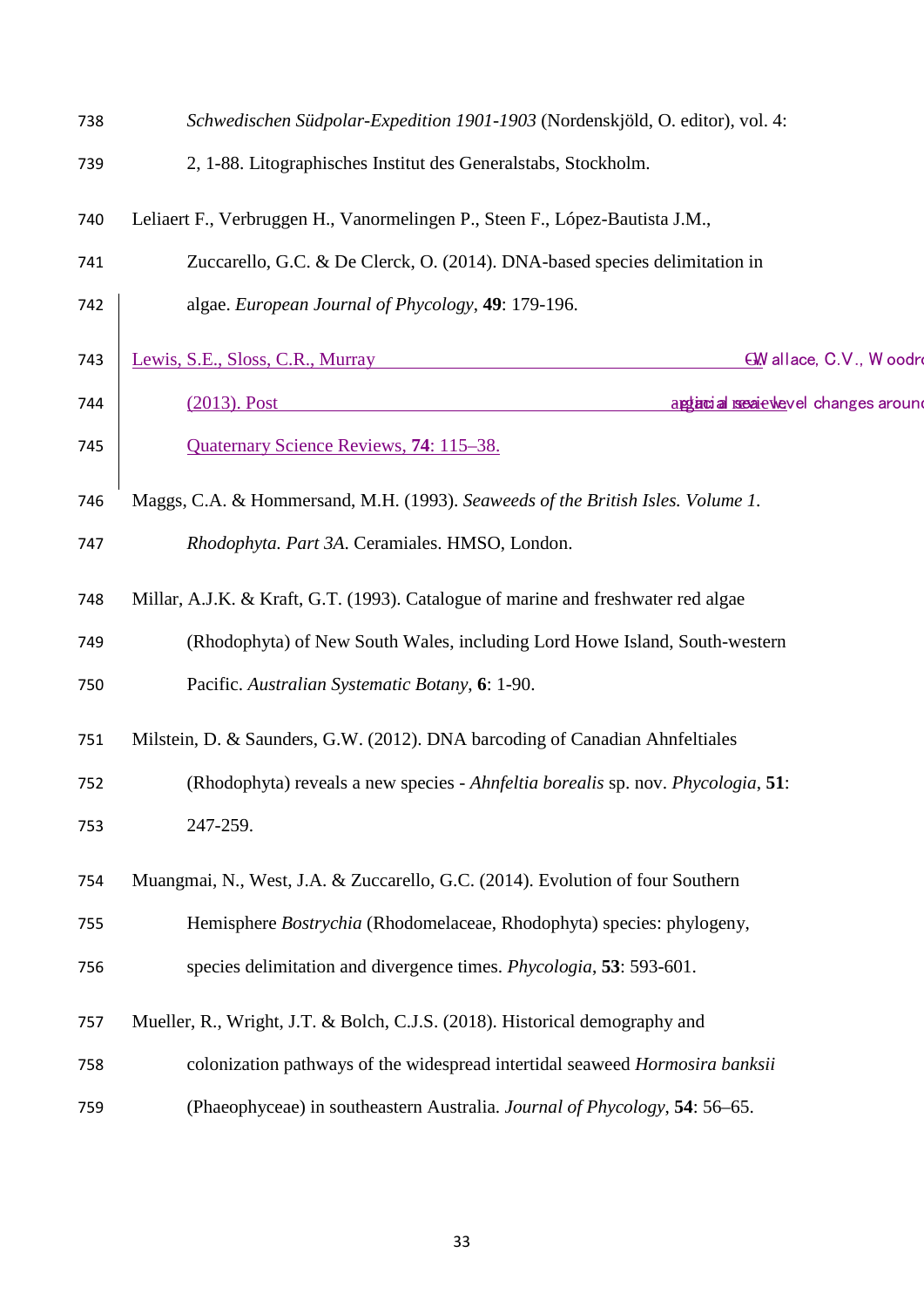Nelson, W.A. (2013). *New Zealand seaweeds. An illustrated guide.* Te Papa Press, Wellington.

| 762 | Phillips, J.D., Gillis, D.J. & Hanner, R.H. (2019). Incomplete estimates of genetic    |
|-----|----------------------------------------------------------------------------------------|
| 763 | diversity within species: Implications for DNA barcoding. Ecology and                  |
| 764 | Evolution, 9: 2996-3010.                                                               |
| 765 | Preuss, M., Nelson, W.A. & Zuccarello, G.C. (2017). Red algal parasites: a synopsis of |
| 766 | described species, their hosts, distinguishing characters and areas for continued      |
| 767 | research. Botanica Marina, 60: 13-25.                                                  |
| 768 | Preuss, M. & Zuccarello, G.C. (2019). Depvelopment of the red algal parasite           |
| 769 | Vertebrata aterrimophila sp. nov. (Rhodomelaceae, Ceramiales) from New                 |
| 770 | Zealand. European Journal of Phycology, 54: 175-183.                                   |
| 771 | Saunders, G.W. & McDevit, D.C. (2012). Methods for DNA barcoding photosynthetic        |
| 772 | protists emphasizing the macroalgae and diatoms. Methods in Molecular                  |
| 773 | Biology, 858: 207-222.                                                                 |
| 774 | Saunders, G.W. & Moore, T.E. (2013). Refinements for the amplification and             |
| 775 | sequencing of red algal DNA barcode and RedToL phylogenetic markers: a                 |
| 776 | summary of current primers, profiles and strategies. Algae, 28: 31-43.                 |
| 777 | Saunders, G.W., Huisman, J.M., Vergés, A., Kraft, G.T. & Le Gall, L. (2017).           |
| 778 | Phylogenetic analyses support recognition of ten new genera, ten new species           |
| 779 | and 16 new combinations in the family Kallymeniaceae (Gigartinales,                    |
| 780 | Rhodophyta). Cryptogamie, Algologie, 38: 79-132.                                       |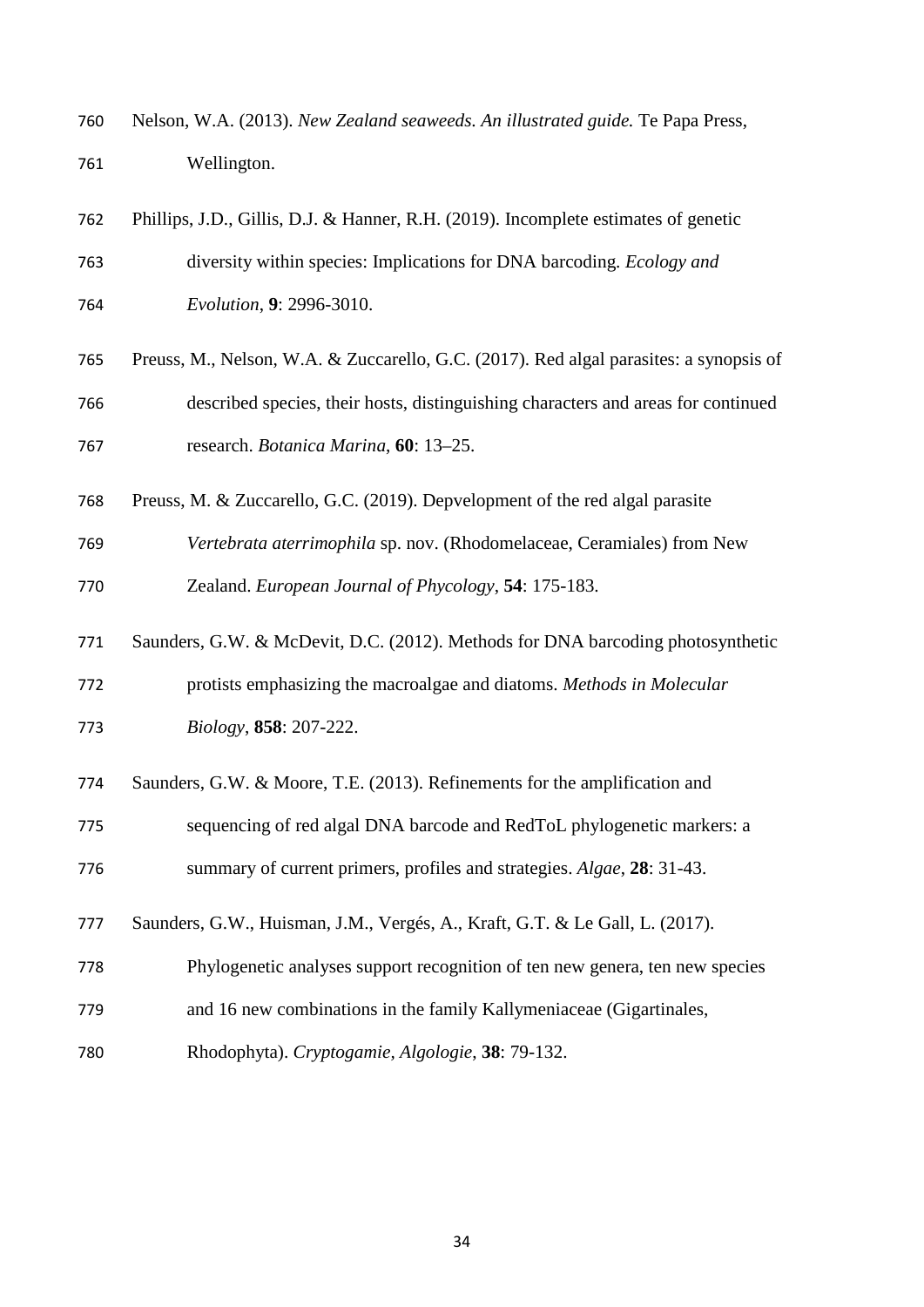| 781 | Savoie, A.M. & Saunders, G.W. (2016). A molecular phylogenetic and DNA barcode      |
|-----|-------------------------------------------------------------------------------------|
| 782 | assessment of the tribe Pterosiphonieae (Ceramiales, Rhodophyta) emphasizing        |
| 783 | the Northeast Pacific. Botany, 94: 917-939.                                         |
| 784 | Savoie, A.M. & Saunders, G.W. (2019). A molecular assessment of species diversity   |
| 785 | and generic boundaries in the red algal tribes Polysiphonieae and                   |
| 786 | Streblocladieae (Rhodomelaceae, Rhodophyta) in Canada. European Journal of          |
| 787 | $Phycology, 54: 1-25.$                                                              |
| 788 | Schmitz, F. & Falkenberg, P. (1897). Rhodomelaceae. In: Die natürlichen             |
| 789 | Pflanzenfamilien nebst ihren Gattungen und wichtigeren Arten insbesondere den       |
| 790 | Nutzpflanzen unter Mitwirkung zahlreicher hervorragender Fachgelehrten, Teil        |
| 791 | 1, Abteilung 2. (Engler, A. & Prantl, K., editors), 421-480. Verlag von Wilhelm     |
| 792 | Engelmann, Leipzig.                                                                 |
| 793 | Schneider, C.W., Hamzeh, B.F., Lane, C.E. & Saunders, G.W. (2018). A new species of |
| 794 | Digenea (Rhodomelaceae, Ceramiales) based upon a molecular assessment and           |
| 795 | morphological observations of plants historically known as D. simplex in            |
| 796 | Bermuda. Phytotaxa, 338: 90-98                                                      |
| 797 | Sonder, O.W. (1855). Algae annis 1852 et 1853 collectae. Linnaea, 26: 506-528.      |
| 798 | Stamatakis, A. (2014). RAxML Version 8: A tool for phylogenetic analysis and post-  |
| 799 | analysis of large phylogenies. Bioinformatics, 30: 1312-1313.                       |
| 800 | Verbruggen, H. (2014). Morphological complexity, plasticity, and species            |
| 801 | diagnosability in the application of old species names in DNA-based                 |
| 802 | taxonomies. Journal of Phycology, 50: 26–31.                                        |
|     |                                                                                     |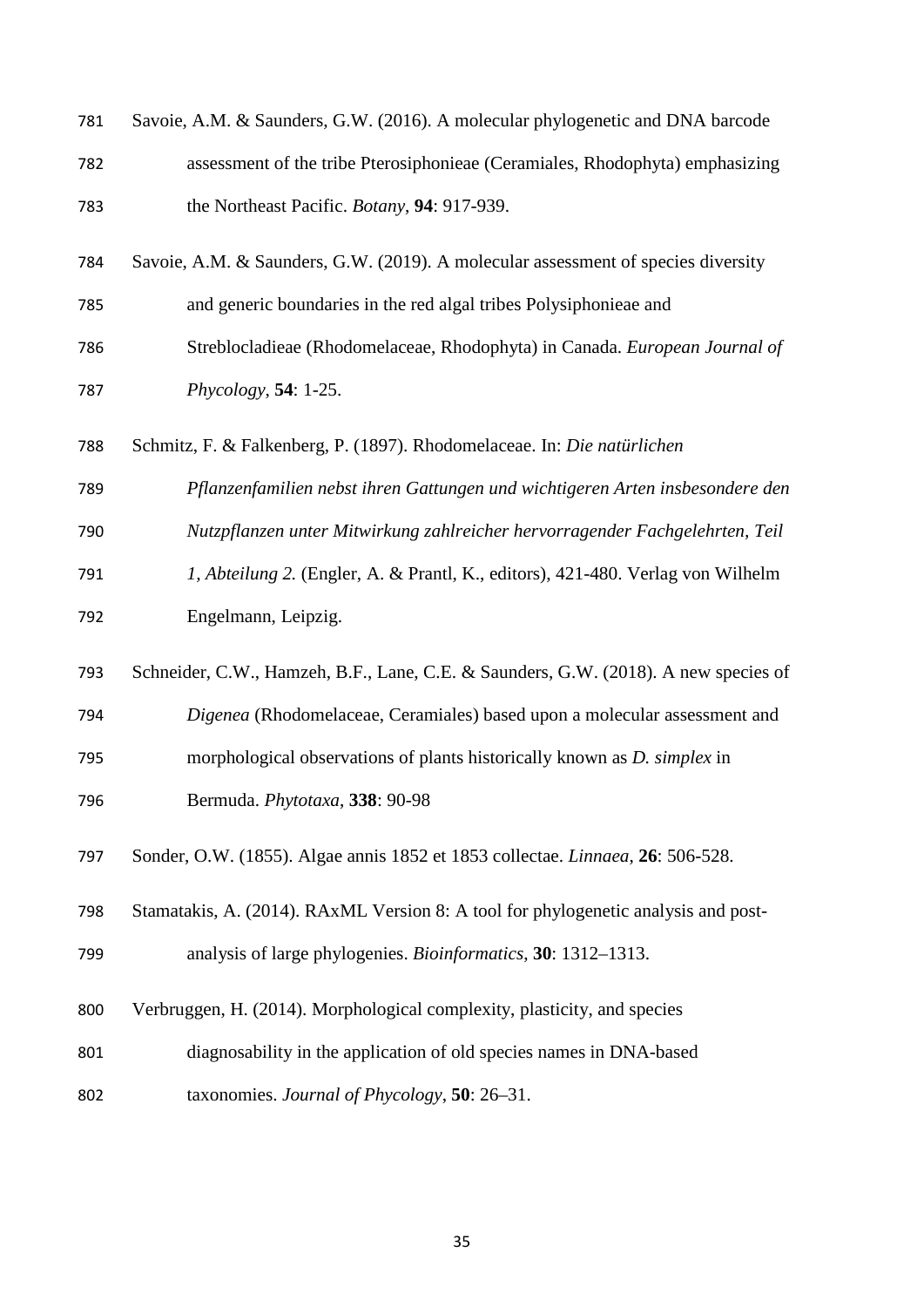| 803 | Walker, R.H., Brodie, J., Russell, S., Irvine, L.M. & Orfanidis, S. (2009). Biodiversity  |
|-----|-------------------------------------------------------------------------------------------|
| 804 | of coralline algae in the northeastern Atlantic including <i>Corallina caespitosa</i> sp. |
| 805 | nov. (Corallinoideae, Rhodophyta). Journal of Phycology, 45: 287-297.                     |

- Waters, J. M. (2008). Marine biogeographical disjunction in temperate Australia:
- historical landbridge, contemporary currents, or both? *Diversity and distributions*, **14**: 692-700.
- Womersley, H. B. S. (2003). *The Marine Benthic Flora of Southern Australia.*
- *Rhodophyta. Part IIID. Ceramiales- Delesseriaceae, Sarcomeniaceae,*
- *Rhodomelaceae*. Australian Biological Resources Study & State Herbarium of
- South Australia, Canberra & Adelaide.
- Zanolla, M., Carmona, R., De La Rosa, J., Salvador, N., Sherwood, A.R., Andreakis, N.
- & Altamirano, M. (2014). Morphological differentiation of cryptic lineages within
- the invasive genus *Asparagopsis* (Bonnemaisoniales, Rhodophyta). *Phycologia*,
- **53**: 233-242.
- Zuccarello, G.C. & West, J.A. (1994). Host specificity on the red algal parasites
- *Bostrychioclax australis* and *Dawsoniocolax bostrychiae* (Choreocolacaceae,
- Rhodophyta). *Journal of Phycology*, **30**: 762–473.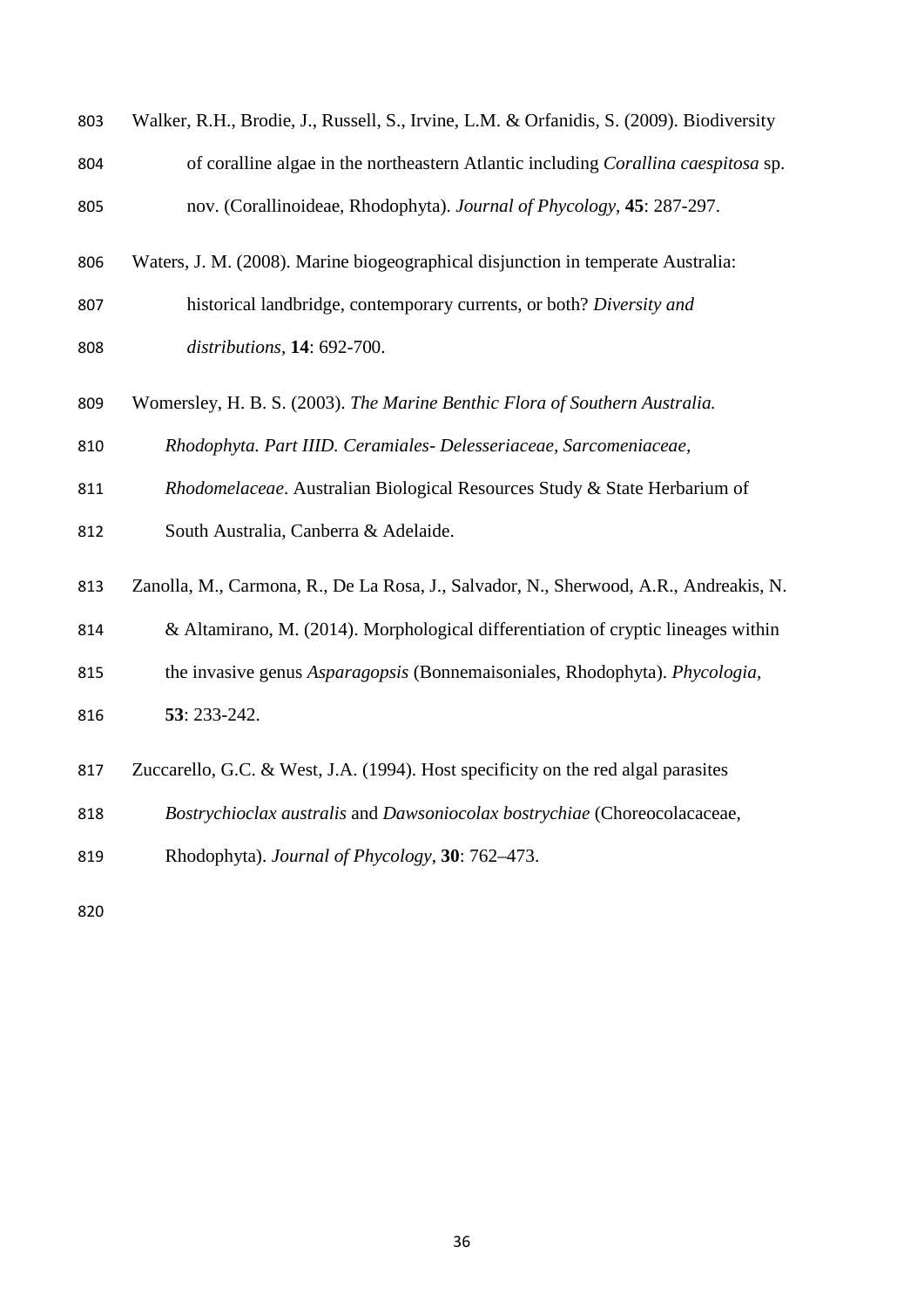# **Figure legends**

 **Fig. 1.** Maximum likelihood phylogeny of *Lophurella* based on *rbc*L sequences. Species names at the tip branches indicate the original identification based on morphological characters; the vertical bars and their corresponding names indicate the reassessed species diversity based on morphological characters and molecular data. Names of new taxa are printed in bold. Values at the nodes represent bootstrap support, 827 only shown if  $> 80$ .

 **Fig. 2**. Distribution of *Lophurella* spp. and their respective haplotypes (see Fig. 1) in 830 Australia (left) and New Zealand (right).

 **Figs 3-14.** *Lophurella* spp.: vegetative morphology. **Fig. 3.** Habit of a specimen with prostrate and erect axes (*L. nigra*). **Figs 4-7.** Cross-section of an axis in the upper thallus (Figs 4-5) and the mid-thallus (Figs 6-7), with an axial cell (a), four pericentral cells (p), cortical cells (c) and, only in Figs 6-7, pseudoparenchymatous cells (ps). **Fig 8**. Cortical cells showing plastids. **Fig. 9.** Apex of a prostrate axis. **Figs 10-11.** Prostrate axes with rhizoids cut off from cortical cells and with multicellular haptera. **Fig. 12.** Apex of an erect axis with initials on every segment (arrowheads). **Fig. 13.** Apex of an 839 erect axis bearing trichoblasts ion the second-order determinate branches. Fig. 14. Determinate branch bearing spirally arranged trichoblasts. Figs 3, 9, 12 and 13, *L. nigra*; Figs 4 and 6, *L. tasmanica*; Figs 5, 7, 10 and 14, *L. mutabilis*; Fig. 8, *L. pauciramulosa*, Fig. 11, *L. periclados*. Scale bars: Fig. 3, 2.5 mm; Figs 4 and 12, 40 µm; Fig. 5, 30 µm; Fig. 6, 400 µm; Fig. 7, 200 µm; Fig. 8, 15 µm; Figs 9 and 13, 350 µm; Figs 10 and 11, 100 µm; Fig. 14, 150 µm.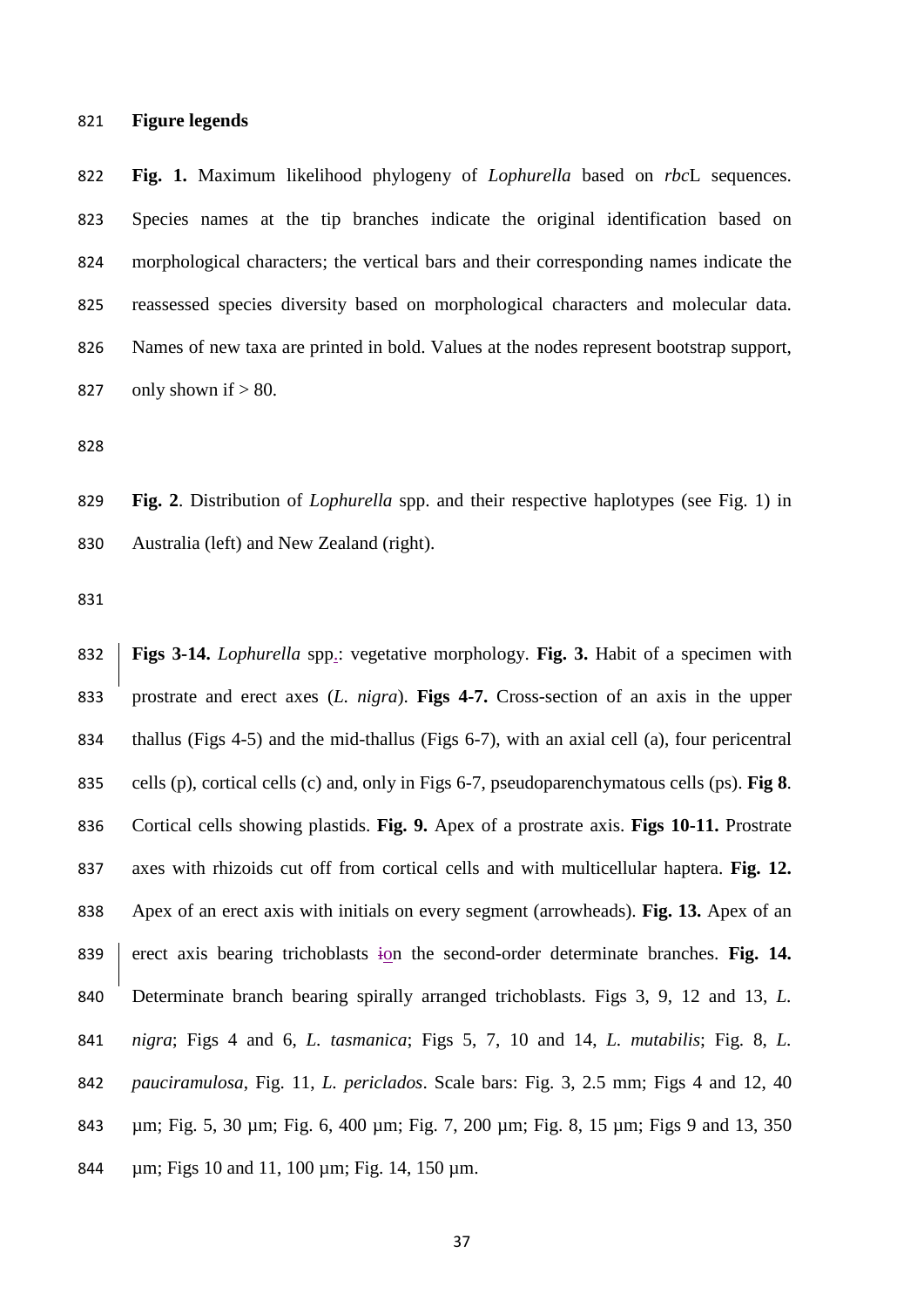**Figs 15-20.** *Lophurella* spp.: reproductive morphology. **Fig. 15.** Spermatangial branches densely clustered on second-order determinate branches. **Fig. 16.** Spermatangial branches with one or two sterile apical cells (arrows). **Fig 17.** Procarp showing the supporting cell (su), a four-celled carpogonial branch (1-4) and a basal sterile cell (st). **Fig. 18.** Cystocarp with an apical ostiole (arrow). **Fig. 19.** Determinate branches with spirally arranged tetrasporangia. **Fig. 20.** Tetrasporangia with two presporangial (arrows) and a postsporangial (arrowhead) cover cells. Figs 15 and 16, *L. periclados*; Figs 17, 18 and 20, *L. nigra*; Fig. 19, *L. mutabilis*. Scale bars: Fig. 15, 300 µm; Fig. 16 and 18, 70 µm; Fig. 17, 10µm; Fig. 19, 100 µm; Fig. 20, 25 µm.

 **Figs 21-27.** *Lophurella periclados*. **Figs 21-23.** Habit of specimens PD2746, PD772, PD4787, respectively. **Fig. 24.** Apex of the thallus, the arrow showing the apical cell. **Fig. 25.** Axis with determinate branches. **Fig. 26.** First-order determinate branch lacking trichoblasts (arrow) and bearing second and third-order branches with trichoblasts. **Fig. 27.** Apex of a third-order determinate branch bearing spirally arranged trichoblasts. Scale bars: Figs 21 and 22, 8 mm; Fig. 23, 15 mm; Fig. 24, 150 µm; Figs 25 and 26, 850 µm; Fig. 27, 100 µm.

 **Figs 28-35.** *Lophurella mutabilis*. **Figs 28-31.** Habit of specimens PD1111, PD3411, PD3483 and PD3106, respectively. **Fig. 32.** Apical part of an erect axis, forming determinate branches several segments below the apex. **Figs 33-34.** Thallus clothed with determinate branches. **Fig. 35.** Apex of a third-order determinate branch bearing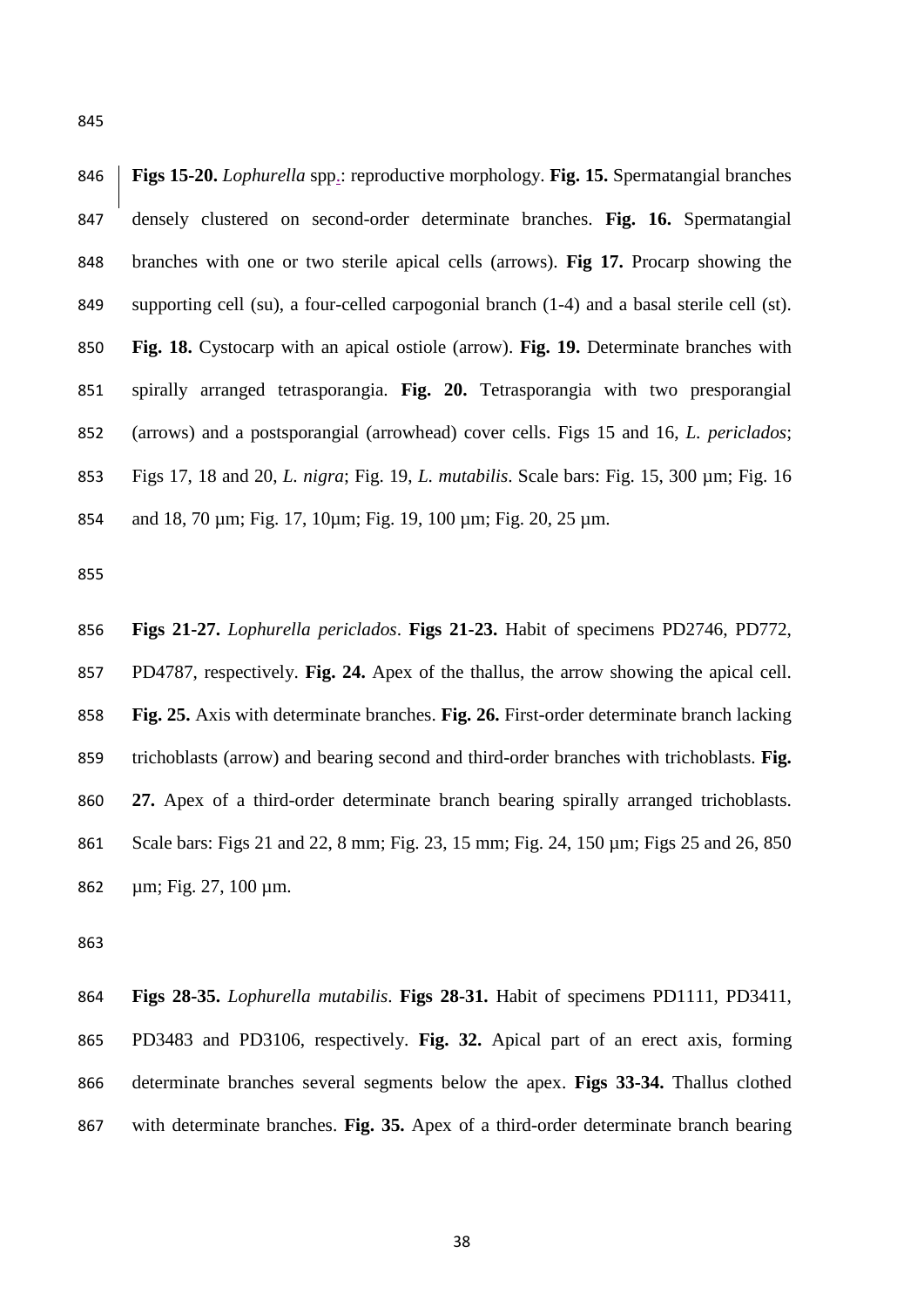spirally arranged trichoblasts. Scale bars: Fig. 28, 450 µm; Fig. 29, 7 mm; Fig. 30, 2 cm; Fig. 31, 4 cm; Fig. 32 and 34, 700 µm; Fig. 33, 4 mm; Fig. 35, 150 µm.

 **Figs 36-41.** *Lophurella nigra*. **Figs 36-8.** Habit of specimens PD3555, PD2736, and PD2741, respectively. **Fig. 40.** Apex of an erect axis bearing two orders of determinate branches, the second-order bearing trichoblasts. **Fig. 41.** Determinate branch, lacking trichoblasts, bearing an order of determinate branches with young trichoblasts. Scale bars: Fig. 36, 5 mm; Figs 37 and 38, 2.5 mm; Fig. 39, 1 mm; Fig. 40, 350 µm; Fig 41, 250 µm.

 **Figs 42-45.** *Lophurella pauciramulosa*. **Fig. 42.** Habit of the holotype (specimen ASR166). **Fig. 43.** Apical part of an erect axis with determinate branches. **Fig. 44.** Apex of an erect axis. **Fig. 45.** Determinate branch lacking trichoblasts. Scale bars: Fig. 42, 35 mm; Fig. 43, 6 mm; Fig. 44, 60 µm; Fig. 45, 400 µm.

 **Figs 46-50.** *Lophurella tasmanica*. **Fig. 46.** Habit of specimen PD3584. **Fig 47.** Apex of an erect axis with apical cell indicated (arrow). **Fig. 48.** Apical part of an erect axis densely clothed with determinate branches. **Fig 49.** Mid-part of an erect axis with basally branched determinate laterals. **Fig. 50.** Determinate branch bearing two orders of branches, of which the third-order branches bear trichoblasts. Scale bars: Fig. 46, 8 mm; Fig. 47, 100 µm; Fig. 48, 2.5 mm; Figs 49-50, 800 µm.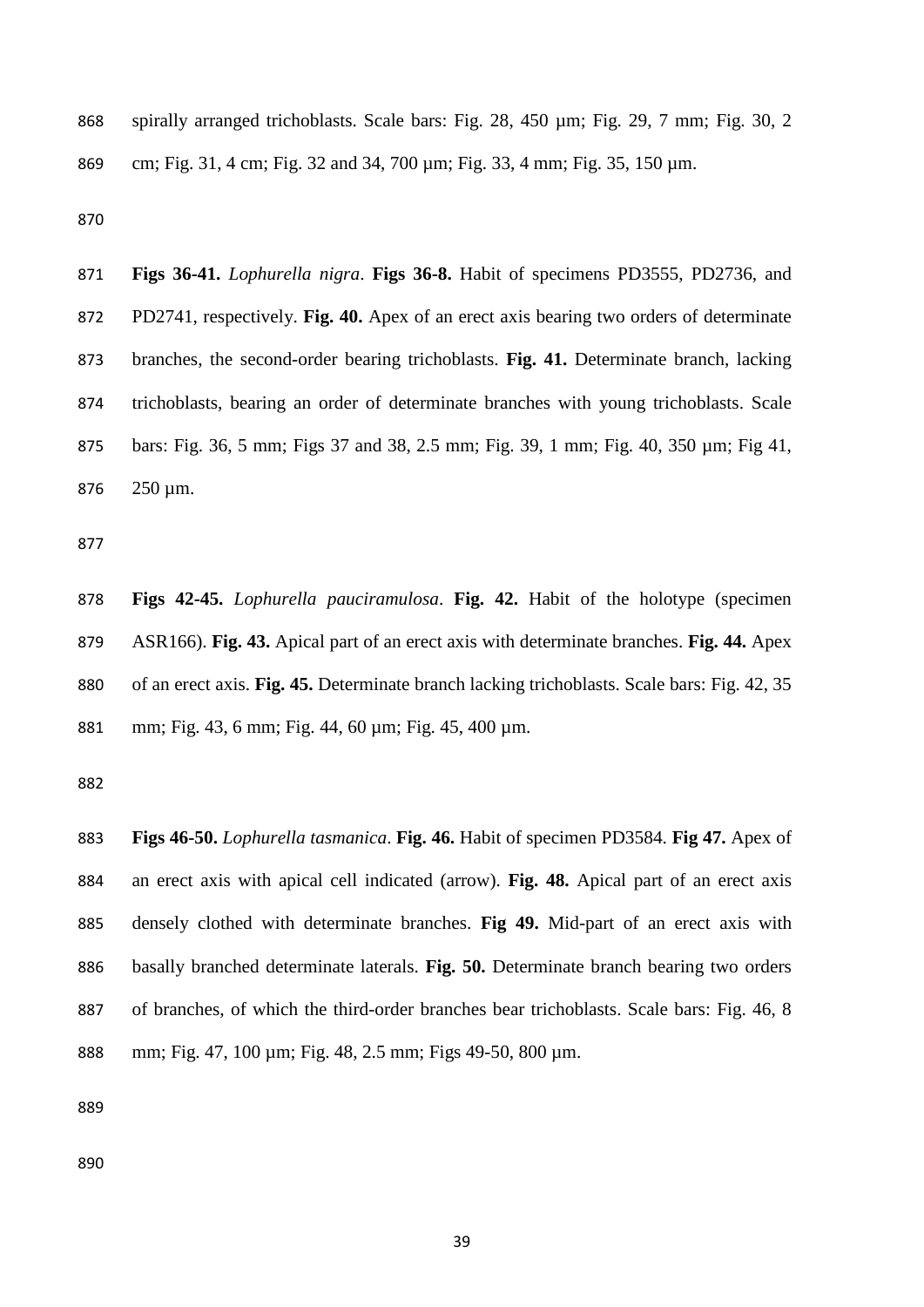# **Supplementary information**

- **Table S1.** Collection information or publication and GenBank accession numbers of the sequences used in phylogenetic analyses.
- **Table S2.** Intra- and interspecific sequence divergence in the *rbc*L gene in the genus *Lophurella*.
- 
- 
- **Figs S1-32.** Habit of specimens of *Lophurella* spp. from Australasia.
- **Figs S33-119**. Details of morphological characters of *Lophurella* spp. from Australasia
- (except *L. caespitosa*).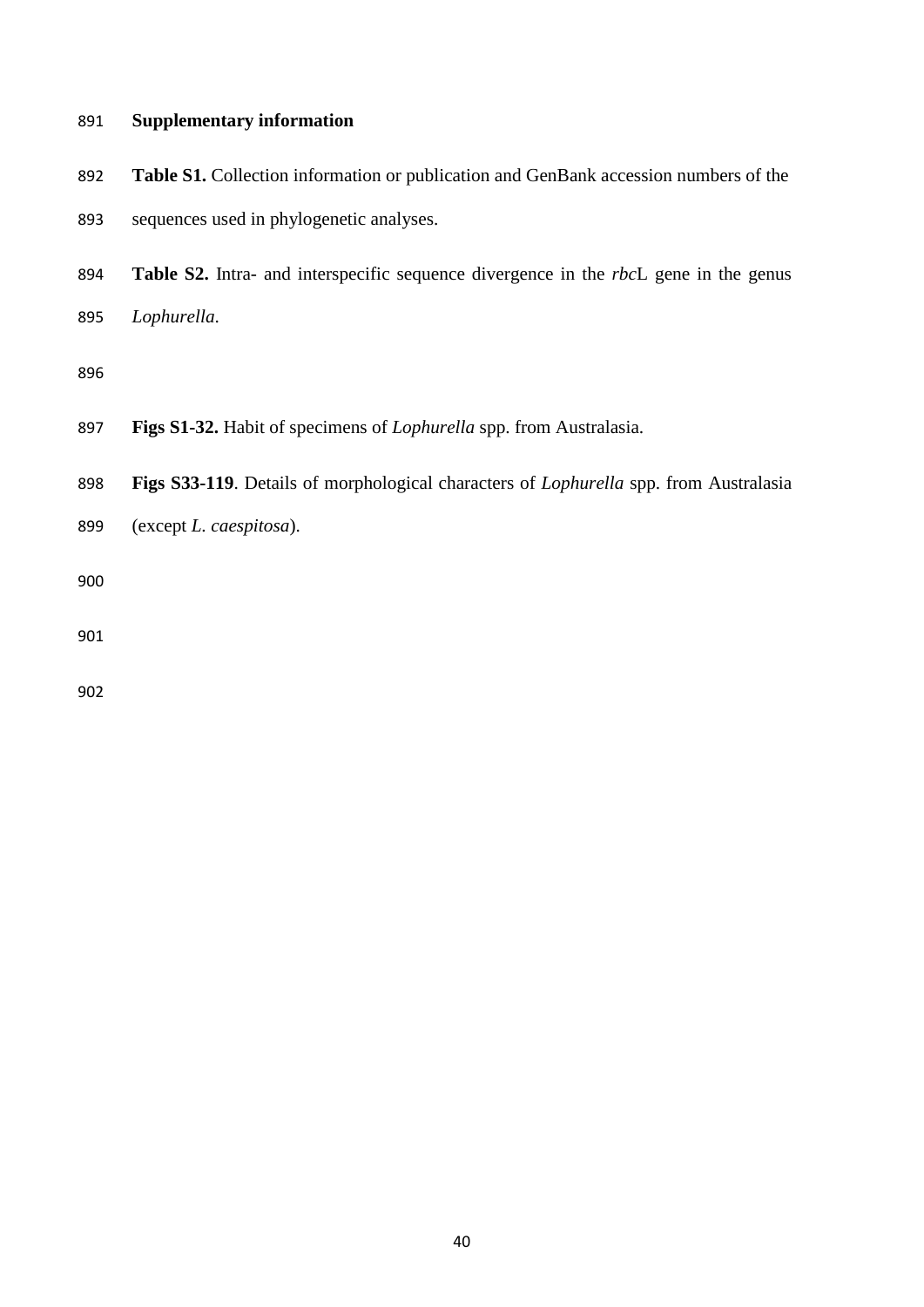**Table 1.** Measurements (µm) of morphological characters for *Lophurella* spp. from Australasia (except *L. caespitosa*).

|                      |                      |                            |                      | L.                         |                           |
|----------------------|----------------------|----------------------------|----------------------|----------------------------|---------------------------|
|                      | L. periclados        | L. mutabilis               | L. nigra             | pauciramulosa              | L. tasmanica              |
| Cortical cells       | $10-23 \times 12-55$ | $7.5 - 30 \times 10 - 75$  | $10-25 \times 12-38$ | $7.5 - 20 \times 7.5 - 43$ | $12 - 50 \times 35 - 100$ |
| Prostrate axes       |                      |                            |                      |                            |                           |
| Apical cell diameter | $20 - 25$            | $17 - 20$                  | 20                   | 20                         | 25                        |
| Diameter             | 250-470              | $(120-)$ 250-500           | 250-400              | $(280-) 350-700$           | 400-500                   |
| Rhizoids             |                      |                            |                      |                            |                           |
| Lenghth              | up to 700            | up to 700                  | up to 820            | up to $700$                | up to 1000                |
| Filament diameter    | 30-80                | $25-50 \,\mathrm{\upmu m}$ | $30-40$              | $40 - 60 \mu m$            | $30 - 70$                 |
| Prostrate axes       |                      |                            |                      |                            |                           |
| Apical cell diameter | 17-20                | $12-20 \mu m$              | $17 - 23$            | 20-35                      | 25                        |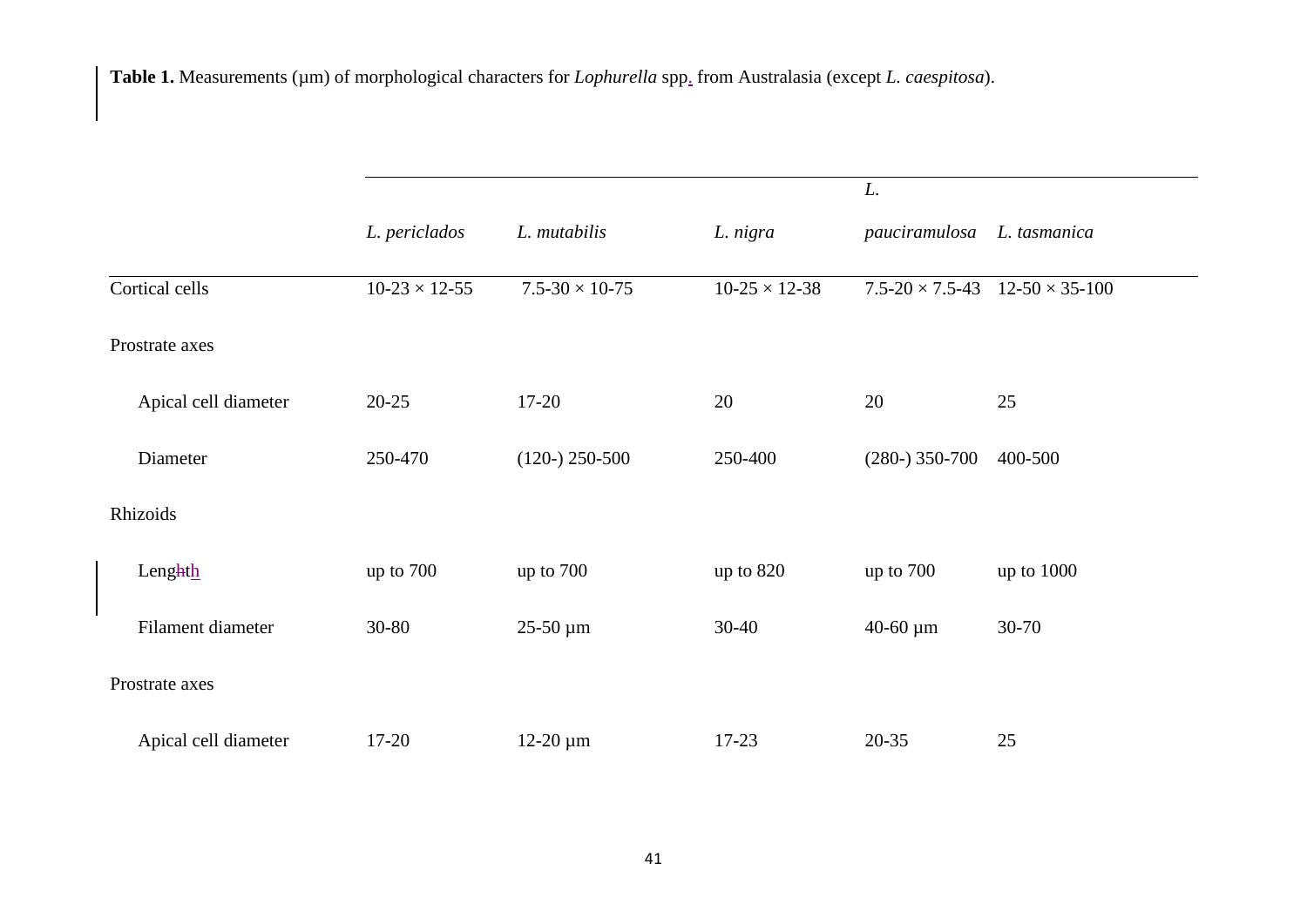| Diameter                  | 600-930                  | $(130-)$ 450-750                                      | 330-650                              | 380-850                  | 750-900                          |  |
|---------------------------|--------------------------|-------------------------------------------------------|--------------------------------------|--------------------------|----------------------------------|--|
| Trichoblasts              |                          |                                                       |                                      |                          |                                  |  |
| Lenghth                   | up to $850$              | up to $650$                                           | up to 900                            | $\overline{\phantom{a}}$ | up to $400$                      |  |
| Diameter of basal cell    | $35 - 50$                | $25 - 35$                                             | $40 - 50$                            |                          | $32 - 50$                        |  |
| Spermatangial branches    | $35-65 \times 105-200$   | $45 - 55 \times 125 - 180$                            | $30-50 \times 125-165$               | Unknown                  | Unknown                          |  |
| Procarps                  | 4-celled                 | Unknown                                               | 4-celled                             | Unknown                  | Unknown                          |  |
| Cystocarps                |                          | $470-500 \times 550-600$ 300-450 $\times$ 600-700     | $430 - 600 \times 400 - 710$ Unknown |                          | Unknown                          |  |
| Carposporangia            | $15-25 \times 105-113$   | $12 - 18 \times 50 - 100$                             | $12 - 20 \times 45 - 75$             | Unknown                  | Unknown                          |  |
| Lenght of tetrasporangial |                          |                                                       |                                      |                          |                                  |  |
| branches                  | 700-1100                 | 500-1800                                              | 600-2000                             | 2000                     | 600-900                          |  |
| Tetrasporangia            | $55 - 65 \times 55 - 80$ | 40-55 (-70) $\times$ 45-63 (-73) 48-65 $\times$ 37-75 |                                      | $55 - 75 \times 67 - 80$ | 40-55 (-70) $\times$ 45-63 (-73) |  |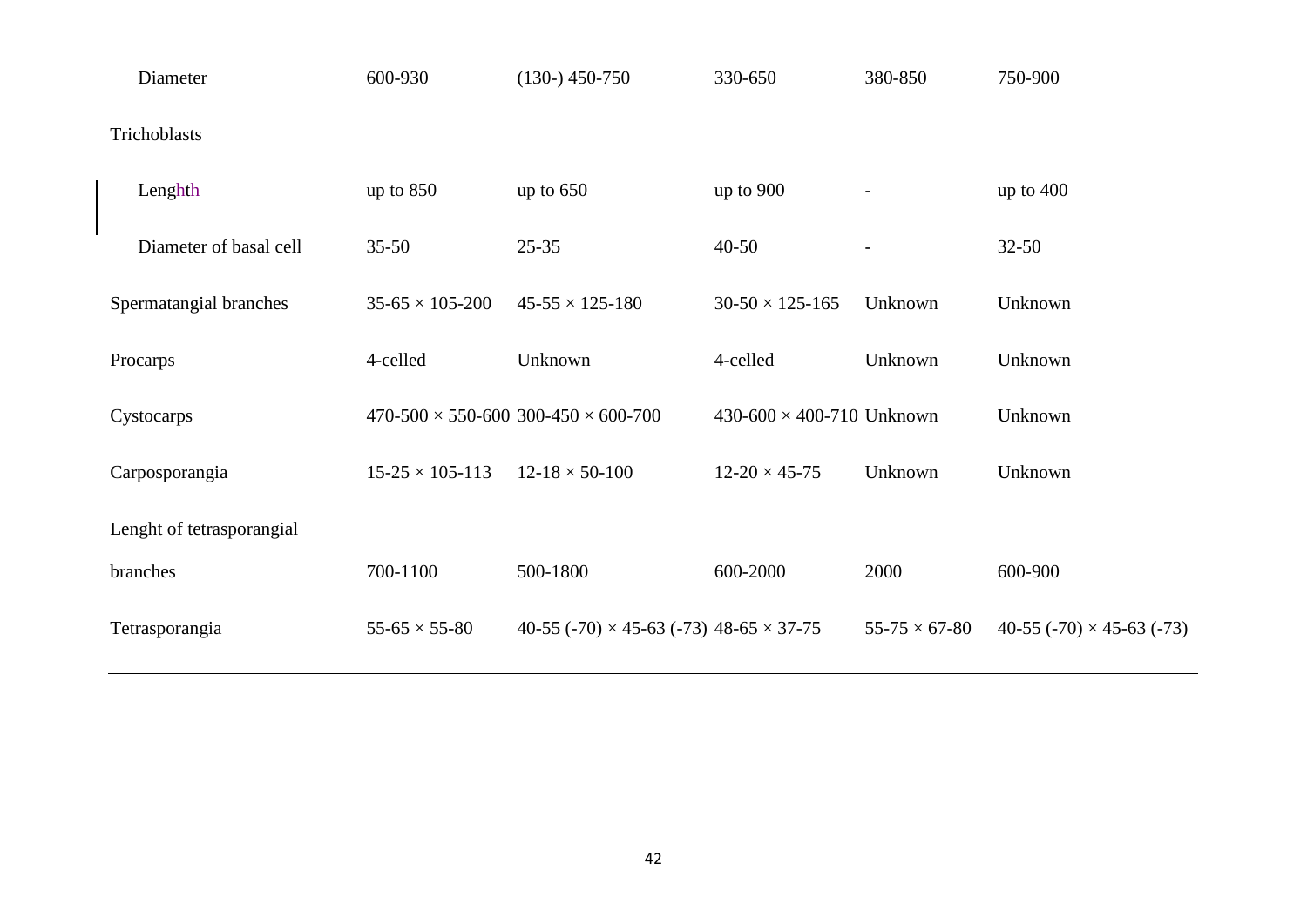**Table 2.** Comparison of selected morphological characters and distributions between the species of *Lophurella* from Australia and New Zealand.

Characters printed in bold are key for distinguishing the species.

|                   | L. tasmanica          | L. pauciramulosa           | L. nigra              | L. mutabilis                             | L. periclados         | L. caespitosa              |
|-------------------|-----------------------|----------------------------|-----------------------|------------------------------------------|-----------------------|----------------------------|
| Habit             | Dorsiventral          | <b>Predominantly erect</b> | Dorsiventral          | Dorsiventral                             | Dorsiventral          | Dorsiventral               |
|                   |                       |                            | Pseudodichotomous     | Unbranched axes,                         | Unbranched or         | Denuded below,             |
| Erect axes        |                       | Pseudodichotomous          | or irregular, up to 3 | pseudodichotomous or                     | pseudodichotomous up  | abundant branches          |
| branching pattern | <b>Unbranched</b>     | up to 7 orders             | orders                | irregular up to 4 orders                 | to 4 orders           | in upper parts             |
| Colour            | Dark brown            | Dark red or brown          | Dark brown to black   | Light/dark brown, black                  | Dark brown to black   | <b>Green</b> emerald       |
| Length of erect   |                       |                            |                       |                                          |                       |                            |
| axes              | Up to $5 \text{ cm}$  | Up to 20 cm                | Up to $5 \text{ cm}$  | Up to $15 \text{ cm}$                    | Up to $10 \text{ cm}$ | Up to $5 \text{ cm}$       |
| Trichoblast       | $2nd$ and $3rd$ order |                            | $2nd$ and $3rd$ order | $1st$ , $2nd$ and $3rd$ order            | $2nd$ and $3rd$ order |                            |
| arrangement       | determinate branches  | <b>Absent</b>              | determinate branches  | determinate branches                     | determinate branches  | <b>Absent</b>              |
| Determinate       |                       |                            |                       |                                          |                       |                            |
| branches          |                       |                            |                       |                                          |                       |                            |
| Arrangement       | On every segment      | Scarce                     | Scarce                | Scarce/On every segment On every segment |                       | <b>Tufted at apices of</b> |